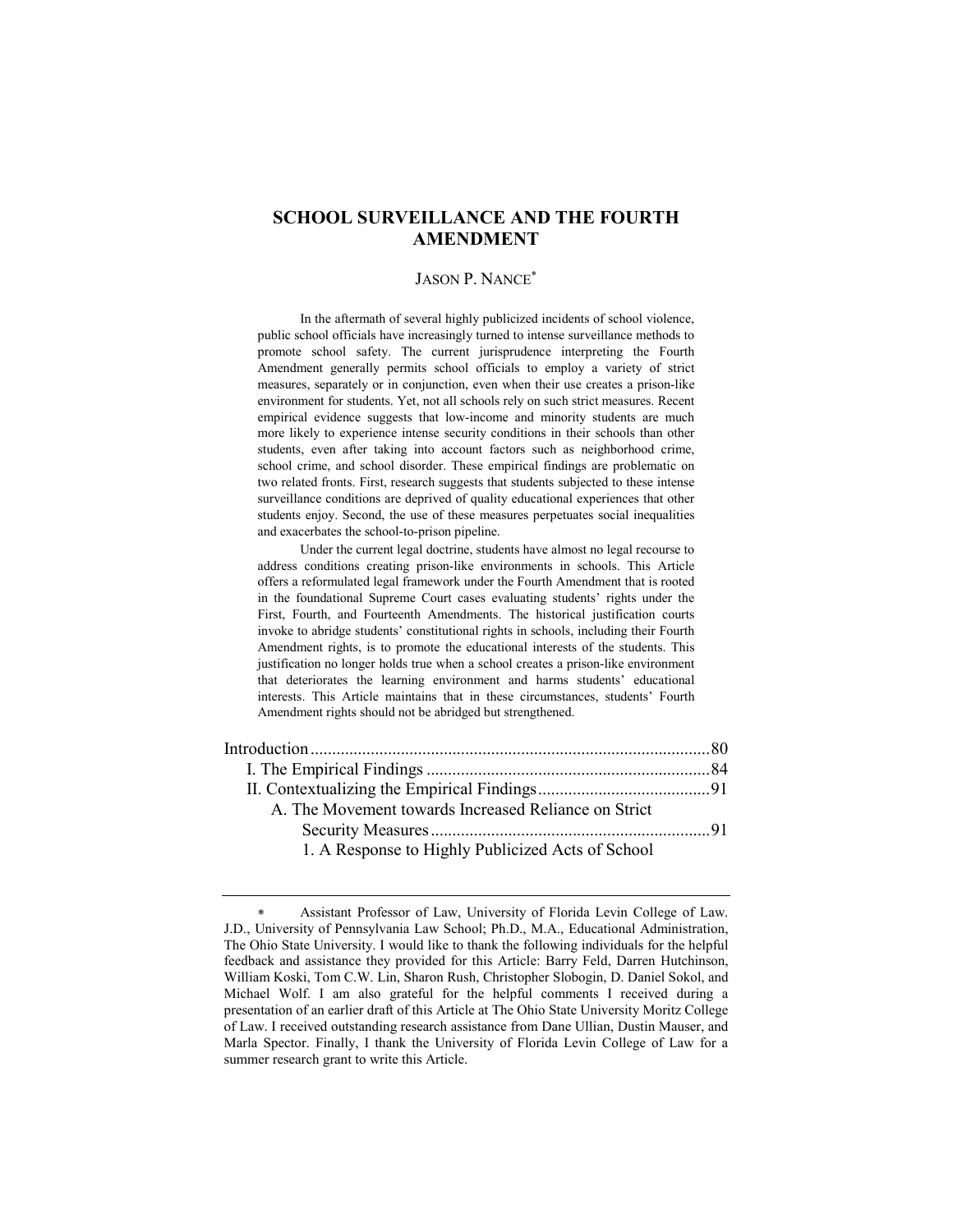# 80 WISCONSIN LAW REVIEW

| 3. The Decline of Students' Fourth Amendment Rights95    |  |
|----------------------------------------------------------|--|
|                                                          |  |
|                                                          |  |
| 4. Federal and State Policies Support a Punitive         |  |
|                                                          |  |
|                                                          |  |
|                                                          |  |
| III. A Reformulated Fourth Amendment Framework112        |  |
|                                                          |  |
|                                                          |  |
| 1. Pedagogical Concerns Underlie the Court's Analyses122 |  |
|                                                          |  |
|                                                          |  |
| c. Criticisms of the Reformulated Approach133            |  |
| 2. The Combined Effect Amounts to a Substantial          |  |
|                                                          |  |
|                                                          |  |

*I grew up on the West Side of Chicago, where I attended and graduated from Orr Academy High School. My high school seemed like its own personal prison. From the moment we stepped through the doors in the morning, we were faced with metal detectors, x-ray machines and uniformed security. Upon entering the school, it was like we stepped into a prison.*

—Edward Ward,

Testimony for the U.S. Senate Committee Hearing on "Ending the School-to-Prison Pipeline."1

### **INTRODUCTION**

Several years ago, I taught math in a public middle school located in a large metropolitan city. Approximately 95 percent of the students attending this school were Hispanic or African American, and nearly all of the students came from low-income households and qualified for free or reduced school lunch. Having attended public schools in homogeneous, suburban areas with relatively low poverty rates, I was unprepared for what I experienced during my first year of teaching. At

 <sup>1.</sup> *Ending the School-to-Prison Pipeline: Hearing before the Subcomm. on the Constitution, Civil Rights and Human Rights of the S. Comm. on the Judiciary*, 112th Cong. 1 (2012) (testimony of Edward Ward, Blocks Together, Dignity in Schools Campaign) [hereinafter Edward Ward Testimony], *available at* http://www.judiciary. senate.gov/pdf/12-12-12WardTestimony.pdf.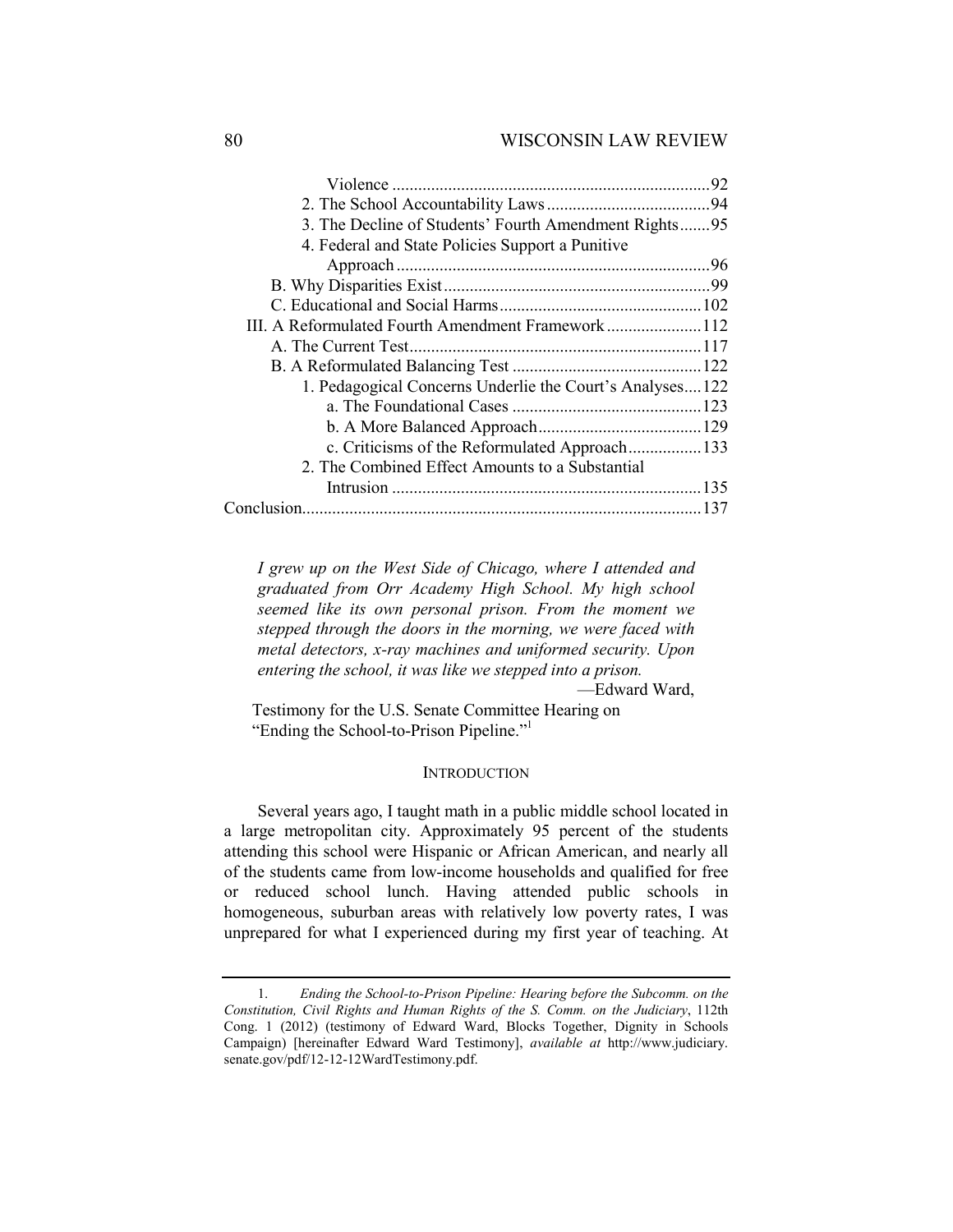the public schools I attended, students had substantial freedom. There were no police officers on campus. I never walked through a metal detector. My personal belongings were never searched. I never saw a drug-sniffing dog. There were no surveillance cameras. I was free to leave campus at lunchtime. I felt that my teachers and administrators trusted me, and I trusted them. Overall, my public school experience helped me become independent and prepared me well for college and many of the challenges I now face.

Students attending the school at which I worked, however, had a very different educational experience from mine. At times, students walked through metal detectors. Police officers maintained a visible presence in the school. Students were not permitted to use lockers, and they could only carry clear backpacks. After class ended, students marched in a line to their next class. Students were not allowed to use the restrooms during breaks between classes but used them as a group during class time in the presence of a teacher. Before classes began, students were not permitted to walk around in the school, go to the library, sit outside, or even sit at their desks. Rather, students were required to sit on the floor in the hallways or the gymnasium until the first bell rang when they would march to their first class. There was also a clear sense of distrust that I had to work hard to overcome, especially as a white teacher.

In 1954, the United States Supreme Court issued the landmark ruling of *Brown v. Board of Education*<sup>2</sup> to address the racial inequalities that existed in the public school system.<sup>3</sup> That ruling eliminated the "separate but equal" doctrine established in *Plessy v. Ferguson*<sup>4</sup> as applied to public schools and no longer allowed public schools to segregate students solely on the basis of race.<sup>5</sup> The Court in *Brown* recognized that education "is a principal instrument in awakening the child to cultural values, in preparing him for later professional training, and in helping him to adjust normally to his environment."<sup>6</sup> The Court reasoned that segregating children on the basis of race "generates a feeling of inferiority as to their status in the community that may affect their hearts and minds in a way unlikely ever to be undone."<sup>7</sup> The sense

 <sup>2. 347</sup> U.S. 483 (1954).

 <sup>3.</sup> *Id.* at 493.

 <sup>4. 163</sup> U.S. 537 (1896).

 <sup>5.</sup> *Brown*, 347 U.S. at 495 ("We conclude that, in the field of public education the doctrine of 'separate but equal' has no place. . . . [P]laintiffs . . . by reason of the segregation complained of, [are] deprived of the equal protection of the laws guaranteed by the Fourteenth Amendment.").

 <sup>6.</sup> *Id.* at 493.

 <sup>7.</sup> *Id.* at 494.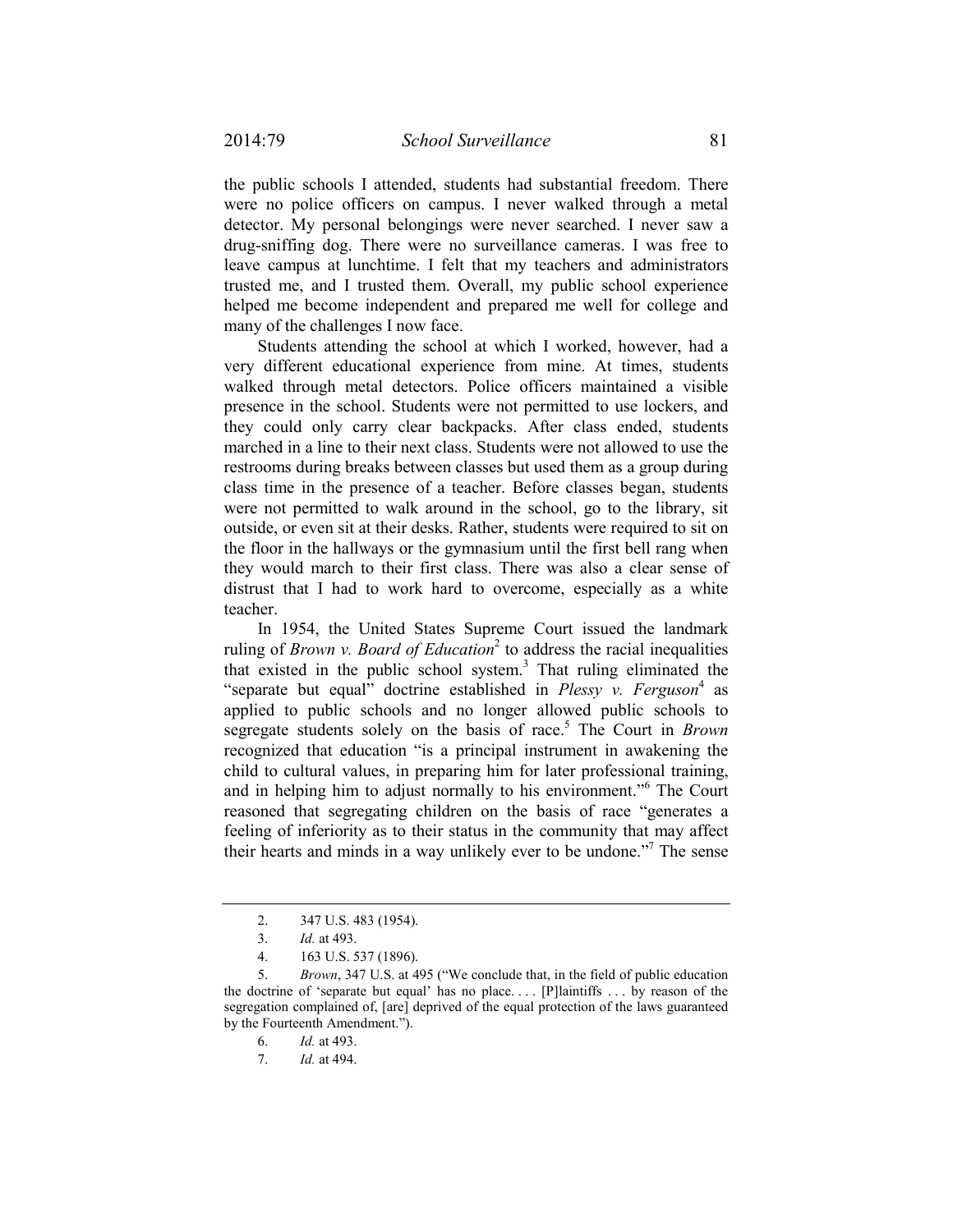of inferiority is magnified when sanctioned by law and "affects the motivation of a child to learn."8

More than fifty years after *Brown*, great racial inequalities still exist in our public education system—inequalities that may generate feelings of inferiority and affect the hearts and minds of children in a way that is difficult to undo. Much scholarly attention has been devoted to discussing many of these inequalities, including resource disparities in schools that minorities attend and minorities' disproportionate exposure to exclusionary measures.<sup>9</sup> The focus of this Article, however, addresses another inequality that has received far less attention in the legal scholarship: the implementation of strict security measures in schools serving primarily minority students. Such measures include using metal detectors, conducting random sweeps for contraband, having law enforcement present on campus, controlling access to school grounds by locking or monitoring gates, and installing security cameras.

Recent empirical research indicates that schools serving higher proportions of minority and low-income students are more likely to implement these harsh, intense security conditions than other schools even after accounting for factors such as school crime, neighborhood crime, school disorder, school location, and school size.<sup>10</sup> This is a problem that must be addressed for at least two reasons. First, research suggests that schools that rely on intense surveillance methods often have poor school climates that are detrimental to student learning and positive student growth, meaning that poor students and students of color often do

 <sup>8.</sup> *Id.*

 <sup>9.</sup> *See, e.g.*, Derek W. Black, *Middle-Income Peers as Educational Resources and the Constitutional Right to Equal Access*, 53 B.C. L. REV. 373, 404–09 (2012) (explaining the inferior resources and opportunities that low-income minorities receive); Erwin Chemerinsky, *Separate and Unequal: American Public Education Today*, 52 AM. U. L. REV. 1461, 1470–72 (2003) (describing the substantial disparities in school funding); Michael Heise, *Litigated Learning and the Limits of Law*, 57 VAND. L. REV. 2417, 2436–42 (2004) (discussing school finance reform); Catherine Y. Kim, *Policing School Discipline*, 77 BROOK. L. REV. 861, 866 (2012) (discussing several empirical studies that demonstrate racial disparities in school punishment); James E. Ryan, *Schools, Race, and Money*, 109 YALE L.J. 249 (1999) (describing the funding gaps relative to low-income minority students); *see also* DANIEL J. LOSEN & JONATHAN GILLESPIE, THE CIVIL RIGHTS PROJECT, OPPORTUNITIES SUSPENDED: THE DISPARATE IMPACT OF DISCIPLINARY EXCLUSION FROM SCHOOL (2012), *available at* http://civilrightsproject.ucla.edu/resources/projects/center-for-civil-rights-remedies/ school-to-prison-folder/federal-reports/upcoming-ccrr-research/losen-gillespieopportunity-suspended-2012.pdf (analyzing national data from the U.S. Department of

Education's Office of Civil Rights showing racial disparities in suspensions).

 <sup>10.</sup> *See* Jason P. Nance, *Students, Security, and Race*, 63 EMORY L.J. 1, 41 (2013).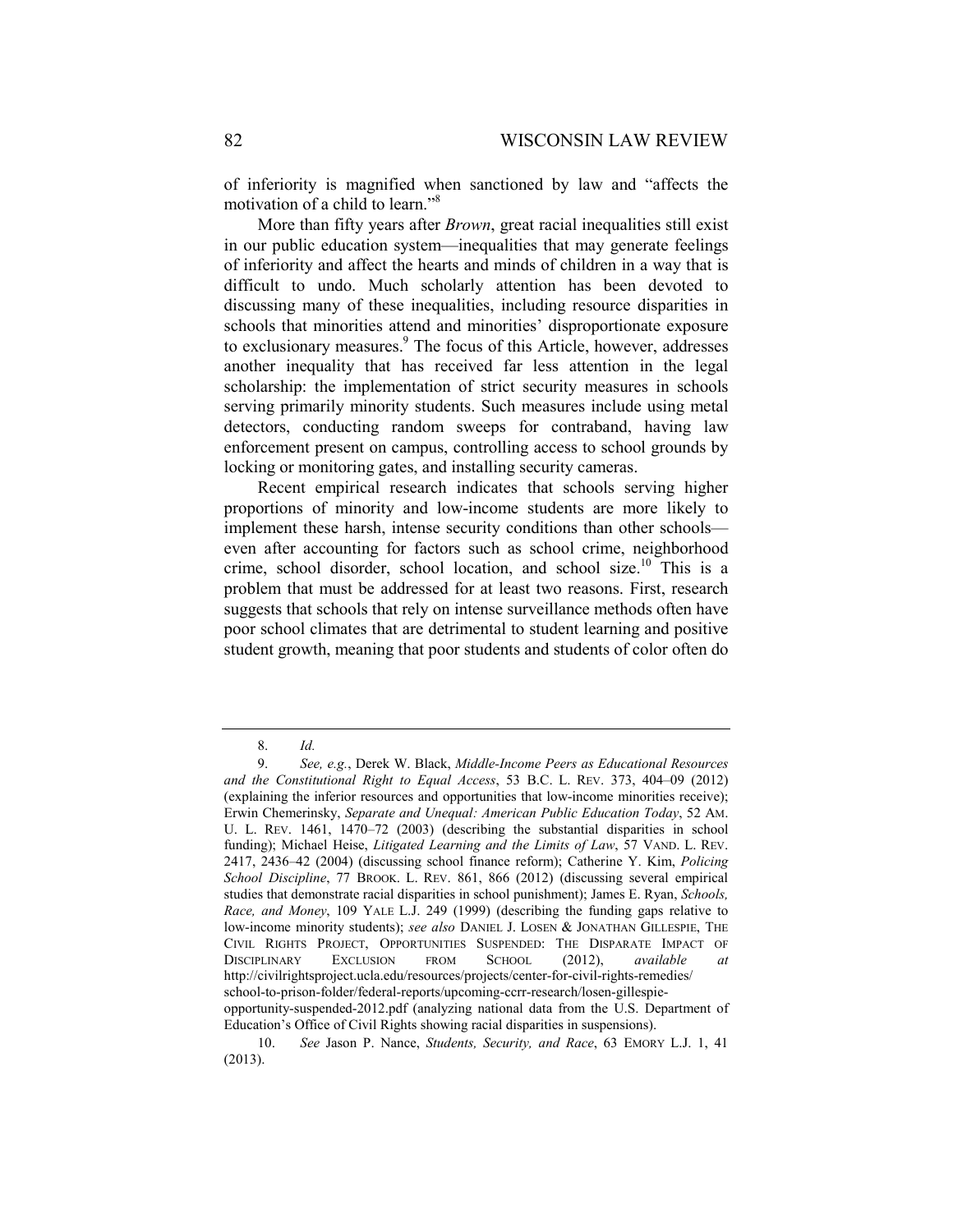not enjoy the same educational experiences that other students do.<sup>11</sup> Second, the use of intense surveillance methods is a component of a larger, more complex problem called the school-to-prison pipeline. The school-to-prison pipeline refers to the practice of funneling students currently enrolled in school to the juvenile justice system or removing students from school temporarily or permanently, thereby creating conditions under which the students are more likely to end up in prison.<sup>12</sup> Many school officials use intense surveillance techniques in conjunction with zero-tolerance policies to push low-performing students who are perceived as troublemakers out of school.<sup>13</sup> Unfortunately, minority students—especially African-American male students—are disproportionately affected by such policies, leading to tremendous inequalities in both our public schools and our justice system.<sup>14</sup>

This Article goes beyond the current literature by proposing a new framework for evaluating the constitutionality of suspicionless search practices in schools under the Fourth Amendment. Under the current framework, using metal detectors, drug-sniffing dogs, security cameras, random sweeps, or a combination of these practices in conjunction with locked gates and law enforcement officers, is permitted because preventing school crime is an important government interest that overrides students' expectations of privacy.<sup> $15$ </sup> This holds true even though low-income and minority students are subjected to these conditions more often. This Article proposes a reformulated legal framework to address these issues that is rooted in the foundational Supreme Court cases evaluating students' rights under the First, Fourth, and Fourteenth Amendments. The historical justification for diluting students' constitutional rights in schools—including their Fourth Amendment rights—is to promote students' educational interests by

 <sup>11.</sup> *Cf.* Press Release, U.S. Dep't of Educ., New Data from U.S. Department of Education Highlights Educational Inequities around Teacher Experience, Discipline and High School Rigor (Mar. 6, 2012), *available at* http://www.ed.gov/news/pressreleases/new-data-us-department-education-highlights-educational-inequities-aroundteache (detailing the inequalities that exist for minorities in the public education system

across the country and explaining that "[t]he undeniable truth is that the everyday educational experience for many students of color violates the principle of equity at the heart of the American promise").

 <sup>12.</sup> *See, e.g.*, ADVANCEMENT PROJECT ET AL., FEDERAL POLICY, ESEA REAUTHORIZATION, AND THE SCHOOL-TO-PRISON PIPELINE 2 (2011), *available at* http://b.3cdn.net/advancement/ceb35d4874b0ffde10\_ubm6baeap.pdf; *School to Prison Pipeline*, NAACP LEGAL DEF. & EDUC. FUND, http://www.naacpldf.org/case/schoolprison-pipeline (last visited Feb. 8, 2014).

 <sup>13.</sup> *See infra* Part II.

 <sup>14.</sup> *See, e.g.*, ADVANCEMENT PROJECT ET AL., *supra* note 12, at 2–3; *School to Prison Pipeline*, *supra* note 12.

 <sup>15.</sup> *See infra* Part III.A.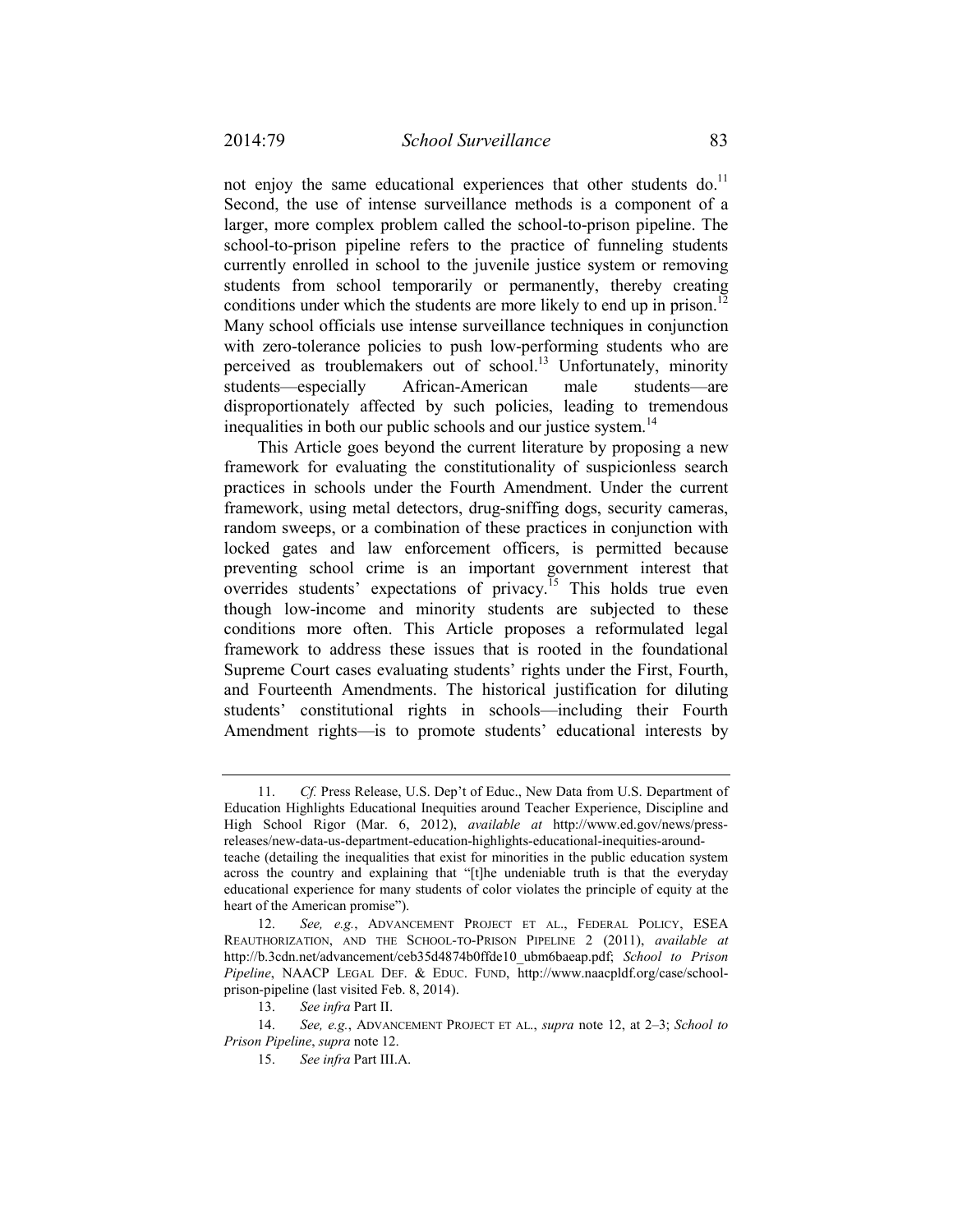providing an environment that is conducive to learning.<sup>16</sup> This Article maintains that when this justification no longer holds true—when conducting suspicionless searches or, worse, creating a prison-like environment contributes to a deteriorated learning climate and harms students' educational interests—students' Fourth Amendment rights should not be abridged, but strengthened. Accordingly, students should have the opportunity to submit evidence showing that strict security measures do not promote their educational interests but detract from an educational climate, and thus their privacy interests should be given greater consideration against the government's interest in conducting these searches. Such a test more closely aligns with the overall tenor of cases evaluating students' constitutional rights in schools and is more consistent with good education policy and practice. Further, because primarily students of color more often are subjected to intense surveillance environments, applying this test will help ameliorate the disproportionate use of strict security measures against minorities.

This Article proceeds in three parts. Part I reviews the empirical evidence revealing disparities in the use of strict security measures along racial and economic lines. Part II contextualizes the empirical evidence, explaining why schools rely on strict security measures and how their use is inconsistent with good educational and social policy and contributes to the school-to-prison pipeline. Part III proposes a reformulated legal framework to evaluate the constitutionality of suspicionless searches under the Fourth Amendment that may help prevent the disparate application of strict security measures and provide a better learning environment for all students.

### I. THE EMPIRICAL FINDINGS

The unequal treatment of minorities in public schools, especially of black males, is well documented and remains one of the most pressing educational issues of our day.17 Nancy Dowd explains that for many

 <sup>16.</sup> *See New Jersey v. T.L.O.*, 469 U.S. 325, 340 (1985) (stating that the Court, in evaluating students' Fourth Amendment rights, must "strike the balance between the schoolchild's legitimate expectations of privacy and the school's equally legitimate need to maintain an environment in which learning can take place"); *see also Vernonia Sch. Dist. 47J v. Acton*, 515 U.S. 646, 656 (1995) (explaining that the nature of students' Fourth Amendment rights in schools "is what is appropriate for children in school" and further stating that "Fourth Amendment rights, no less than First and Fourteenth Amendment rights, are different in public schools than elsewhere; the 'reasonableness' inquiry cannot disregard the schools' custodial and tutelary responsibility for children").

 <sup>17.</sup> *See, e.g.*, CATHERINE Y. KIM ET AL., THE SCHOOL-TO-PRISON PIPELINE: STRUCTURING LEGAL REFORM 53–54 (2010) (observing that minority students are over-represented in restrictive special education programs); Angela A. Ciolfi & James E. Ryan, *Race and Response-to-Intervention in Special Education*, 54 HOW. L.J. 303,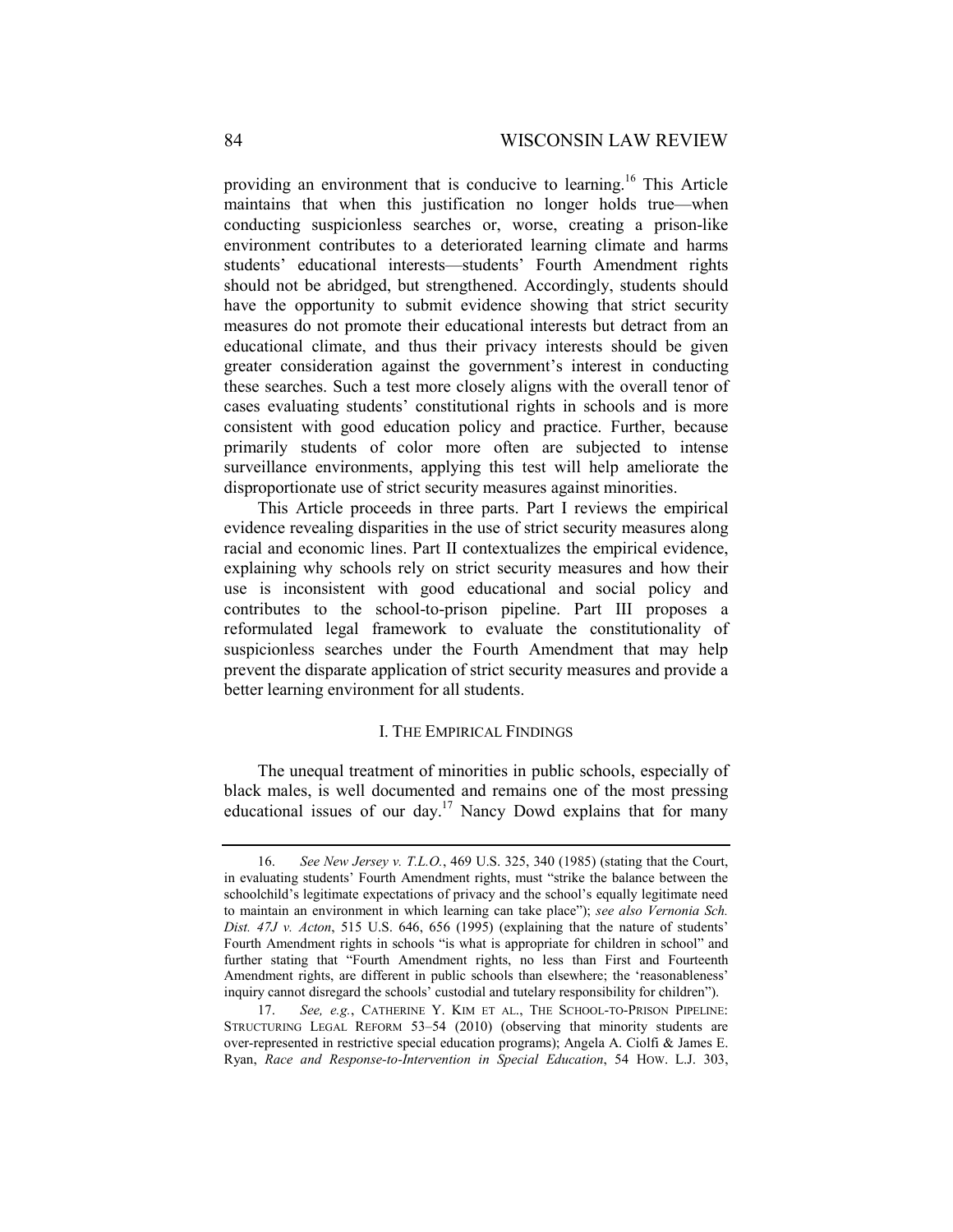minority students, particularly black males, "school is not a place of education and opportunity. Instead, it is a place that significantly undermines opportunity and pushes [them] into the juvenile justice system."<sup>18</sup> Pedro Noguera observes that in schools throughout United States, black males "are more likely than any other group in American society to be punished (typically through some form of exclusion), labeled, and categorized for special education (often without an apparent disability), and to experience academic failure."<sup>19</sup> Recent data disseminated by the U.S Department of Education's Office of Civil Rights (OCR) confirmed the disparate treatment of minority students in public schools.20 That data, gathered from surveys from over 72,000 schools around the United States serving approximately 85 percent of the nation's public school students, show that minority students are disciplined more often and more severely, have less access to complex, higher-level courses, and more often are assigned teachers that are less experienced and are lower paid. $^{21}$  Responding to these findings, U.S. Secretary of Education Arne Duncan declared that "[t]he undeniable truth is that the everyday educational experience for many students of color violates the principle of equity at the heart of the American

18. *See* Dowd, *supra* note 17, at 1216.

<sup>326–27 (2011) (</sup>showing that black students are "over-represented in more restrictive educational settings such as separate classrooms or schools"); Nancy E. Dowd, *What Men? The Essentialist Error of the "End of Men*,*"* 93 B.U. L. REV. 1205, 1216–22 (2013) (explaining that minorities, particularly black males, are physically marginalized, psychologically and socially isolated, disproportionately disciplined, have less access to mental health services, but are more likely to be referred to an under-resourced mental health system); Theresa Glennon, *Knocking against the Rocks: Evaluating Institutional Practices and the African American Boy*, 5 J. HEALTH CARE L. & POL'Y 10, 11 (2002) (stating that black males are more likely to be labeled as disabled and are more likely to be referred to educational programs that provide fewer services and institute greater control); Theresa Glennon, *Looking for Air: Excavating Destructive Educational and Racial Policies to Build Successful School Communities*, *in* JUSTICE FOR KIDS: KEEPING KIDS OUT OF THE JUVENILE JUSTICE SYSTEM 107, 110–11 (Nancy E. Dowd ed., 2011) [hereinafter Glennon, *Looking for Air*] (citing several studies that show that minority students are disproportionately disciplined); Russell J. Skiba, Suzanne E. Eckes & Kevin Brown, *African American Disproportionality in School Discipline: The Divide between Best Evidence and Legal Remedy*, 54 N.Y.L. SCH. L. REV. 1071, 1086–89 (2010) (discussing empirical evidence of racial disproportionality in school discipline). Indeed, providing equal, high-quality education opportunities for all students is one of the greatest challenges our nation faces today. *See generally* DEREK W. BLACK, EDUCATION LAW: EQUALITY, FAIRNESS, AND REFORM (2013); LINDA DARLING-HAMMOND, THE FLAT WORLD AND EDUCATION: HOW AMERICA'S COMMITMENT TO EQUITY WILL DETERMINE OUR FUTURE (2010).

 <sup>19.</sup> PEDRO A. NOGUERA, THE TROUBLE WITH BLACK BOYS AND OTHER REFLECTIONS ON RACE, EQUITY, AND THE FUTURE OF PUBLIC EDUCATION xvii (2008).

 <sup>20.</sup> *See* Press Release, U.S. Dep't of Educ., *supra* note 11.

 <sup>21.</sup> *Id.*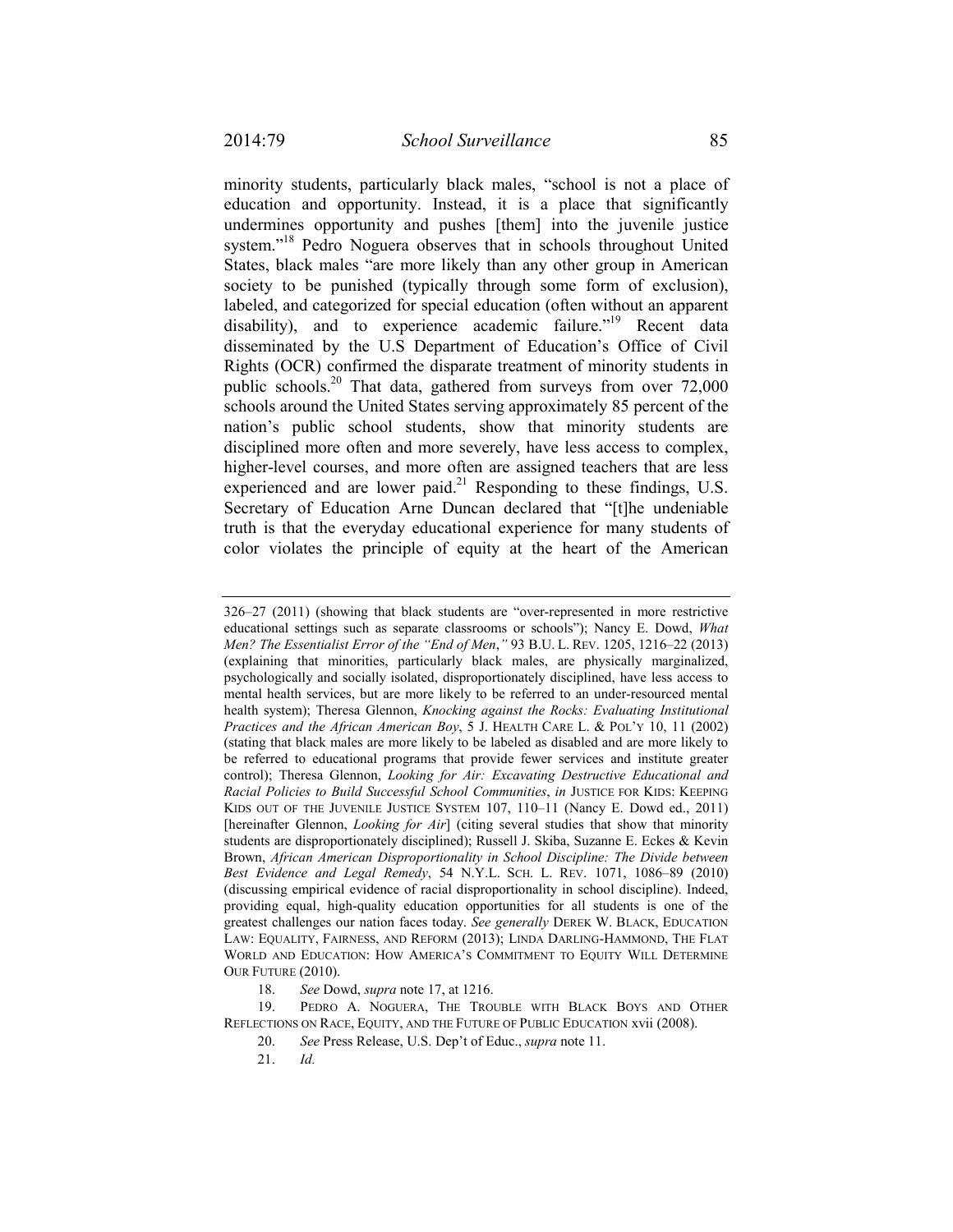promise."22 Daniel Losen and Jonathan Gillespie conducted additional analysis on the OCR data and found that one out of every six black students enrolled in K–12 public schools has been suspended at least once, but only one out of twenty white students has been suspended.<sup>23</sup> Further, they found that one out of every four disabled black children was suspended during the  $2009-10$  school year.<sup>24</sup>

Unfortunately, the OCR data do not allow researchers to probe deeply into reasons behind the disparities because the data do not list the offenses that led to the suspensions.<sup>25</sup> However, other studies indicate that minority students, especially black students, are indeed punished disproportionately relative to their violations of school rules.<sup>26</sup> For example, Kelly Welch and Allison Ann Payne conducted a national study involving 294 public schools and discovered that schools serving higher percentages of black students were more likely to suspend, expel, or refer students to law enforcement officials for violating school rules.<sup>27</sup> Welch and Payne also discovered that schools serving higher percentages of black and low-income students were less likely to rely on softer forms of punishment, such as oral reprimands or referrals to visit with school counselors.28 In addition, Welch and Payne found that schools serving more black students were less likely to consider alternative forms of discipline such as requiring students to complete community service or participate in restorative justice initiatives.<sup>29</sup> Indeed, the OCR recently

 26. *See* TONY FABELO ET AL., COUNCIL OF STATE GOV'TS JUSTICE CTR., BREAKING SCHOOLS' RULES: A STATEWIDE STUDY OF HOW SCHOOL DISCIPLINE RELATES TO STUDENTS' SUCCESS AND JUVENILE JUSTICE INVOLVEMENT 45 (2011), *available at* http://csgjusticecenter.org/wp-content/uploads/2012/08/Breaking\_Schools\_Rules

Report Final.pdf (reporting the results of a statewide Texas study showing that black students were more likely to be removed from class and more likely to be disciplined for "discretionary reasons"); DANIEL J. LOSEN, THE CIVIL RIGHTS PROJECT, DISCIPLINE POLICIES, SUCCESSFUL SCHOOLS, AND RACIAL JUSTICE 4–5 (2011), *available at*  http://nepc.colorado.edu/files/NEPC-SchoolDiscipline.pdf (demonstrating that racial disparities in the number of school suspensions has increased considerably over the last forty years); Catherine P. Bradshaw et al., *Multilevel Exploration of Factors Contributing to Overrepresentation of Black Students in Office Disciplinary Referrals*, 102 J. EDUC. PSYCHOL. 508, 511–12 (2010) (reporting that black students were more likely than white students to receive office referrals after controlling for teachers' ratings of their students' classroom behavior); Ciolfi & Ryan, *supra* note 17, at 327–28 (citing several studies showing that minority students are punished disproportionality relative to their offenses).

 27. *See* Kelly Welch & Allison Ann Payne, *Racial Threat and Punitive School Discipline*, 57 SOC. PROBS. 25, 25, 36 (2010)

 <sup>22.</sup> *Id.*

 <sup>23.</sup> LOSEN & GILLESPIE, *supra* note 9, at 6.

 <sup>24.</sup> *Id.* at 7.

 <sup>25.</sup> *Id.* at 32–33.

 <sup>28.</sup> *Id.* at 36–37.

 <sup>29.</sup> *Id.* at 37.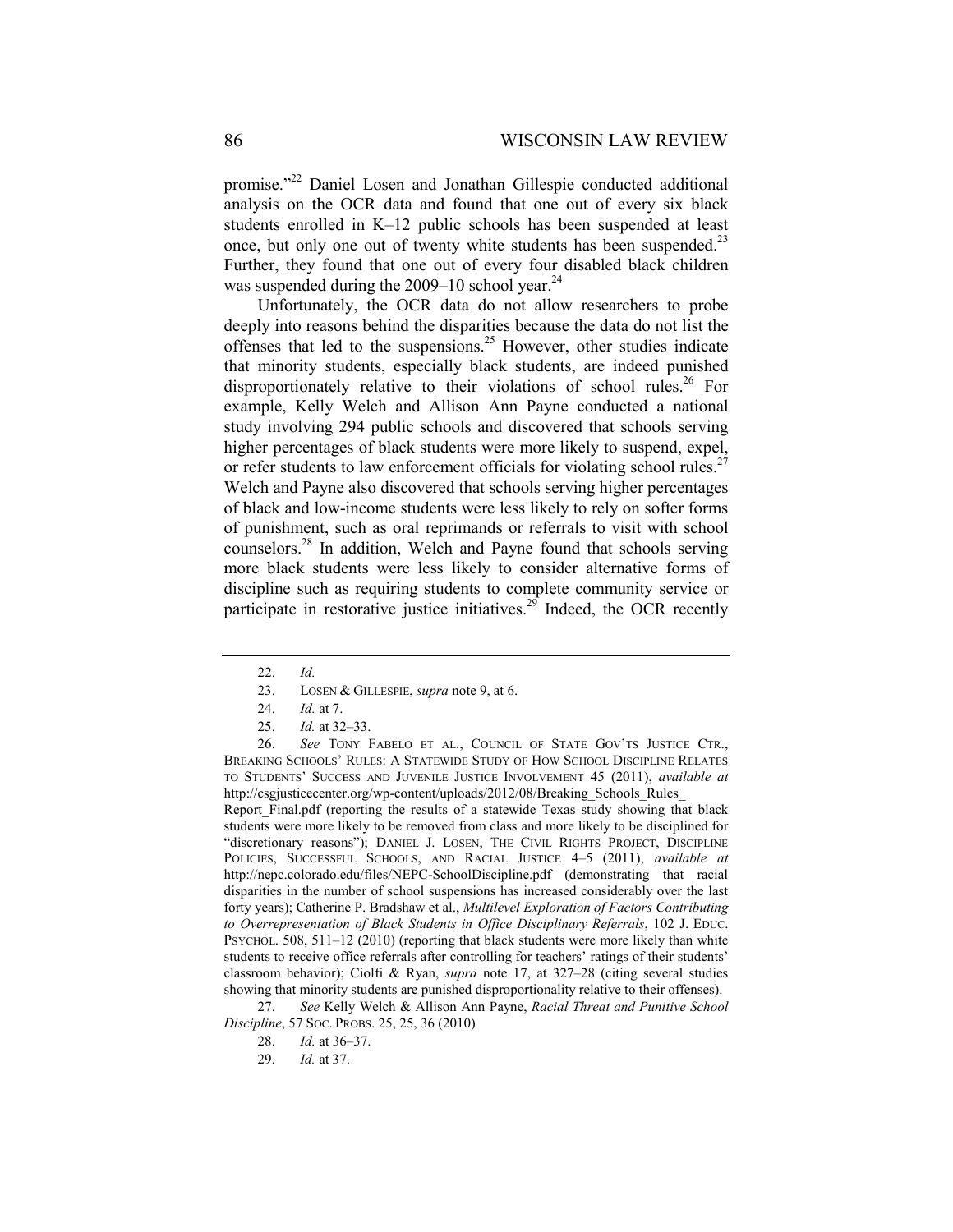acknowledged that although the racial disparities in student discipline rates may be caused by a range of factors, the abundant research suggests that these disparities "are not explained by more frequent or more serious misbehavior by students of color."<sup>30</sup>

While many studies demonstrate the disparate treatment of minorities in schools in several facets, $31$  very few examine the disproportionate use of strict security measures on minorities. I recently tested the hypothesis that low-income and minority students are subject to intense surveillance methods more often than other students, even after taking into account additional factors that might influence a school official's decision to implement strict security measures.<sup>32</sup> To test this hypothesis, I analyzed restricted data from the U.S. Department of Education's 2009–10 School Survey on Crime and Safety (SSOCS). The SSOCS is a rich, national dataset that contains information submitted by school principals dealing with school security practices, school crime, and school demographics.<sup>33</sup> The dataset was the restricted version, meaning that the data contained detailed, sensitive information such as the number of incidents that involved weapons or drugs that occurred on school campuses during the school year.<sup>34</sup> The restricted dataset recently became available to researchers who met specific conditions.<sup>35</sup>

 <sup>30.</sup> *See* U.S. DEP'T OF JUSTICE & U.S. DEP'T OF EDUC., DEAR COLLEAGUE LETTER ON NONDISCRIMINATORY ADMINISTRATION OF SCHOOL DISCIPLINE 4 n.7 (Jan. 8, 2014), *available at* http://www2.ed.gov/about/offices/list/ocr/letters/colleague-201401 title-vi.pdf [hereinafter DEAR COLLEAGUE LETTER].

 <sup>31.</sup> *See, e.g.*, *supra* note 17.

 <sup>32.</sup> For a detailed description of the data, analysis, and findings see Nance, *supra* note 10, at 28. In this Article, I briefly summarize the most important findings.

 <sup>33.</sup> *See* U.S. DEP'T OF EDUC. NAT'L CTR. FOR EDUC. STATISTICS, SCHOOL SURVEY ON CRIME AND SAFETY PRINCIPAL QUESTIONNAIRE: 2009–10 SCHOOL YEAR 5 [hereinafter 2009–10 SSOCS QUESTIONNAIRE], *available at* http://nces.ed.gov/surveys/ ssocs/pdf/SSOCS\_2010\_Questionnaire.pdf (last visited Feb. 11, 2014).

 <sup>34.</sup> *See Statistical Standards Program: Getting Started*, NAT'L CTR. FOR EDUC. STATS., http://nces.ed.gov/statprog/instruct\_gettingstarted.asp (last visited Feb. 11, 2014). The restricted-use data has "a higher level of detail in the data compared to public-use data files." *Id.* Although the restricted datasets are not available to the general public, datasets that contain less sensitive data for prior school years are currently available. *Id.* Those datasets can be downloaded at *School Survey on Crime and Safety (SSOCS)*, NAT'L CTR. FOR EDUC. STATISTICS, http://nces.ed.gov/surveys/ssocs/data\_products.asp (last visited Feb. 11, 2014).

 <sup>35.</sup> NCES provides restricted-use datasets to certain researchers in qualified organizations. *Statistical Standards Program: Getting Started*, *supra* note 34*.* To qualify,

an organization must provide a justification for access to the restricted-use data, submit the required legal documents, agree to keep the data safe from unauthorized disclosures at all times, and to participate fully in unannounced, unscheduled inspections of the researcher's office to ensure compliance with the terms of the License and the Security Plan form.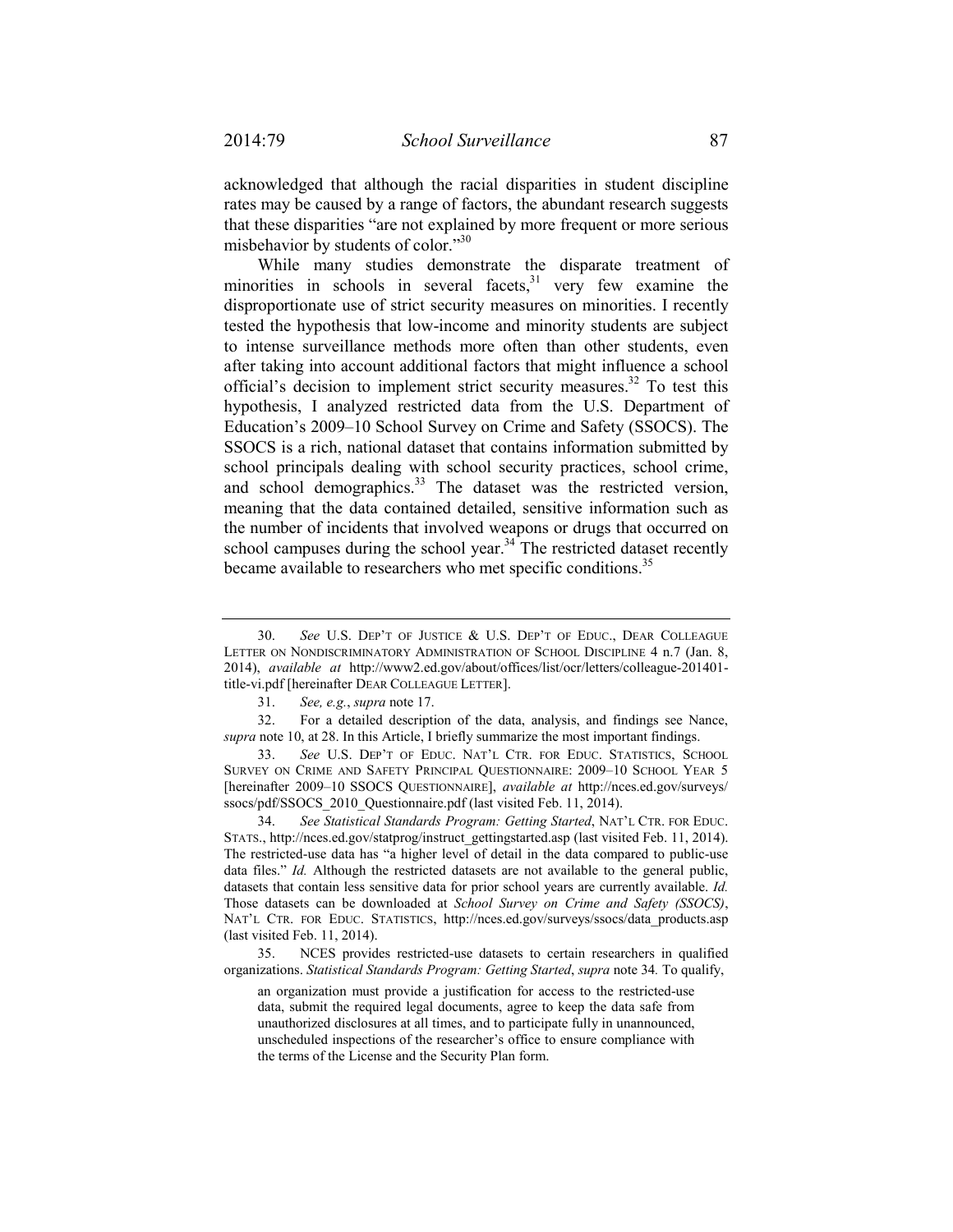The 2009–10 SSOCS restricted-use dataset provides a unique opportunity to view on a national scale the types of strict security measures that schools employ. In the 2009–10 SSOCS, school principals were asked to respond to several questions relating to school security.<sup>36</sup> For example, principals were asked if, during the 2009–10 school year, it was a practice in the principal's school to require students to pass through metal detectors each day, perform one or more random metal detector checks on students, perform one or more random sweeps for contraband (for example, drugs or weapons), control access to school grounds during school hours, use security cameras to monitor the school, and have any security guards or law enforcement officers present at the principal's school at least once a week.<sup>37</sup> Principals responded with a "yes" or "no" to each one of these questions. $38$  The dependent variables for my study represented the likelihood that a school principal responded affirmatively to using various combinations of strict security practices that can create an intense surveillance environment.<sup>39</sup>

I measured student race by including the percentage of the schools' minority student population. $40$  I measured student poverty by including the percentage of students who were eligible for free or reduced-price lunch.<sup>41</sup> I also included other student demographic information that

- 36. 2009–10 SSOCS QUESTIONNAIRE, *supra* note 33, at 5, 8.
- 37. *Id.*
- 38. *Id.*

 39. Nance, *supra* note 10, at 31. I examined four different combinations of the strict security practices: (a) metal detectors and guards; (b) metal detectors, guards, and random sweeps; (c) metal detectors, guards, random sweeps, and security cameras; and (d) metal detectors, guards, random sweeps, security cameras, and locked gates. *Id.*

40. *Id.* at 32. A school's minority population consisted of the number of students who were African American, Hispanic, Asian/Pacific Islander, and American Indian/Alaskan Native. *See* SIMONE ROBERS ET AL., NAT'L CTR. FOR EDUC. STATISTICS, INDICATORS OF SCHOOL CRIME AND SAFETY 2011, at 112 (2012) [hereinafter 2011 INDICATORS OF SCHOOL CRIME AND SAFETY], *available at* http://nces.ed.gov/ pubs2012/2012002rev.pdf. Racial data for the 2009–10 SSOCS came from the 2007–08 CCD school data file. *See* NAT'L CTR. FOR EDUC. STATISTICS, 2009–2010 SCHOOL SURVEY ON CRIME AND SAFETY (SSOCS): RESTRICTED-USE DATA FILE USER MANUAL 29 [hereinafter 2009–10 RESTRICTED USE MANUAL] (2011) (on file with author). Although there was a two-year difference, it is unlikely that a school would experience a major shift in student population over a two-year period.

41. Nance, *supra* note 10, at 32. Free or reduced-price lunch is a common proxy to measure student poverty. *See, e.g.*, Michael Heise, *Litigated Learning, Law's Limits, and Urban School Reform Challenges*, 85 N.C. L. REV. 1419, 1441 (2007); *Federal Education Budget Project*, NEW AM. FOUND., http://febp.newamerica.net/backgroundanalysis/federal-school-nutrition-programs (last visited Feb. 7, 2013) ("Researchers often

*Id. See also Statistical Standards Program: Applying for a Restricted-Use Data License*, NAT'L CTR. FOR EDUC. STATISTICS, *available at* http://nces.ed.gov/statprog/instruct\_ apply.asp?type=rl (last visited Feb. 11, 2014) (providing guidelines for applying to receive a restricted-use dataset license).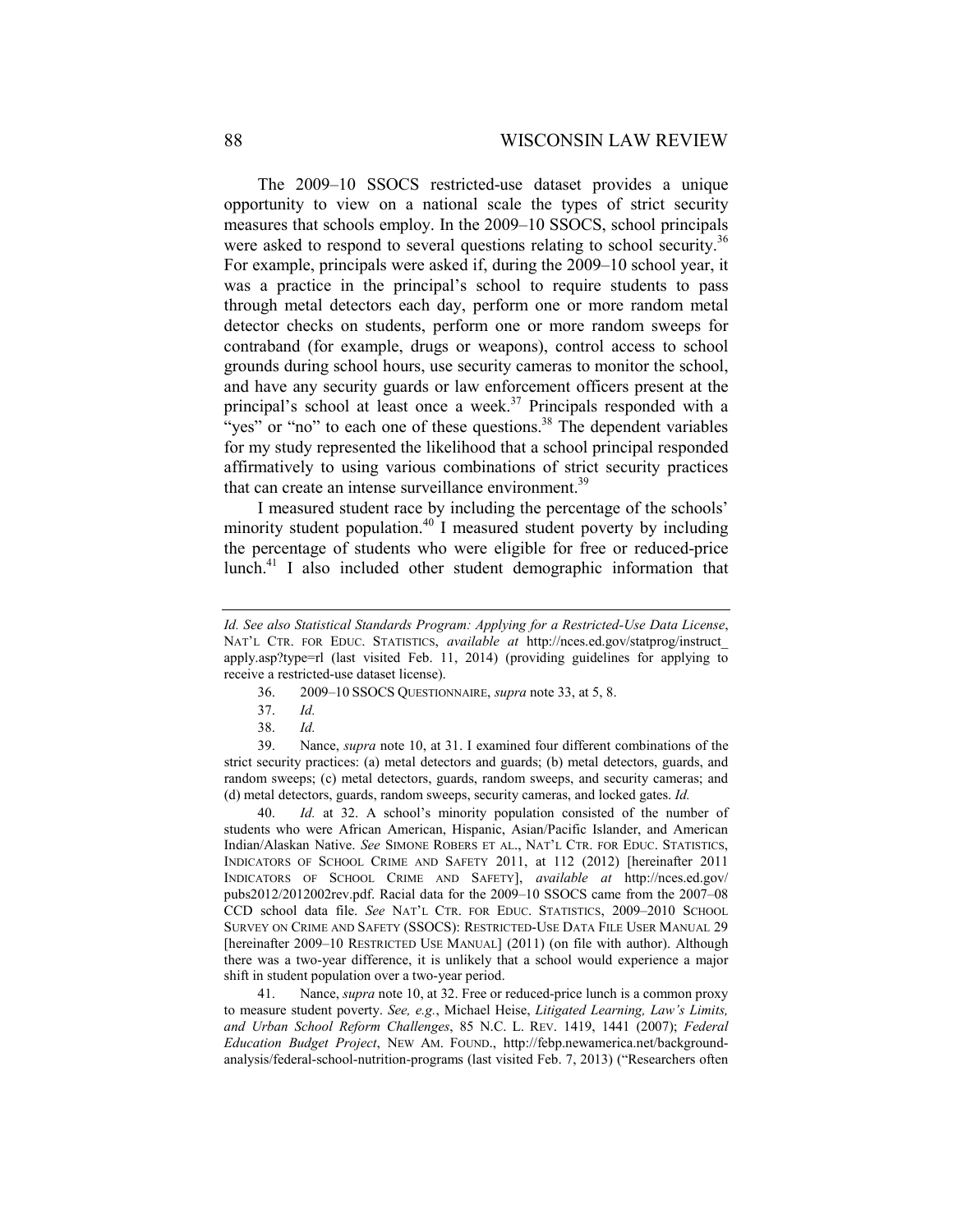might account for whether a school decided to employ strict surveillance methods such as the percentage of students who have limited English proficiency, the percentage enrolled in special education, and the percentage who scored in the bottom 15 percent on the state standardized exam.<sup>42</sup>

Importantly, I accounted for school crime in my analysis.<sup>43</sup> The SSOCS asks school officials to report the number of incidents of various types of school crime during the school year.<sup>44</sup> Because the severity of the school crimes may influence whether schools implement tighter security measures,<sup>45</sup> I categorized the crimes according to their degree of severity. I included violent incidents;<sup>46</sup> threats of physical attack with or without a weapon; $47$  incidents involving possession of a firearm, explosive device, knife, or other sharp object;<sup>48</sup> incidents of distribution, possession, or use of illegal drugs, inappropriate prescription drugs, or alcohol;<sup>49</sup> incidents of theft of items over  $$10$ ;<sup>50</sup> and incidents of vandalism. $51$ 

Further, I accounted for school disorder, which also may influence a school's decision to implement tighter security measures.<sup>52</sup> In addition, I controlled for the principals' perception of crime problems near the school,<sup>53</sup> the involvement of various external community groups in the schools,<sup>54</sup> the geographic region of the schools,<sup>55</sup> school urbanicity,<sup>56</sup>

use free or reduced price lunch (FRPL) enrollment figures as a proxy for poverty at the school level, because Census poverty data (which is used at the state and district level) is not available disaggregated below the school district level and is not collected annually.").

 <sup>42.</sup> Nance, *supra* note 10, at 33. *See also* Aaron Kupchik & Geoff K. Ward, *Race, Poverty, and Exclusionary School Security: An Empirical Analysis of U.S. Elementary, Middle, and High Schools*, YOUTH VIOLENCE & JUV. JUST. (forthcoming) (manuscript at 10) (on file with author).

 <sup>43.</sup> Nance, *supra* note 10, at 33. *See also* Welch & Payne, *supra* note 27, at 27 ("One factor presumed to be closely associated with school punitiveness and disciplinary practice is the level of school crime and disorder.").

 <sup>44. 2009–10</sup> SSOCS QUESTIONNAIRE, *supra* note 33, at 11.

 <sup>45.</sup> *See* Kupchik & Ward, *supra* note 42 (manuscript at 13–14).

 <sup>46.</sup> Violent incidents included rape or attempted rape, sexual battery other than rape, robbery with or without a weapon, and physical attacks with or without a weapon. 2009–10 SSOCS QUESTIONNAIRE, *supra* note 33, at 11.

 <sup>47.</sup> *Id.* 

 <sup>48.</sup> *Id.* 

 <sup>49.</sup> *Id.* 

 <sup>50.</sup> *Id.* 

 <sup>51.</sup> *Id.* 

 <sup>52.</sup> Nance, *supra* note 10, at 33–34. *See also* Kupchik & Ward, *supra* note 42 (manuscript at 10–11); Welch & Payne, *supra* note 27, at 27.

 <sup>53.</sup> Nance, *supra* note 10, at 34.

 <sup>54.</sup> *Id.*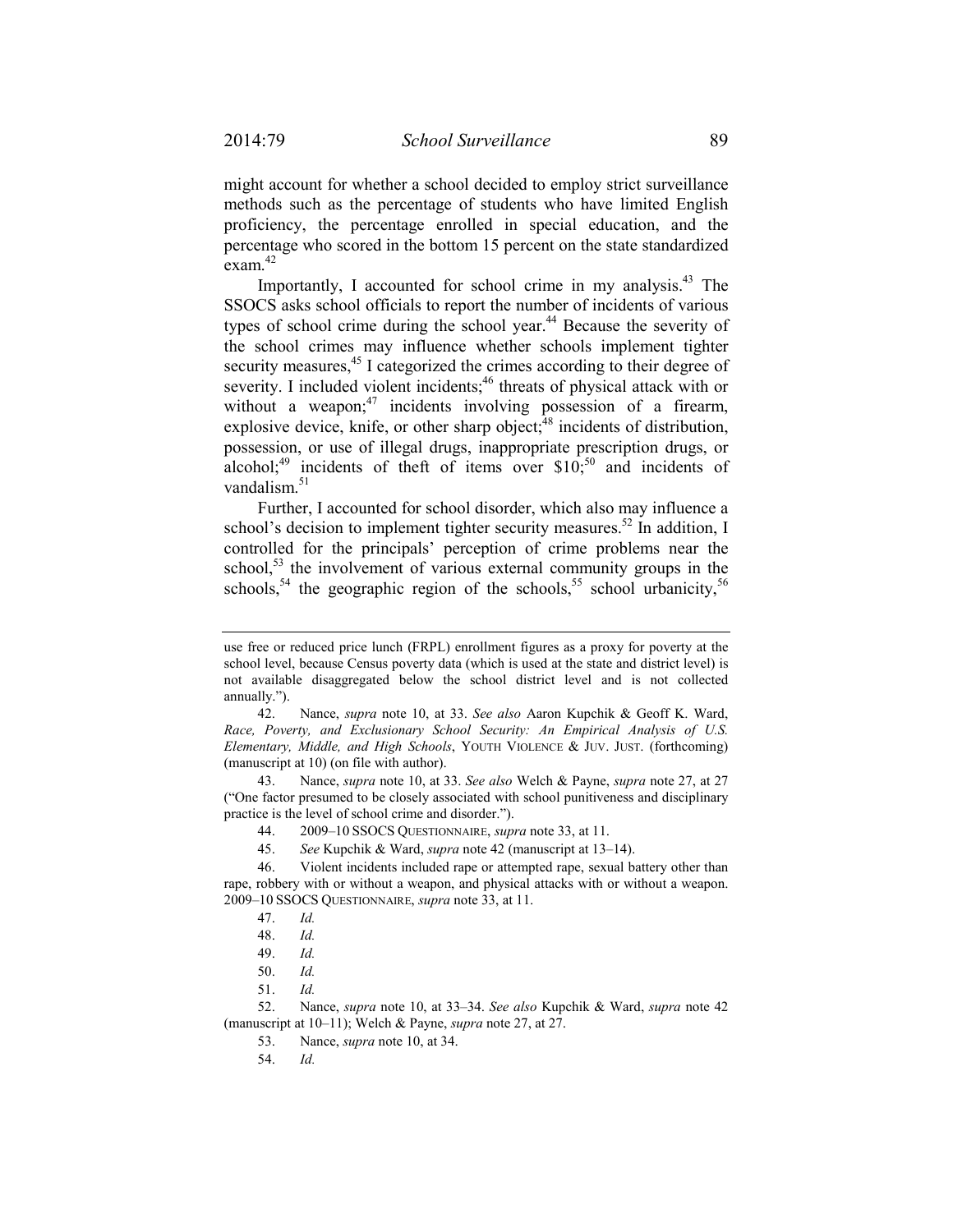each school's total student enrollment,<sup>57</sup> the building level,<sup>58</sup> and whether the school was nontraditional like a magnet or charter school.<sup>59</sup> Finally, I included the school's average percentage of students that attend school each day.<sup>60</sup>

The empirical analysis revealed that both student race and student poverty were strong predictors for whether a school chose to employ high surveillance security methods. And, importantly, these findings held true even after controlling for the other above-listed factors that might influence the school officials' decisions to employ strict security measures, such as school crime, neighborhood crime, and school disorder.<sup>61</sup>

These findings support what many scholars have observed anecdotally—that large, urban schools serving primarily low-income or minority students are more likely to create intense surveillance environments than other schools.<sup>62</sup> They suggest that schools with high percentages of minority or low-income students tend to rely on heavy-handed, punitive-based measures to maintain order and control crime. They also suggest that these schools are more inclined to coerce students into compliance and to promote safety by identifying, apprehending, and excluding students that school officials perceive as being dangerous, disruptive, or low-performing.<sup>63</sup>

The findings further suggest that schools serving primarily affluent or white students find alternative ways to create safer environments.

 61. Other significant predictors included student enrollment (positive predictor), schools located in the South (positive predictor), schools located in urban areas (positive predictor), the percentage of students who had limited English proficiency (negative predictor), and the percentage of students who received low test scores (positive predictor). *Id.* at 41–42.

 62. *See, e.g.*, Kevin P. Brady, Sharon Balmer & Deinya Phenix, *School-Police Partnership Effectiveness in Urban Schools*, 39 EDUC. & URBAN SOC. 455, 456–57 (2007) (explaining that "[a]n increasing fear of school violence coupled with the public's misperceptions of [school safety] has caused school officials, especially those located in urban areas, to implement more punitive-based . . . policies"); Pedro A. Noguera, *Preventing and Producing Violence: A Critical Analysis of Responses to School Violence*, 65 HARV. EDUC. REV. 189, 206 (1995) (observing that most urban high schools serving high percentages of minority students rely upon coercive or excessive forms of control to promote school safety).

 63. *See* Paul Hirschfield, *School Surveillance in America: Disparate and Unequal*, *in* SCHOOLS UNDER SURVEILLANCE 38, 45 (Torin Monahan & Rodolfo D. Torres eds., 2010); Noguera, *supra* note 62, at 192.

 <sup>55.</sup> *Id.* at 35.

 <sup>56.</sup> *Id.*

 <sup>57.</sup> *Id.*

 <sup>58.</sup> *Id.*

 <sup>59.</sup> *Id.*

 <sup>60.</sup> *Id.* at 35–36.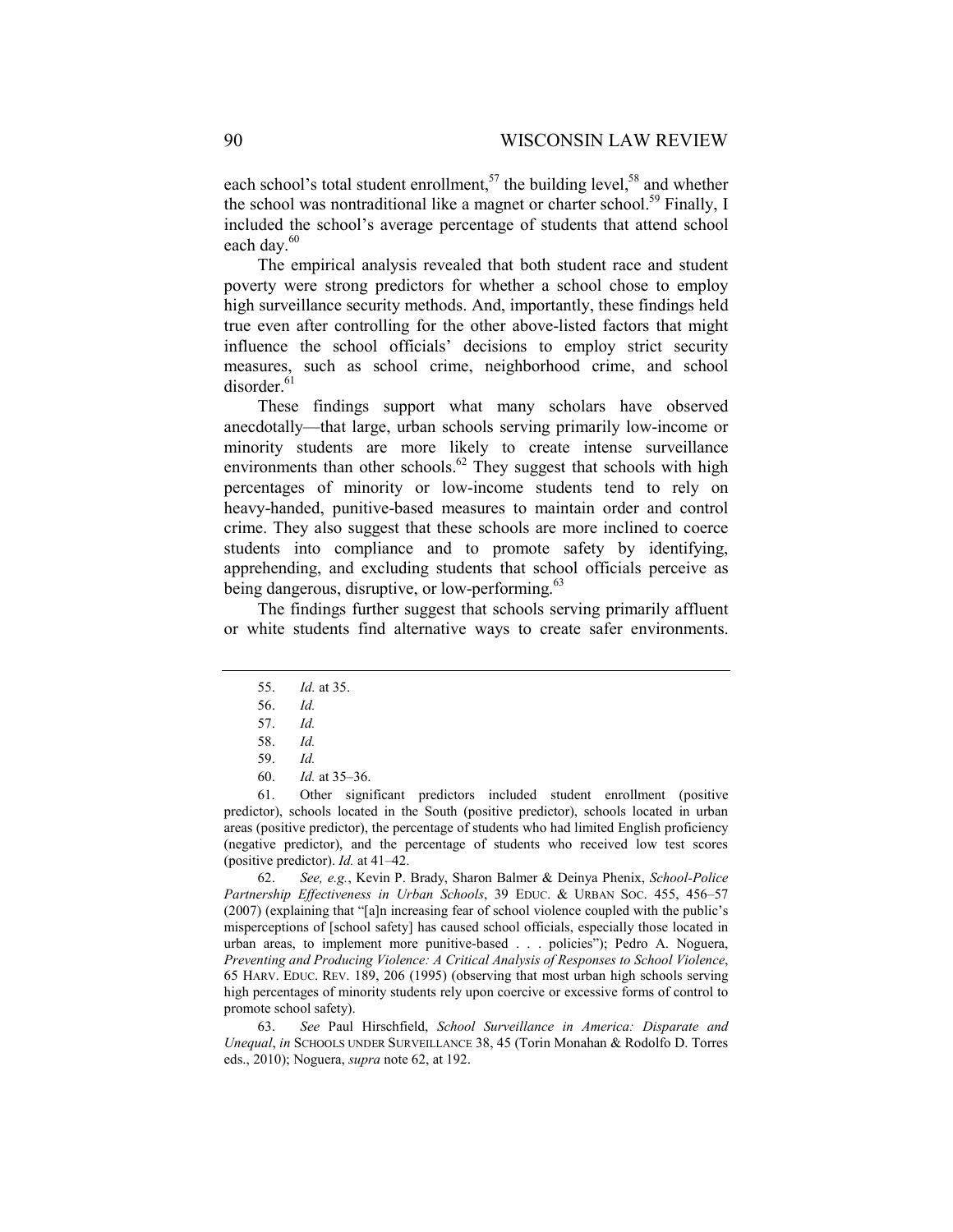However, this does not mean that schools serving affluent and white students do not rely on any security measures at all. But schools serving primarily white and affluent students appear to be more inclined to use less intrusive measures, such as surveillance cameras.<sup>64</sup> As Paul Hirschfield maintains, "criminalization in middle class schools is less intense and more fluid than in the inner-city . . . . In short, the gated community may be a more apt metaphor to describe the security transformation of affluent schools, while the prison metaphor better suits that of inner-city schools."65 Similarly, Pedro Noguera observes: "I frequently visit schools in suburban communities and private schools that serve affluent students and see quite clearly that poor children in the inner city are more likely to receive an education that places greater emphasis on order and control than academic rigor.<sup>"66</sup>

### II. CONTEXTUALIZING THE EMPIRICAL FINDINGS

These empirical findings showing disparities in the application of strict security measures are disturbing and problematic on several fronts. This Part provides the theoretical backdrop exploring why some schools choose to rely on strict security measures, why there are disparities in the application of strict security measures, and the societal and educational harms that strict security measures cause—especially when applied disproportionately to minority students.

# *A. The Movement towards Increased Reliance on Strict Security Measures*

Why some schools choose to rely on intense surveillance methods while others do not is a complex question. The current state of affairs is due, at least in part, to several highly publicized acts of school violence, as well as several federal, state, and local laws, policies, and practices.

 <sup>64.</sup> *See* 2011 INDICATORS OF SCHOOL CRIME AND SAFETY, *supra* note 40, at 164–65 (disaggregating the use of security measures by student race and socio-economic status). In fact, recent data from the U.S. Department of Education indicate that schools serving high percentages of white or affluent students tend to rely more on drug-sniffing dogs than other schools. *See id.* at 165; s*ee also* Kupchik & Ward, *supra* note 42, (manuscript at 12) (indicating that high schools with lower percentages of racial minorities were more likely to use drug-sniffing dogs than other schools). Nevertheless, as the empirical analysis summarized here suggests, schools serving higher percentages of minority students are more likely to use several different surveillance methods in conjunction that create a more intense surveillance environment than other schools. *Id.*

 <sup>65.</sup> Paul J. Hirschfield, *Preparing for Prison?: The Criminalization of School Discipline in the USA*, 12 THEORETICAL CRIMINOLOGY 79, 84 (2008).

 <sup>66.</sup> *See* Pedro A. Noguera, *Schools, Prisons, and Social Implications of Punishment: Rethinking Disciplinary Practices*, 42 THEORY INTO PRAC. 341, 348 (2003).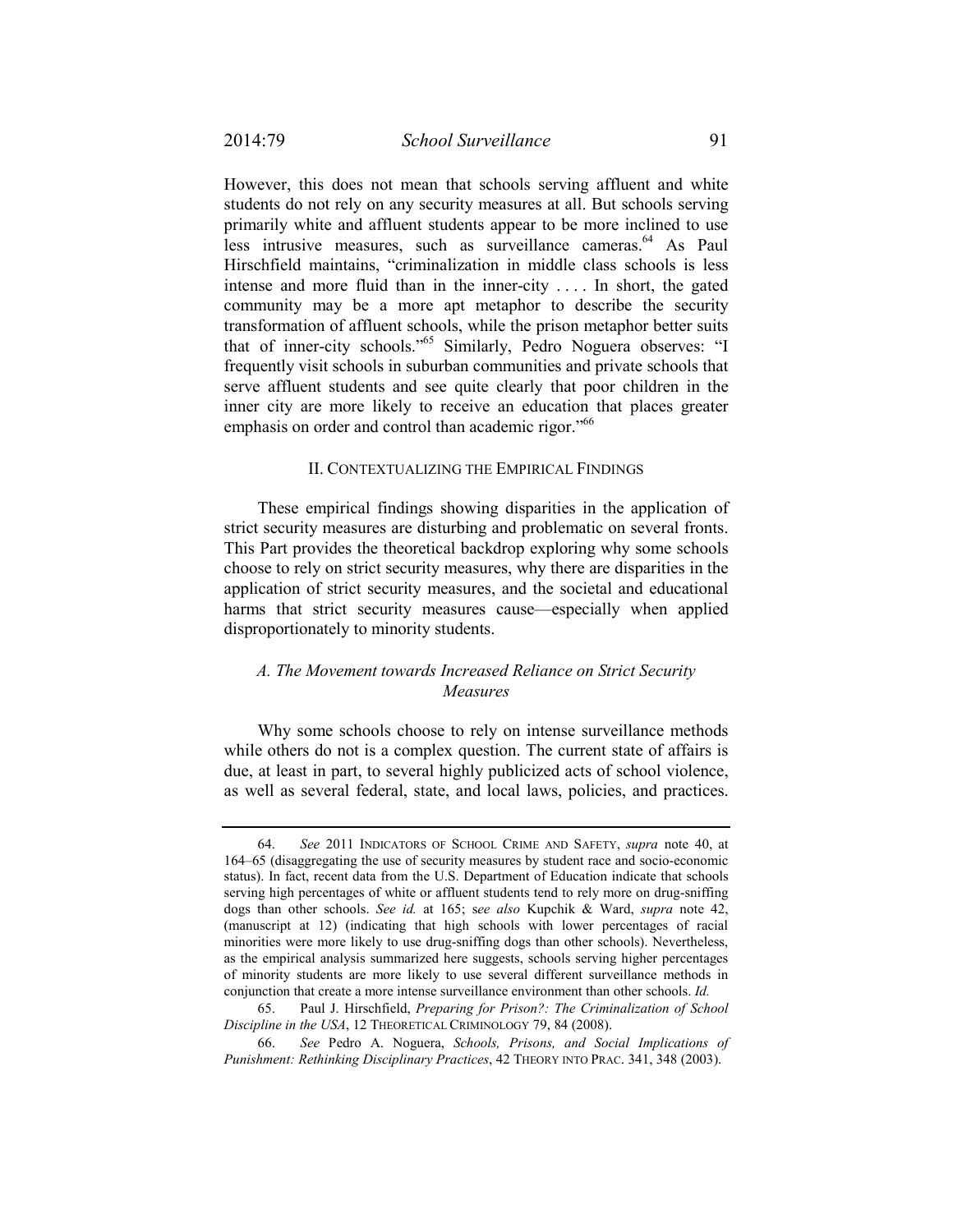Unfortunately, many of these laws, policies, and practices also have contributed to the disparate application of strict security measures on minority and low-income students.

#### 1. A RESPONSE TO HIGHLY PUBLICIZED ACTS OF SCHOOL VIOLENCE

Even though schools remain among the safest places for children.<sup>67</sup> one cannot discount the role that fear plays in a school official's decision to adopt strict security practices. $68^{\circ}$  In the wake of several highly publicized incidents of school violence, it is no surprise that school officials and policymakers have resorted to strict security measures to demonstrate to the public that they are implementing measures to reduce

 <sup>67.</sup> *See, e.g.*, BARBARA FEDDERS, JASON LANGBERG & JENNIFER STORY, SCHOOL SAFETY IN NORTH CAROLINA: REALITIES, RECOMMENDATIONS & RESOURCES 4 (2013), *available at* http://www.legalaidnc.org/public/learn/media\_releases/2013\_ MediaReleases/school-safety-in-north-carolina.pdf ("School violence that results in death is extremely rare. Young people are much more likely to be harmed in the home or on the street than they are in schools.") (citations omitted); Randall R. Beger, *The "Worst of Both Worlds": School Security and the Disappearing Fourth Amendment Rights of Students*, 28 CRIM. JUST. REV. 336, 338 (2003) ("Contrary to popular belief, schools remain among the safest places for children."); Randy Borum et al., *What Can Be Done about School Shootings? A Review of the Evidence*, 39 EDUC. RESEARCHER 27, 27 (2010) (explaining that the number of homicides that occur on school grounds represents less than 1 percent of the annual homicides of children age 5 to 18, and that "any given school can expect to experience a student homicide about once every 6,000 years" (citation omitted)); Nance, *supra* note 10, at 17; Noguera, *supra* note 66, at 343 ("Despite surveys that suggest a growing number of teachers and students fear violence in school, schools in the United States are generally safe places." (citation omitted)); Arne Duncan, *Resources for Schools to Prepare for and Recover from Crisis*, HOMEROOM: U.S. DEP'T OF EDUC. BLOG (Dec. 17, 2012), http://www.ed.gov/blog/2012/12/resources-for-schoolsto-prepare-for-and-recover-from-crisis/ ("Schools are among the safest places for children and adolescents in our country, and, in fact, crime in schools has been trending downward for more than a decade.").

 <sup>68.</sup> AARON KUPCHIK, HOMEROOM SECURITY: SCHOOL DISCIPLINE IN AN AGE OF FEAR 3 (2010) (explaining that fears and insecurities are powerful motivators to increase security measures in response to high-profile incidents of school violence); Beger, *supra*  note 67, at 338 ("Widely publicized incidents of juvenile violence in public schools have created the public misconception that such behavior is commonplace."); Borum et al., *supra* note 67, at 27 ("[S]chool shootings receive such intense publicity, and are such inherently disturbing events, that they generate an inflated perception of danger."); Hirschfield, *supra* note 63, at 38 ("The importation of surveillance tactics from criminal justice and the military into schools is most commonly attributed to elevated fears of school violence and a growing realization that 'it *can* happen here.'"); Matthew J. Mayer & Peter E. Leone, *School Violence and Disruption Revisited: Equity and Safety in the School House*, 40 FOCUS ON EXCEPTIONAL CHILD. 1, 6 (2007) ("[M]edia coverage of school violence has shaped the public's beliefs, and in many cases has led to a distorted perception of violence in schools, as well as adolescent violence more generally.").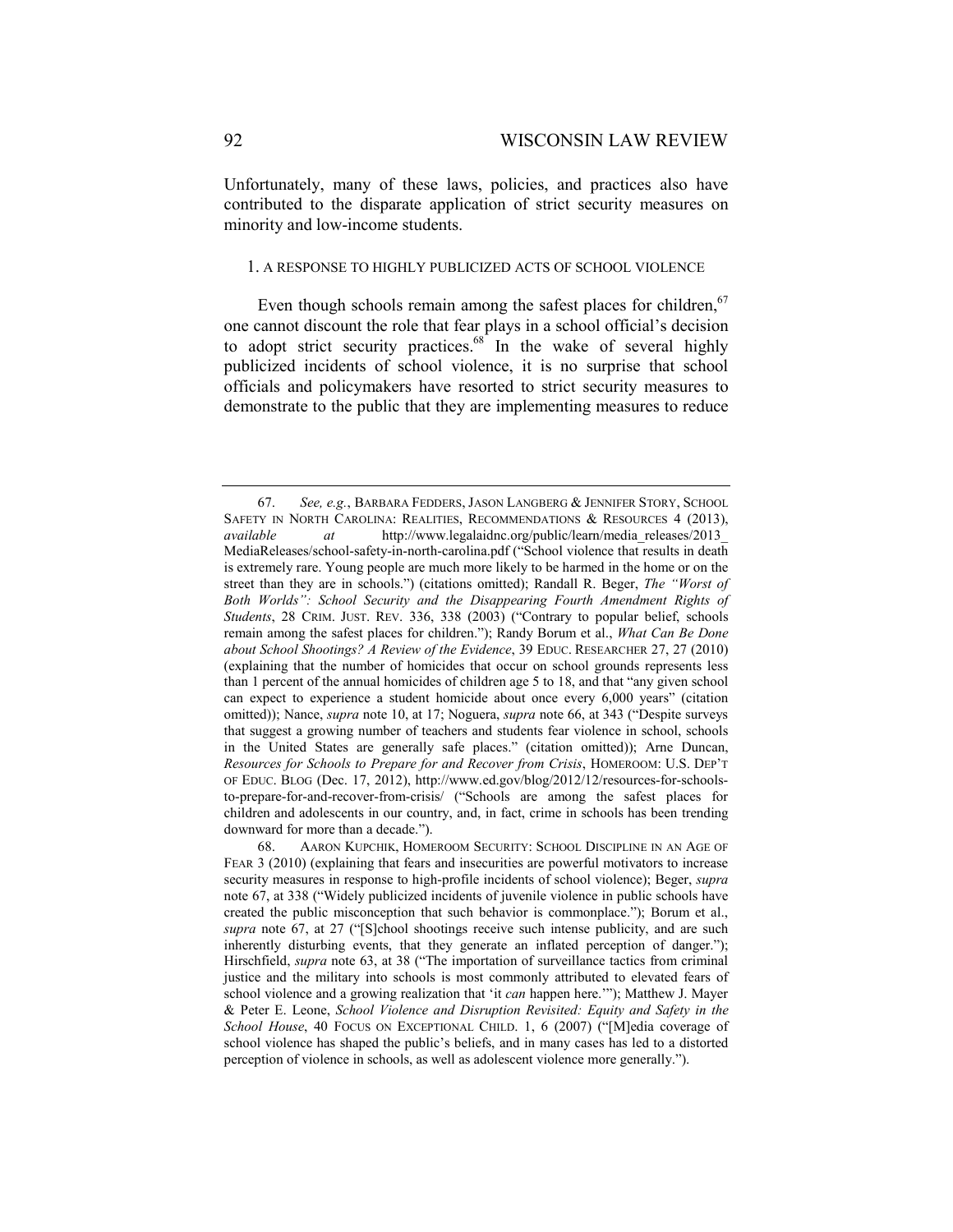school crime, maintain order, and protect children.<sup>69</sup> As Torin Monahan and Rodolfo Torres observe, "the threat of 'another Columbine' (or Virginia Tech, and so on) haunts the social imagery, leading parents, policy makers, and others to the sober conclusion that any security measure is worth whatever trade-offs are involved in order to ensure safety."<sup>70</sup> Indeed, since the Newtown shootings, several lawmakers and school officials have responded by enacting policies that include the use of intense surveillance methods to monitor not only campus visitors but their own students as well.<sup>71</sup>

 <sup>69.</sup> Brady, Balmer & Phenix, *supra* note 62, at 456 ("An increasing fear of school violence coupled with the public's misperceptions of the actual degree of violence in our nation's schools has caused school officials, especially those located in urban areas, to implement more punitive-based school discipline policies and practices for responding to and preventing student crime and violence."); *see* Welch & Payne, *supra* note 27, at 26.

 <sup>70.</sup> Torin Monahan & Rodolfo D. Torres, *Introduction*, *in* SCHOOLS UNDER SURVEILLANCE, *supra* note 63, at 1, 2–3. Elizabeth Scott has described this general social phenomena as the "moral panic problem." *See* Elizabeth S. Scott, Miller v. Alabama *and the (Past and) Future of Juvenile Crime Regulation*, 31 L. & INEQUALITY 535, 541 (2013) (describing that although school shootings are rare events, after the Columbine shootings "legislatures across the country rushed to pass strict zero tolerance laws, making it a crime to threaten violence in school").

 <sup>71.</sup> *See, e.g.*, S.B. 2267, 63d Leg. Assemb., Reg. Sess. (N.D. 2013) (proposing funding to equip schools with "alarms, cameras, electronic door locks, emergency response call buttons, intercom systems, key or pass cards, [and] metal detectors"); S.B. 2230, 2013 Leg., Reg. Sess. (N.Y. 2013) (funding security aid to provide schools with metal detectors, electronically operated partitions, and security cameras); H. 2343, 2013 Gen. Assemb., Reg. Sess. (Va. 2013) (providing funding to schools for purchasing security equipment); H.B. 612, 2013 Leg., Reg. Sess. (Ala. 2013) (proposing funding to school districts for "surveillance cameras, metal detectors, and other safety equipment"). *See also* Tom Barton, *Board Members Unsure Metal Detectors Needed at Beaufort County Schools*, ISLAND PACKET (May 8, 2013), http://www.islandpacket.com/2013/ 05/08/2495164/board-members-unsure-metal-detectors.html (discussing a South Carolina school board's consideration of adding metal detectors in schools); Doug Finke, *State Board of Education Calls for \$874M Increase in School Funding*, J. STAR (Jan. 25, 2013, 12:01 AM), http://www.pjstar.com/news/x1503807290/State-Board-of-Education-callsfor-874M-increase-in-school-funding ("The Illinois State Board of Education called for an \$874 million increase in state spending on elementary and secondary education on Thursday, including \$20 million that would be available for school security measures."); Liz Hayes, *Burrell Board Focuses on School Safety*, TRIBLIVE (May 7, 2013, 12:51 AM), http://triblive.com/neighborhoods/yourallekiskivalley/yourallekiskivalleymore/3970294- 74/burrell-security-wagner#axzz2THQXVCDR (discussing a Pennsylvania school district that is considering using metal detectors more regularly, installing X-ray equipment to screen student backpacks, and making windows "more bulletproof"); Mary Wilson, *Pa. Senate Leader Suggests Steep Increase in School Security Funding*, NEWSWORKS (Jan. 22, 2013), http://www.newsworks.org/index.php/local/item/49955-pasenate-leader-suggests-steep-increase-in-school-security-funding?linktype=hp\_

topstorylist ("The leader of Pennsylvania's Senate wants to increase grant funding twentyfold for school security, including armed guards.").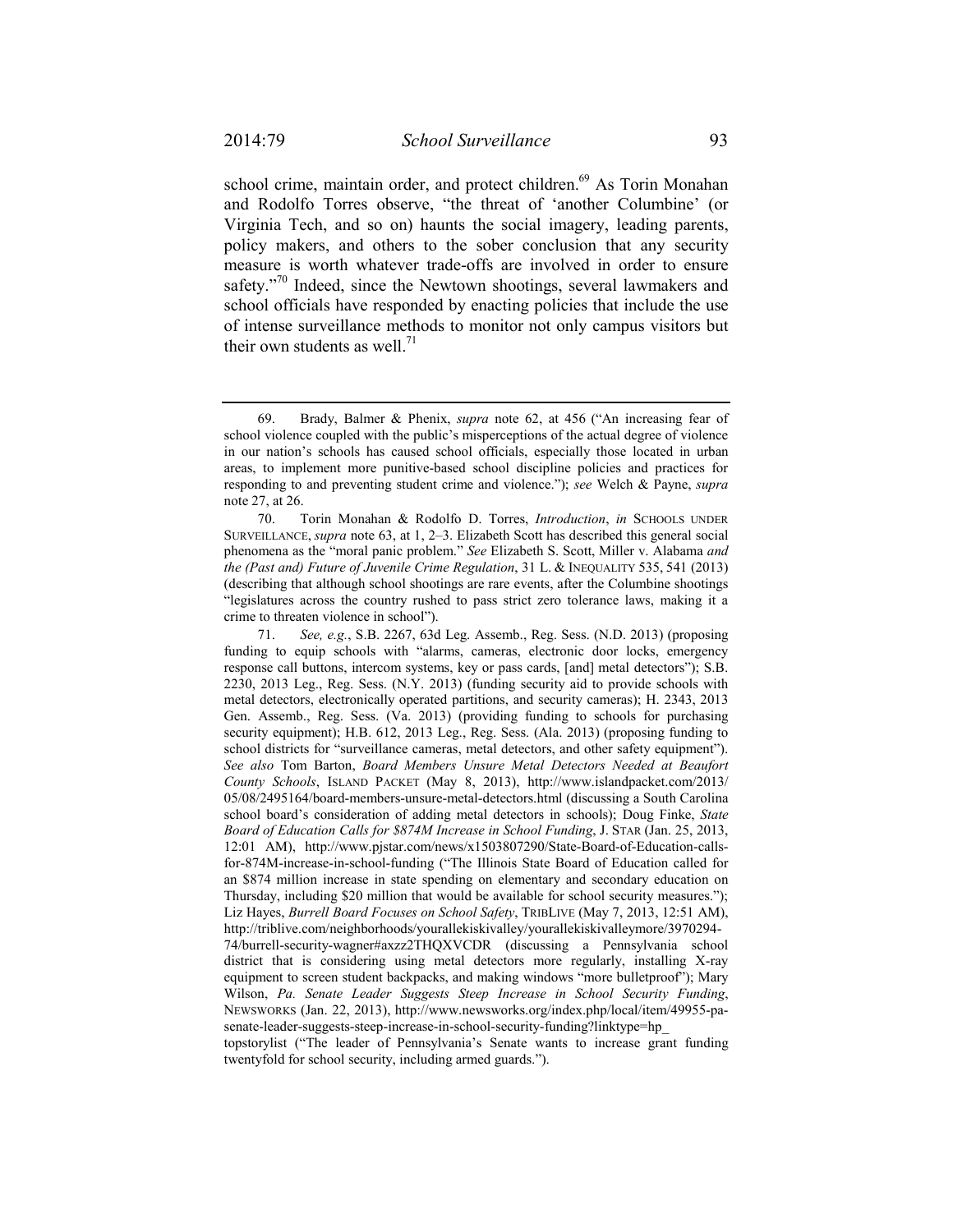Nevertheless, while fear of an extreme incident most likely explains some of the impetus behind more schools adopting strict security measures, it fails to fully explain this recent trend for at least two reasons. First, as scholar Paul Hirschfield points out, fear does not explain why schools have maintained or intensified their security efforts long after the public panic over highly publicized violent incidents has subsided.<sup>72</sup> Second, fear does not fully explain why some schools adopt harsher, stricter security measures than other schools if, as the school shootings demonstrate, an extreme incident can occur in any type of school, including a school in a white suburban neighborhood.

#### 2. THE SCHOOL ACCOUNTABILITY LAWS

Some school officials may adopt strict security measures as part of an overall effort to push low-performing students out of their schools. Federal and state school accountability laws require school officials to test students each year and impose severe consequences for schools that do not meet certain standards. For instance, under the No Child Left Behind Act of 2001 (NCLBA), $^{73}$  all schools that receive federal funds are required to test students at various stages during grades three through twelve in reading, language arts, math, and science.<sup>74</sup> Under the NCLBA, schools must demonstrate improvement in student test scores across all student sub-groups to avoid receiving a negative label, being placed on probation, or eventually being taken over by the state.<sup>75</sup> To avoid these sanctions, many scholars are concerned that school officials may push low-performing students out of their schools by suspending, expelling, or referring low-performing students to the juvenile justice system.<sup>76</sup> James

 <sup>72.</sup> *See* Hirschfield, *supra* note 65, at 85; Welch & Payne, *supra* note 27, at 26–27.

 <sup>73.</sup> No Child Left Behind Act of 2001, Pub. L. No. 107-110, 115 Stat. 1425 (codified as amended in scattered sections of 20 U.S.C.)

 <sup>74.</sup> *See Testing: Frequently Asked Questions*, U.S. DEP'T OF EDUC. *at*  http://www2.ed.gov/nclb/accountability/ayp/testing-faq.html (last modified on Nov. 17, 2014). *See also* Monahan & Torres, *supra* note 70, at 5.

 <sup>75.</sup> Monahan & Torres, *supra* note 70, at 5.

 <sup>76.</sup> *See, e.g.*, ADVANCEMENT PROJECT, TEST, PUNISH, AND PUSH OUT: HOW "ZERO TOLERANCE" AND HIGH-STAKES TESTING FUNNEL YOUTH INTO THE SCHOOL-TO-PRISON PIPELINE 28–33 (2010), *available at* http://b.3cdn.net/advancement/ d05cb2181a4545db07\_r2im6caqe.pdf; KUPCHIK, *supra* note 68, at 28 (discussing that the NCLBA puts pressure on schools to push out low performing students); Linda Darling-Hammond, *Race, Inequality and Educational Accountability: The Irony of 'No Child Left Behind'*, 10 RACE, ETHNICITY & EDUC. 245, 252–55 (2007); Deborah Gordon Klehr, *Addressing the Unintended Consequences of No Child Left Behind and Zero Tolerance: Better Strategies for Safe Schools and Successful Students*, 16 GEO. J. ON POVERTY L. & POL'Y 585, 602–03 (2009); James E. Ryan, *The Perverse Incentives of the No Child Left Behind Act*, 79 N.Y.U. L. REV. 932, 969–70 (2004); *see also* Jason P.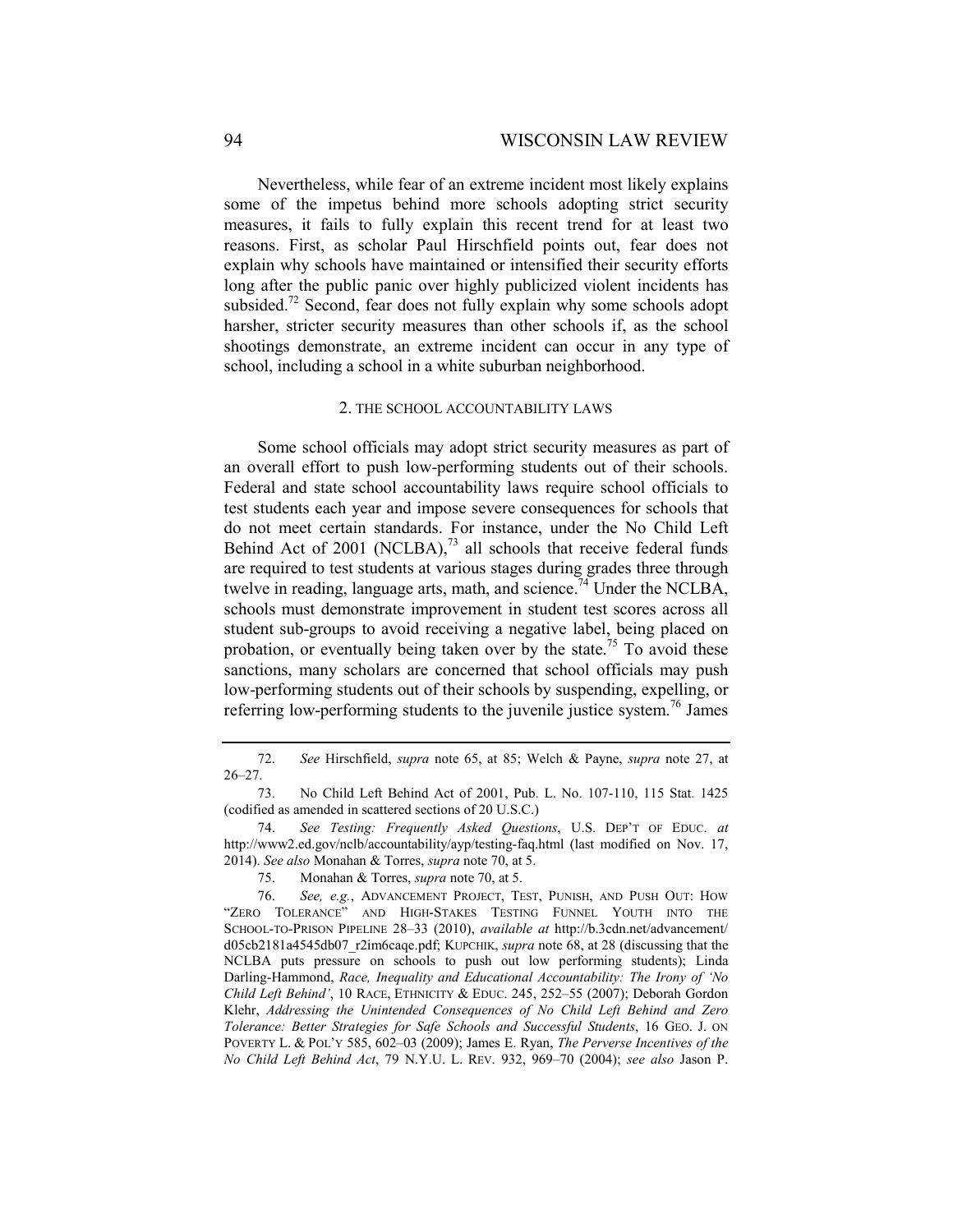Ryan observes, "the temptation to exclude low-performing students, enhanced by the NCLBA, can hardly be denied: One less student performing below the proficiency level increases the overall percentage of students who have hit that benchmark."77 Empirical evidence provides support for these theories. For example, one study of Texas's educational accountability program, which became a model for the NCLBA, found that test scores were boosted in part by finding ways to keep students out of the testing count and excluding thousands of other students from school.<sup>78</sup> Empirical studies examining accountability programs in other states find similar results.<sup>79</sup>

The incentive that the NCLBA creates to push low-performing students out is bolstered by the fact that the NCLBA does not have the same accountability standards for graduation rates. $80$  Data on graduation rates since the NCLBA was passed in 2002 are telling. Focusing on only the one hundred largest school districts in the United States, which serve about 40 percent of the nation's African-American, Latino, and Native American students, graduation rates have plummeted since 2002.<sup>81</sup> Specifically, from 2002 to 2006, seventy-three of those school districts reported decreases in graduation rates, and seventeen of those districts reported decreases greater than 10 percent. $82$  Further, since the NCLBA was passed, the overall graduation rates of these districts are low. In 2006, only ten of those one hundred districts graduated 80 percent of their students; sixty-seven of them had a graduation rate of 66 percent or lower; and in twenty-five of those districts, less than half of their students graduated. $83$ 

# 3. THE DECLINE OF STUDENTS' FOURTH AMENDMENT RIGHTS

Over the last few decades, students' Fourth Amendment rights have steadily declined as courts have provided school officials with

- 79. *Id.* at 252–55.
- 80. Ryan, *supra* note 76, at 970.
- 81. ADVANCEMENT PROJECT, *supra* note 76, at 30.
- 82. *Id.*
- 83. *Id.*

Nance, *Random, Suspicionless Searches of Students' Belongings: A Legal, Empirical, and Normative Analysis*, 84 U. COLO. L. REV. 367, 397 (2013).

 <sup>77.</sup> Ryan, *supra* note 76, at 969; *see also* Darling-Hammond, *supra* note 76, at 252 ("Perhaps the most adverse, unintended consequence of NCLB's accountability strategy is that it undermines safety nets for struggling students rather than expanding them. The accountability provisions of the Act actually create large incentives for schools that can to keep such students out and to hold back or push out students who are not doing well.").

 <sup>78.</sup> Darling-Hammond, *supra* note 76, at 253.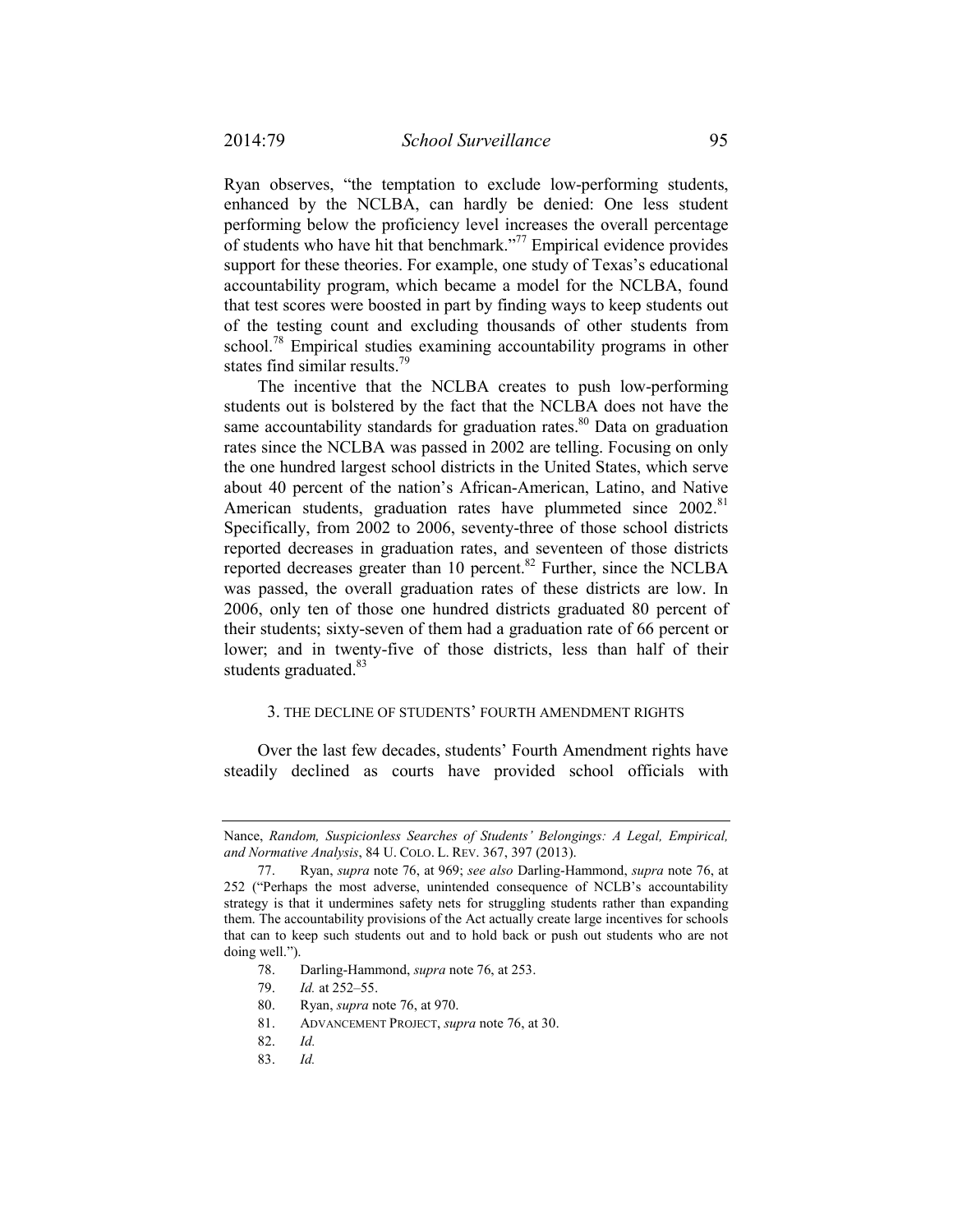constitutional leeway to maintain order and discipline within schools.<sup>84</sup> This movement in the law has made it easier for school officials to rely on intense surveillance measures in their schools without fear of legal challenges. To conduct a search, school officials are not required to obtain a warrant, show probable cause, or have an individualized suspicion that a student participated in wrongdoing.<sup>85</sup> As a result, school officials are permitted to invoke a host of suspicionless search practices in schools. For example, courts routinely uphold the use of metal detectors<sup>86</sup> and random searches through lockers, $87$  and—if this issue were presented to a court—most likely would uphold the use of surveillance cameras in the hallways and public rooms through the school.<sup>88</sup> Further, no law prohibits school officials from using these strict security measures in combination even when their cumulative use creates an intense environment that may not be conducive to a healthy learning climate.<sup>89</sup>

#### 4. FEDERAL AND STATE POLICIES SUPPORT A PUNITIVE APPROACH

Finally, the increase of strict security measures may be due, at least in part, to broad government support for "tough on crime" policies. Under a theory developed by scholar Jonathon Simon, federal and state governments have played a centralized role in education that once

<sup>84.</sup> *See infra* Nance, *supra* note 10, at 7–12; Part III; *see also* Nance, *supra* note 76, at 376, 391–94; James E. Ryan, *The Supreme Court and Public Schools*, 86 VA. L. REV. 1335, 1415 (2000) (stating that "the Court's decisions regarding student searches rest on the value-laden view that maintaining discipline is necessary to preserve the educational process of schools").

 <sup>85.</sup> *See Vernonia Sch. Dist. 47J v. Acton*, 515 U.S. 646, 653–54 (1995); *New Jersey v. T.L.O.*, 469 U.S. 325, 340–41 (1985).

 <sup>86.</sup> *See, e.g.*, *Hough v. Shakopee Pub. Sch.*, 608 F. Supp. 2d 1087, 1104 (D. Minn. 2009); *In re Latasha W.*, 70 Cal. Rptr. 2d 886, 886–87 (Cal. Ct. App. 1998); *State v. J.A.*, 679 So. 2d 316, 319–20 (Fla. Dist. Ct. App. 1996); *In re F.B.*, 726 A.2d 361, 366 (Pa. 1999).

 <sup>87.</sup> *See, e.g.*, *State v. Jones*, 666 N.W.2d 142, 150 (Iowa 2003); *In re Patrick Y.*, 746 A.2d 405, 414–15 (Md. 2000); *In re Isiah B.*, 176 Wis. 2d 639, 500 N.W.2d 637, 641 (1993). However, there is a substantial disagreement among courts regarding whether students possess an expectation of privacy in their lockers. *See* KIM ET AL., *supra* note 17, 115–16; Barry C. Feld, T.L.O. *and* Redding*'s Unanswered (Misanswered) Fourth Amendment Questions: Few Rights and Fewer Remedies*, 80 MISS. L.J. 847, 933–37 (2011); Nance, *supra* note 76, at 411–12 and accompanying notes.

 <sup>88.</sup> *See, e.g.*, *United States v. Taketa*, 923 F.2d 665, 677 (9th Cir. 1991) ("Videotaping of suspects in public places, such as banks, does not violate the [F]ourth [A]mendment . . . ."). However, courts do not permit surreptitious video surveillance in certain locations such as student lockers rooms or bathrooms. *See Brannum v. Overton Cnty. Sch. Bd.*, 516 F.3d 489, 499 (6th Cir. 2008) (holding that surreptitious video surveillance of a student locker room violates the Fourth Amendment).

 <sup>89.</sup> *See infra* Part III.B.2.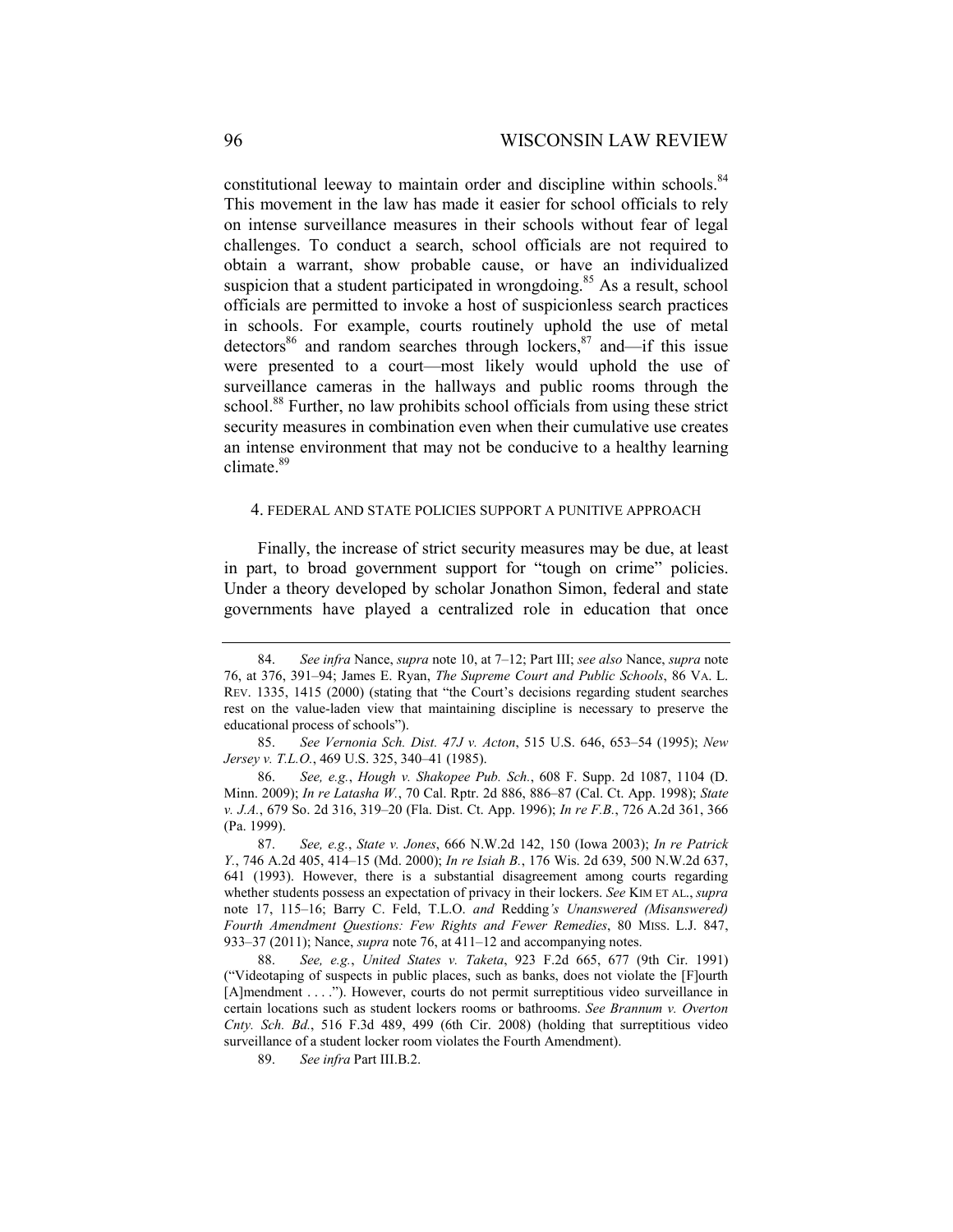belonged to local governments and have recast disruptive students as criminals who must be reformed through punitive measures.<sup>90</sup> Zero-tolerance policies are a good example of this mindset.<sup>91</sup> Under the Federal Gun-Free Schools Act, states receiving federal education funds are required to have a state law that compels schools to expel students for at least one year for bringing a firearm to school.<sup>92</sup> Although this law recently has softened somewhat by permitting superintendents to modify the expulsion requirement on a case-by-case basis,  $93$  many states and schools have adopted laws and policies modeled after the Federal Gun-Free Schools Act by creating strict rules that impose predetermined consequences for certain acts, irrespective of the surrounding circumstances or intent of the students. $94$  These zero-tolerance policies have pushed more students out of schools and have increased referrals to the juvenile justice system.<sup>95</sup>

92. *See* 20 U.S.C. § 7151(b)(1) (2012).

 93. *See id. See also Federal Law on Guns in Schools*, LAW CENTER TO PREVENT GUN VIOLENCE (May 21, 2012), http://smartgunlaws.org/federal-law-on-guns-in-schools/.

94. *See* Klehr, *supra* note 76, at 589.

 95. *Id.* at 590. Barry Feld explains that schools that adopt zero-tolerance policies towards trivial violations adopt the "broken window" theory that failure to address minor infractions will lead to more serious disruption. *See* Feld, *supra* note 87, at 886–87. As a result, schools often suspend, expel, or refer students to the juvenile justice system for minor infractions such as disorderly conduct, cursing, fighting, or bringing nail clippers, pocket knives, scissors, or plastic knives to campus. *See id.* Scholars and policymakers have strongly criticized zero tolerance policies, demonstrating that they are ineffective and counterproductive. *See, e.g.*, Am. Psychol. Ass'n Zero Tolerance Task Force, *Are Zero Tolerance Policies Effective in Schools? An Evidentiary Review and Recommendations*, 63 AM. PSYCHOLOGIST 852, 859–60 (2008). Very recently, the U.S. Department of Education's Office of Civil Rights issued a resource guide for improving school climate and discipline, suggesting that schools employ a tiered approach to discipline and reminding schools that the Federal Gun-Free Schools Act "does not require that states or schools implement wide-ranging zero-tolerance policies or rely on exclusionary discipline" for acts that do not involve firearms. *See* U.S. DEP'T OF EDUC., GUIDING PRINCIPLES: A RESOURCE GUIDE FOR IMPROVING SCHOOL CLIMATE AND DISCIPLINE 15 (2014) [hereinafter GUIDING PRINCIPLES], *available at*  http://www2.ed.gov/policy/gen/guid/school-discipline/guiding-principles.pdf.

 <sup>90.</sup> *See* JONATHAN SIMON, GOVERNING THROUGH CRIME: HOW THE WAR ON CRIME TRANSFORMED AMERICAN DEMOCRACY AND CREATED A CULTURE OF FEAR 215–16, 218–21 (2007); Hirschfield, *supra* note 65, at 87. *But see* Welch & Payne, *supra* note 27, at 27 (suggesting that the "'governing through crime' orientation . . . does not address the changing nature of discipline that is not a result of federal or state initiatives because much discipline continues to originate with individual teachers and principals").

 <sup>91.</sup> So-called "zero-tolerance policies" refer to policies that require school officials to issue severe punishments, such as suspension or expulsion, for both serious and minor infractions. *See* Russell J. Skiba & M. Karega Rausch, *Zero Tolerance, Suspension, and Expulsion: Questions of Equity and Effectiveness*, *in* HANDBOOK OF CLASSROOM MANAGEMENT: RESEARCH, PRACTICE, AND CONTEMPORARY ISSUES 1063, 1063 (Carolyn M. Evertson & Carol S. Weinstein eds., 2006).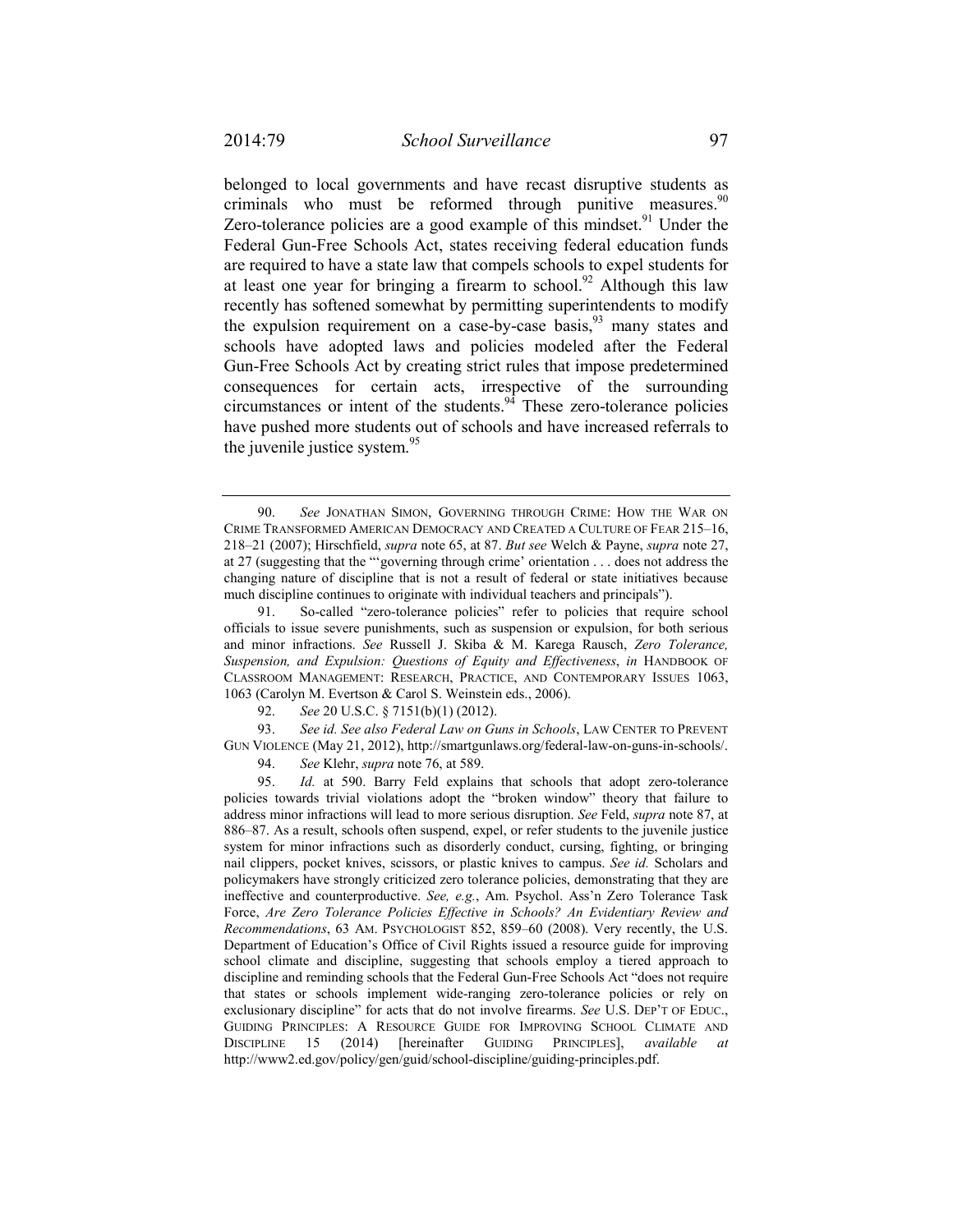Additional evidence of government support for a punitive approach to educating children includes programs that have provided schools with millions of dollars for strict security measures. For example, the U.S. Department of Justice's Community Oriented Policing Services (COPS) initiatives allowed schools to request up to \$500,000 to support half the cost of their security programs.<sup>96</sup> Schools used this money to purchase metal detectors, locks, lighting, to hire security and law enforcement officers, and to fund other deterrent measures. $97$  Since 1995, COPS has provided schools with approximately \$913 million for security measures.<sup>98</sup> In another federal program, created by the Safe and Drug-Free Schools and Communities Act,<sup>99</sup> Congress authorized money for schools to acquire metal detectors, electronic locks, surveillance cameras, or other related equipment and technologies.<sup>100</sup> Further, several states have programs that provide money to schools for strict security measures,<sup>101</sup> and the Newtown tragedy has prompted other state

 100. 20 U.S.C. § 7115(b)(2)(E)(ii) (2006). Notably, the grant application procedures make clear that the Department of Education views school security equipment as only one component of an overall strategy designed to create a safe and healthy learning environment. *See* U.S. DEP'T OF EDUC. ET AL., SAFE SCHOOLS/HEALTHY STUDENTS: INFORMATION AND APPLICATION PROCEDURES FOR FISCAL YEAR 2009, at 22 (2009), *available at* http://www2.ed.gov/programs/dvpsafeschools/2009-184l.pdf. In the 2009 application, no more than 10 percent of the grant could be used to fund security equipment. *Id.* The remainder of the grant must be used for programs designed to address student safety and health holistically by providing behavioral, social, and emotional support; mental health services; early childhood social and emotional learning programs; and alcohol, tobacco, and other drug prevention activities for students, their families, and the community. *Id.* at 22–24.

 101. *See* ALA. CODE § 41-15B-2.2(b)(2)(b.1.)(2) (2013) ("School Safety Enhancement Programs eligible for grants shall be designed to prevent or reduce violence in the schools .... The programs shall relate to one or more of the following: ...  $(v)$ Safety plans involving the use of metal detectors, other security devices, uniforms, school safety resource officers, or other personnel employed to provide a safe school environment."); GA. CODE ANN. § 20-2-1185(b) (2012) ("A public school may request funding assistance from the state for the installation of safety equipment including, but not limited to, video surveillance cameras, metal detectors, and other similar security devices."); 24 PA. CONS. STAT. ANN. § 13-1302-A(c)(9) (2013) ("[T]he office is authorized to make targeted grants to school entities to fund programs which address school violence, including . . . metal detectors, protective lighting, surveillance equipment . . . and training in the use of security-related technology."); S.C. CODE ANN. § 59-66-30 (2013) ("Using funds appropriated by the General Assembly, each public

 <sup>96.</sup> *See* OFF. OF CMTY. ORIENTED POLICING SERVS., U.S. DEP'T OF JUSTICE, 2011 SECURE OUR SCHOOLS PROGRAM 1 (2011), *available at* http://www.cops.usdoj.gov/ pdf/2011AwardDocs/CSPP-SOS-CHP/SOSMethodology.pdf.

 <sup>97.</sup> *Id.* 

 <sup>98.</sup> *See* OFF. OF CMTY. ORIENTED POLICING SERVS., U.S. DEP'T OF JUSTICE, FACT SHEET: SECURE OUR SCHOOLS (Sept. 2011), *available at*  http://www.cops.usdoj.gov/pdf/2011AwardDocs/CSPP-SOS-CHP/2011-SOS-Post-FactSheet.pdf.

 <sup>99. 20</sup> U.S.C. §§ 7101–65 (2006).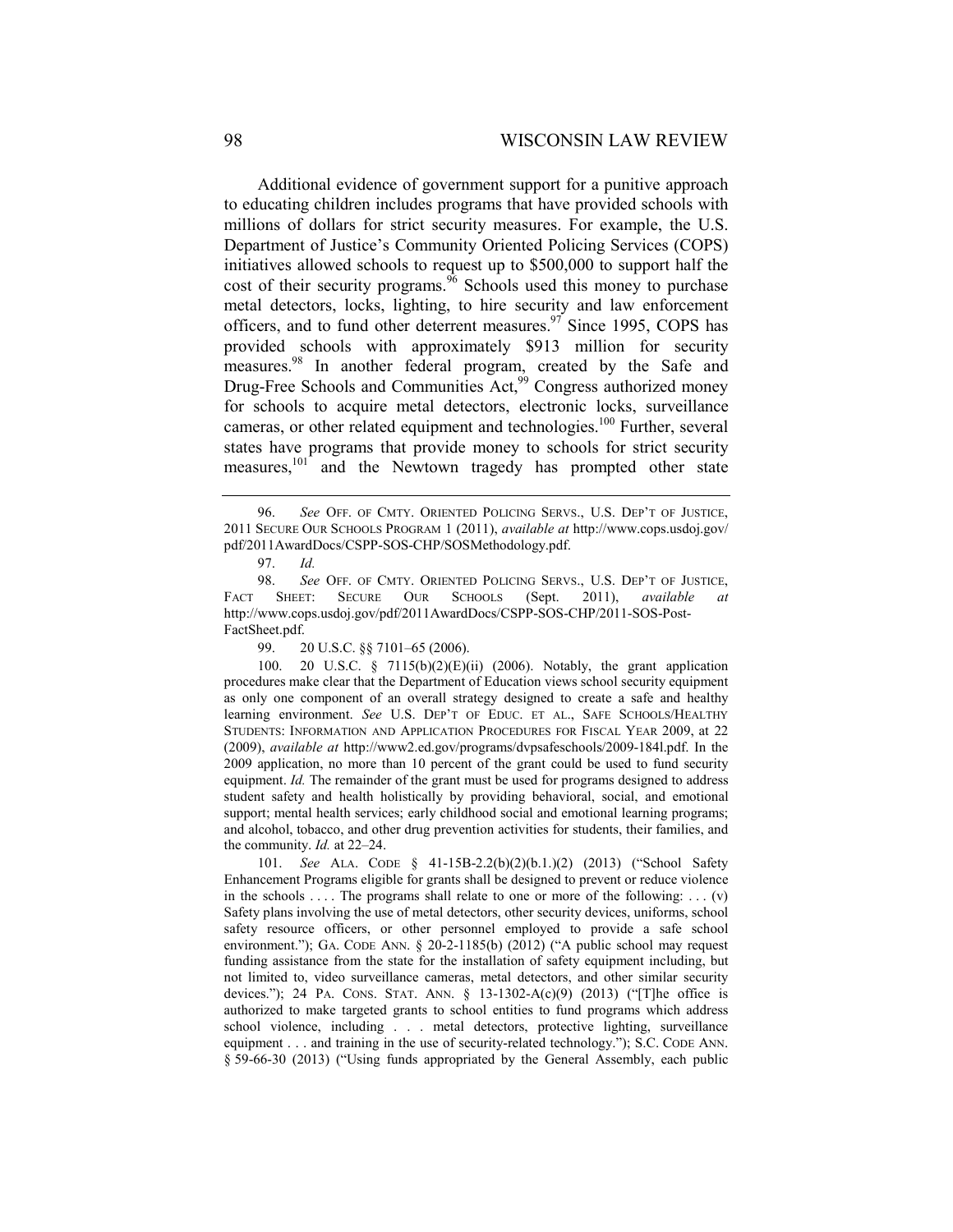legislatures to pass or consider passing legislation that will provide additional funding to schools for school security.<sup>102</sup> These federal and state initiatives often are promoted by powerful networks of criminal justice professionals who serve as law enforcement officers, private security officers, school security consultants, and vendors of school security equipment.<sup>103</sup> Lamentably, these funds could be better used to support alternative, more effective programs that reduce school crime and do not harm the learning environment.<sup>104</sup>

# *B. Why Disparities Exist*

The empirical evidence indicates that minority and low-income students are disproportionately subjected to strict security measures.<sup>105</sup> No doubt, some of the policies described above contribute to these disparities, such as the political appeal of a "tough on crime" approach in inner-city schools, money from state and federal governments for strict security measures, and school accountability policies that motivate school officials to push low-performing students out of schools.

Pedro Noguera, a scholar who has studied the plight of inner-city schools and youth for decades, offers further insight into why schools serving disadvantaged students tend to adopt strict security measures. He observes that schools traditionally carry out three important roles: (1) to sort children according to their abilities and aptitudes and place them on paths that will affect their future occupations and societal roles as adults; (2) to socialize children by teaching them norms and values that are central to our society and social order; and (3) to provide a custodial function by protecting and caring for children while they are away from their parents.106 According to Noguera, schools cannot accomplish the

102. *See supra* note 71 and accompanying text.

 103. *See* Paul J. Hirschfield & Katarzyna Celinska, *Beyond Fear: Sociological Perspectives on the Criminalization of School Discipline*, 5 Soc. COMPASS 1, 6 (2011).

105. *See supra* Part I.

middle, junior high, and high school in the State must be equipped with one hand-held metal detector.").

 <sup>104.</sup> *See* Nance, *supra* note 10, at 48–56. *See also* Hirschfield & Celinska, *supra* note 103, at 6. Indeed, as Paul Hirschfield and Katarzyna Celinska point out, the billions of tax dollars spent on mass incarceration deprives schools of needed funds to hire more qualified teachers, better counselors and mental health services, and alternative means to improve student behavior. *Id.*

 <sup>106.</sup> Noguera, *supra* note 66, at 344. As one might imagine, exactly what role public schools do and should play has been the subject of much debate. *See, e.g.*, Betsy Levin, *Educating Youth for Citizenship: The Conflict between Authority and Individual Rights in the Public School*, 95 YALE L.J. 1647, 1649 (1986) ("The mission of schools as transmitters of social, moral, and political values makes it inevitable that disputes will arise over which values are to be inculcated and who is authorized to make these decisions. There is no consensus, for example, on whether schools should emphasize a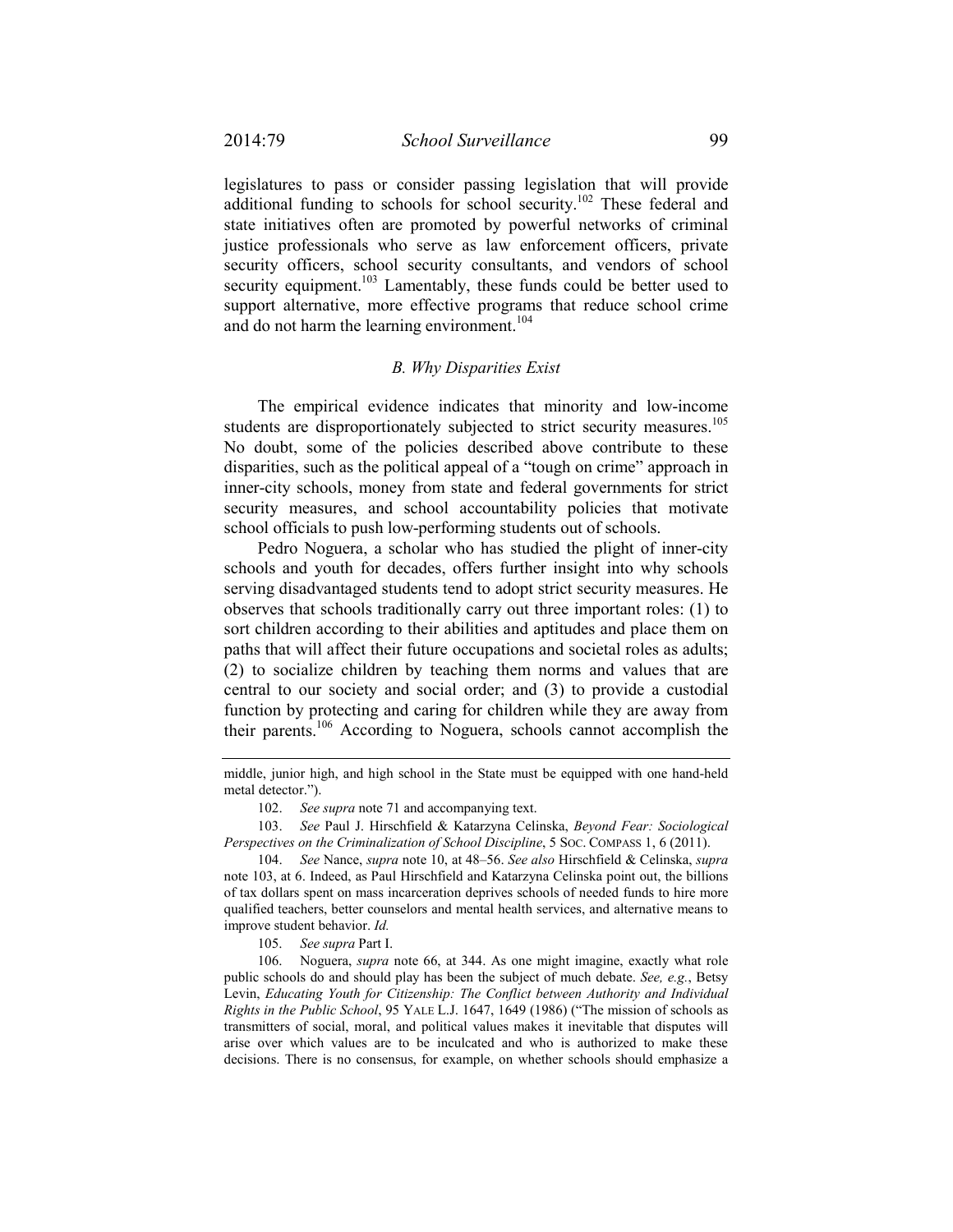first two functions without maintaining order and control.<sup>107</sup> However, while sorting children according to their presumed aptitudes and abilities, children soon learn where they stand and develop certain expectations about their future occupations and societal roles.<sup>108</sup> They begin to comprehend that some of them will reap the benefits of an education and some will not. Those students who will benefit will acquire useful knowledge and skills, become admitted to college, have access to well-paying jobs, and assume leadership roles in private and public institutions.<sup>109</sup> Students also understand that some of them will achieve at least minimum economic security.<sup>110</sup> But students also understand that still others will not be admitted to college and will end up with dead-end jobs, struggle to meet basic needs with a poverty-level income their entire lives, and become subordinated.<sup>111</sup> Students that comprehend that the educational process is not working for them—that they most likely will not enter college or have a promising career—have very few incentives to comply with school rules.<sup>112</sup> Those students often cause the most trouble in schools.<sup>113</sup> They misbehave out of frustration or embarrassment because they are behind academically and are not able to meet grade-level expectations.<sup>114</sup> They recoil from the traditional educational system; challenge the mandatory attendance policies; disrupt classroom activities; and find other illegitimate ways to establish their

common language, history, and culture promoting assimilationist and national norms, or emphasize pluralism and diversity."). For an interesting discussion of two competing missions of schools, see Anne Proffitt Dupre, *Should Students Have Constitutional Rights? Keeping Order in the Public Schools*, 65 GEO. WASH. L. REV. 49, 64–69 (1996) (describing two different philosophies for the mission of public schools: (1) "social reconstruction," where the school "is an institution where power is necessary only to facilitate the child in his attempts to reconstruct a new social order" and (2) "social reproduction," where the school's mission is to "proclaim the child's place in society by inculcating society's traditions and habits").

 <sup>107.</sup> Noguera, *supra* note 66, at 344; *see also* Levin, *supra* note 106, at 1648–49.

 <sup>108.</sup> Noguera, *supra* note 66, at 344.

 <sup>109.</sup> *Id.* at 343.

 <sup>110.</sup> *Id.* at 344.

 <sup>111.</sup> *Id.* 

 <sup>112.</sup> *Id. See also* MATTHEW P. STEINBERG ET AL., STUDENT AND TEACHER SAFETY IN CHICAGO PUBLIC SCHOOLS: THE ROLES OF COMMUNITY CONTEXT AND SCHOOL SOCIAL ORGANIZATION 27–31 (2011), *available at* http://ccsr.uchicago.edu/sites/default/files/ publications/SAFETY%20IN%20CPS.pdf (finding that the academic skills of the students are strongly related to school safety); PAUL WILLIS, LEARNING TO LABOR: HOW WORKING CLASS KIDS GET WORKING CLASS JOBS 72 (1977) (arguing that for students who believe that knowledge and credentials acquired in schools are irrelevant, "the teachers' authority becomes increasingly the random one of the prison guard, not the necessary one of the pedagogue").

 <sup>113.</sup> Noguera, *supra* note 66, at 343–44.

 <sup>114.</sup> *Id.* at 342.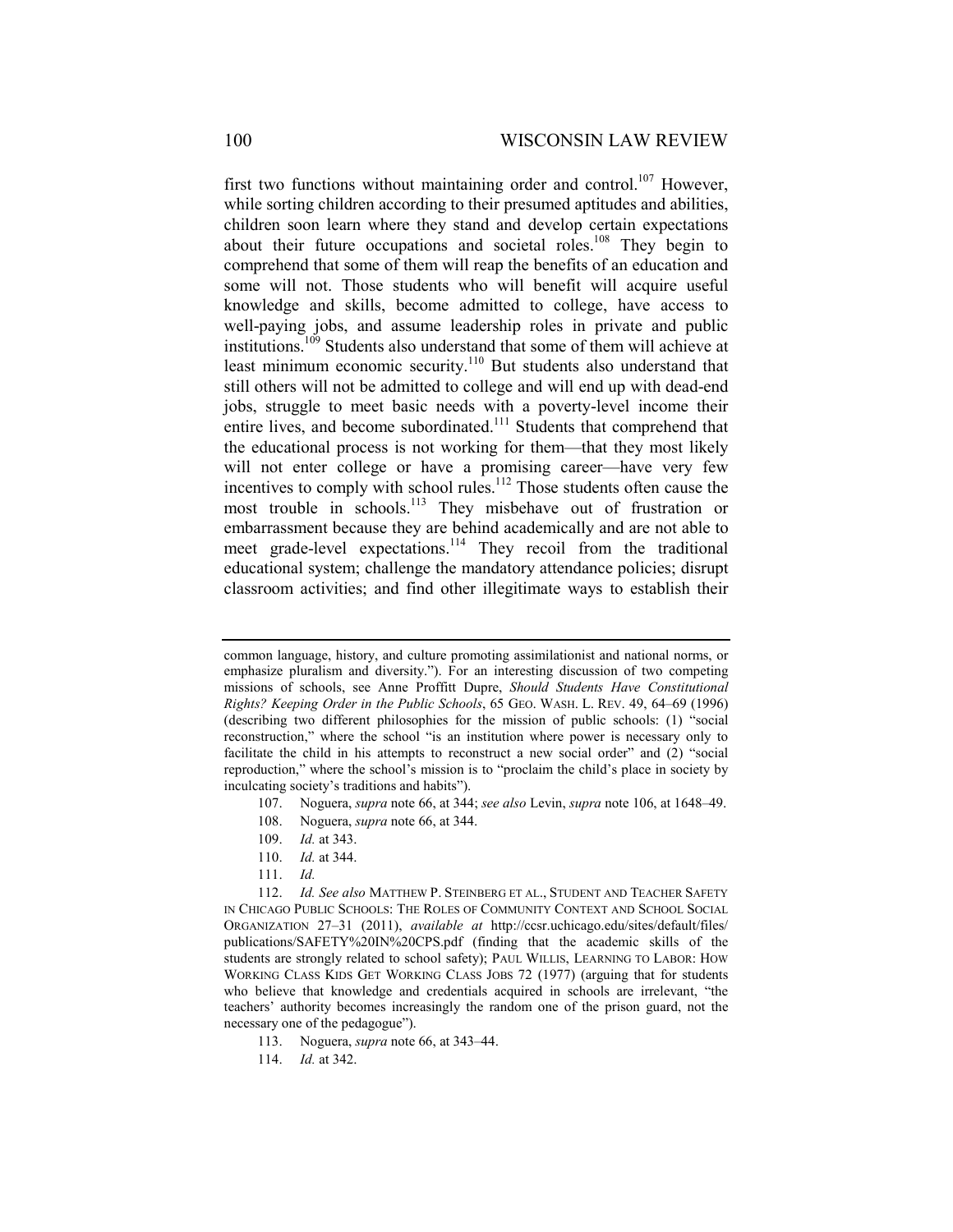self-worth, identity, and status among their peers.<sup>115</sup> Further, students who suffer from abusive home environments, have language barriers, have health problems, are neglected, frequently move from school to school, or are harassed or bullied by other students also tend to misbehave and be disruptive.<sup>116</sup> Noguera argues that ultimately, then, it is the dire "needs of students and the inability of the schools to meet those needs" that causes students to be disruptive and dangerous at school.<sup>117</sup>

School officials generally understand that students on dead-end educational paths or those who have the greatest needs typically tend to be more disruptive at school.<sup>118</sup> However, rather than focusing on meeting students' challenging needs; finding ways to keep students focused on learning or being intellectually engaged; preventing students from becoming restless, bored, or falling behind academically; inspiring them to understand that the educational system can and will work for them; or providing appropriate levels of nurturing and kindness, schools too often become fixated on maintaining order and discipline particularly because of the recent, highly publicized incidents of school

 <sup>115.</sup> *See* STEINBERG, ET AL., *supra* note 112, at 46 (observing that low-achieving students are less likely to be engaged in school, more likely to be frustrated by their performance, more likely to misbehave, and less likely to respond appropriately to punishment).

 <sup>116.</sup> *See* Noguera, *supra* note 66, at 342.

 <sup>117.</sup> *Id.* Of course, these dire needs also underscore the reasons why schools that serve high concentrations of students who live in poverty and in unstable environments require more resources to properly educate. *See, e.g.*, GARY ORFIELD & CHUNGMEI LEE, RACIAL TRANSFORMATION AND THE CHANGING NATURE OF SEGREGATION 29–30 (2006), *available at* http://files.eric.ed.gov/fulltext/ED500822.pdf. However, schools serving disadvantaged students most often have fewer resources to serve students with greater needs. *See* DARLING-HAMMOND, *supra* note 17, at 27–65 (reporting that disadvantaged students often receive unequal access to qualified teachers, lack access to high quality curriculum, and are subject to dysfunctional learning environments); Osamudia R. James, *White Like Me: The Negative Impact of the Diversity Rationale on White Identity Formation*, 89 N.Y.U. L. REV. (forthcoming 2014) (maintaining that majority-minority schools often have limited access to adequate resources), *available at*  http://papers.ssrn.com/sol3/papers.cfm?abstract\_id=2235771; Roslyn Arlin Mickelson, *The Academic Consequences of Desegregation and Segregation: Evidence from the Charlotte-Mecklenburg Schools*, 81 N.C. L. REV. 1513, 1547 (2003) (finding that segregated black learning environments offer fewer resources to educate students); Gary Orfield, *The Growth of Segregation: African-Americans, Latinos, and Unequal Education*, *in* DISMANTLING DESEGREGATION: THE QUIET REVERSAL OF *BROWN V. BOARD OF EDUCATION* 53, 67–69 (Gary Orfield & Susan E. Eaton, eds. 1996) (observing that low-income and minority students typically have less qualified teachers and fewer instructional resources and lamenting that "disadvantaged students face more barriers and receive less reinforcement to succeed in school").

 <sup>118.</sup> Noguera, *supra* note 66, at 344.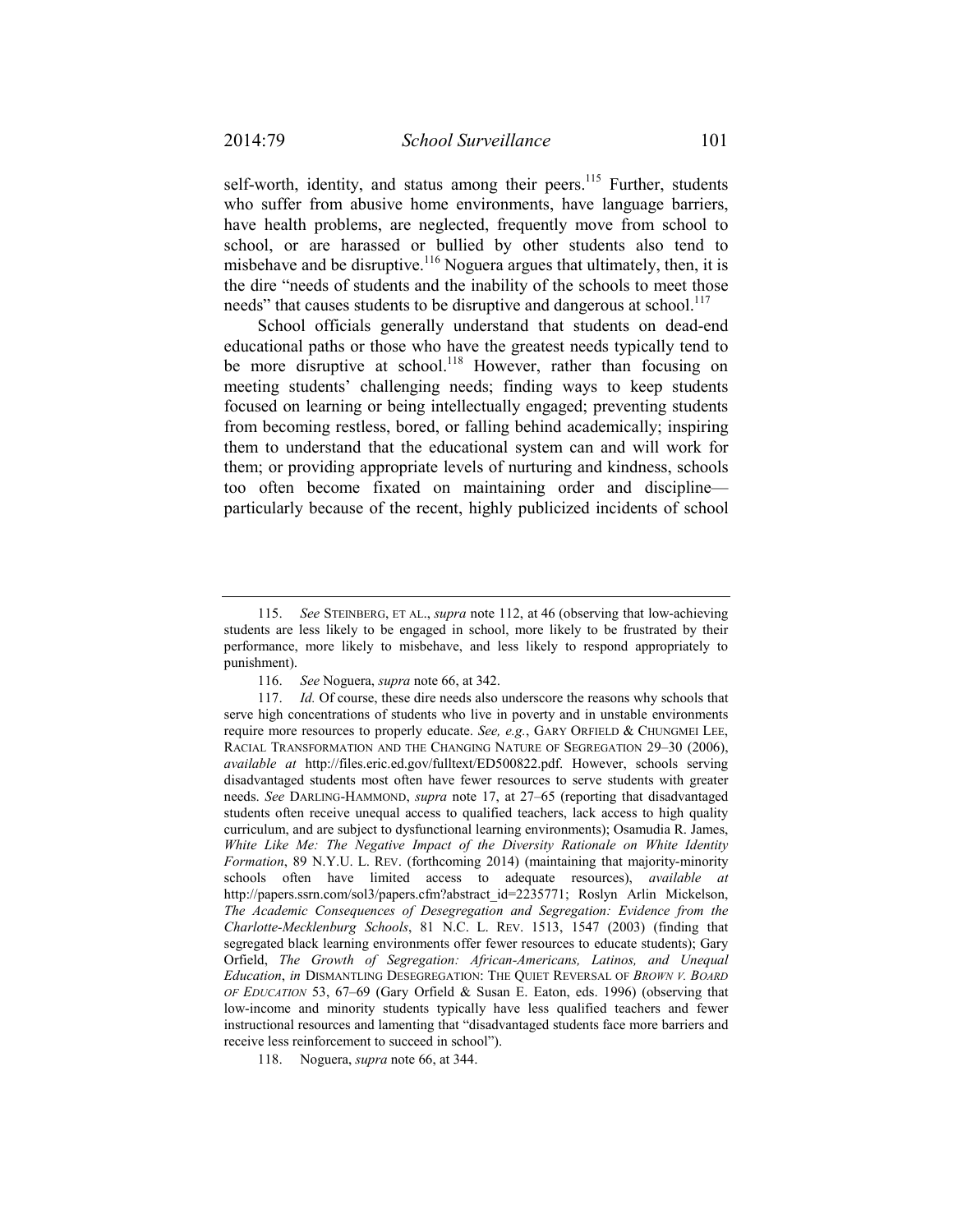violence.119 Thus, schools serving large numbers of academically unsuccessful students, many of whom attend inner-city schools and are low-income or minority students, often use extreme forms of discipline, punishment, and control that include relying on strict security measures.<sup>120</sup> Noguera observes:

Such schools often operate more like prisons than schools. They are more likely to rely on guards, metal detectors, and surveillance cameras to monitor and control students, restrict access to bathrooms, and attempt to regiment behavior by adopting an assortment of rules and restrictions. . . . In any educational setting where children are regarded as academically deficient, and where the adults view large numbers of them as potentially bad or even dangerous, the fixation on control tends to override all other educational objectives and concerns.<sup>121</sup>

The empirical findings discussed here provide support for Noguera's theory. They indicate that large, urban schools serving large percentages of historically disadvantaged student populations are more likely to create intense surveillance environments than other schools.<sup>122</sup>

# *C. Educational and Social Harms*

Instead of relying on strict security measures, many educational and sociological considerations suggest that schools should adopt alternative methods to reduce violence and school crime. One very important consideration is that the use of strict security measures in schools contributes significantly to the school-to-prison pipeline, which disproportionally affects students of color. The school-to-prison pipeline is a phenomenon that has been extensively discussed and criticized in the literature.<sup>123</sup> It refers to the practice of funneling students directly into the juvenile justice system or suspending or expelling students, thereby creating conditions under which students are more likely to be arrested

 <sup>119.</sup> *Id.* at 342, 345, 348. Again, this highlights the point that educators serving disadvantaged students require more resources than they currently have to help them address students' acute needs in more productive ways.

 <sup>120.</sup> *Id.* at 345.

 <sup>121.</sup> *Id.*

 <sup>122.</sup> *See supra* Part I.

 <sup>123.</sup> *See, e.g.*, Feld, *supra* note 87, at 884–95; Kim, *supra* note 9; Lisa Thurau & Joanna Wald, *Controlling Partners: When Law Enforcement Meets Discipline in Public Schools*, 54 N.Y.L. SCH. L. REV. 977 (2010).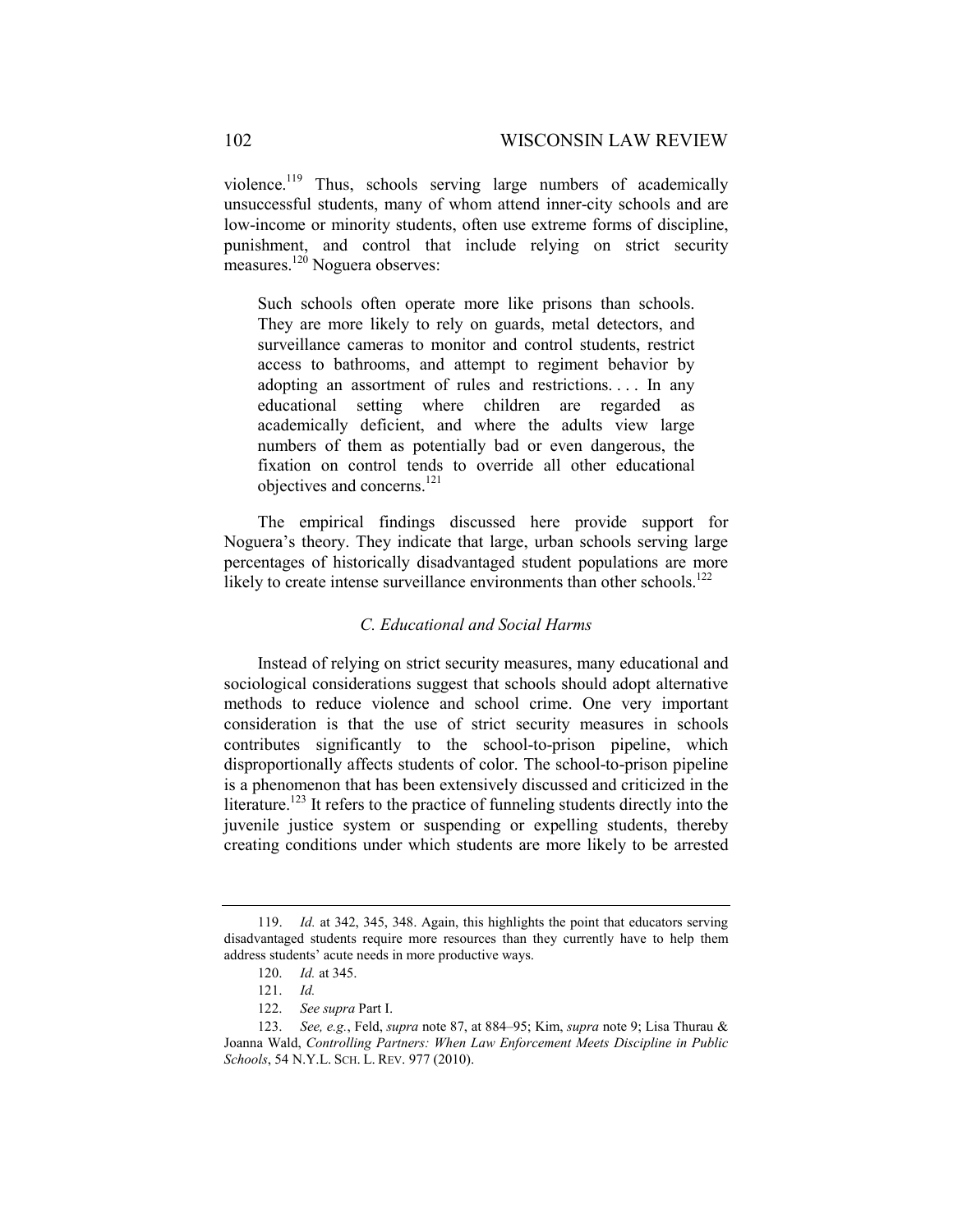and sent to prison.<sup>124</sup> When strict security measures are used in conjunction with zero-tolerance policies, students discovered carrying contraband automatically are suspended, expelled, or arrested regardless of students' motives.125 The result is that too many students spend more time out of school or are funneled into the juvenile justice system, neither of which is in those students' best interests.<sup>126</sup> Spending more time away from school causes students to fall behind academically, stigmatizes the suspended or expelled students, and precludes access to school resources that might address those students' needs.<sup>127</sup> Unfortunately, such consequences may cause the students to continue their disruptive behavior because they become frustrated, embarrassed, or simply give up on the education system.<sup>128</sup> The long-term consequences of exclusionary discipline practices are devastating to students. Several empirical studies show a correlation between exclusionary discipline policies and "school avoidance, diminished educational engagement, decreased academic achievement, increased behavioral problems, increased likelihood of dropping out, substance abuse, and involvement with juvenile justice systems."<sup>129</sup>

Law enforcement referrals and arrests can be even more detrimental to students' futures. Catherine Kim, Daniel Losen, and Damon Hewitt report that an arrest of a student "nearly doubles the odds of dropping out of school and, if coupled with a court appearance, nearly quadruples the odds of dropout; lowers standardized-test scores; reduces future employment prospects; and increases the likelihood of future interaction with the criminal justice system."<sup>130</sup> They further report that student arrests can have a significant negative impact on other students and on the larger community. They continue:

Classmates who witness a child being arrested for a minor infraction may develop negative views or distrust of law enforcement. Juvenile-court dockets and detention centers become crowded with cases that could be handled more efficiently and more effectively by school principals. And the community pays the costs associated with an increase in

 <sup>124.</sup> ADVANCEMENT PROJECT ET AL., *supra* note 12, at 2.

 <sup>125.</sup> *See supra* Part II.A.4.

 <sup>126.</sup> KIM ET AL., *supra* note 17, at 112–13. *See also* DEAR COLLEAGUE LETTER, *supra* note 30, at 4.

 <sup>127.</sup> Noguera, *supra* note 66, at 345–46. *See also* DEAR COLLEAGUE LETTER, *supra* note 30, at 4.

 <sup>128.</sup> Noguera, *supra* note 66, at 342, 345–46.

 <sup>129.</sup> DEAR COLLEAGUE LETTER, *supra* note 30, at 4–5.

 <sup>130.</sup> KIM ET AL, *supra* note 17, at 113.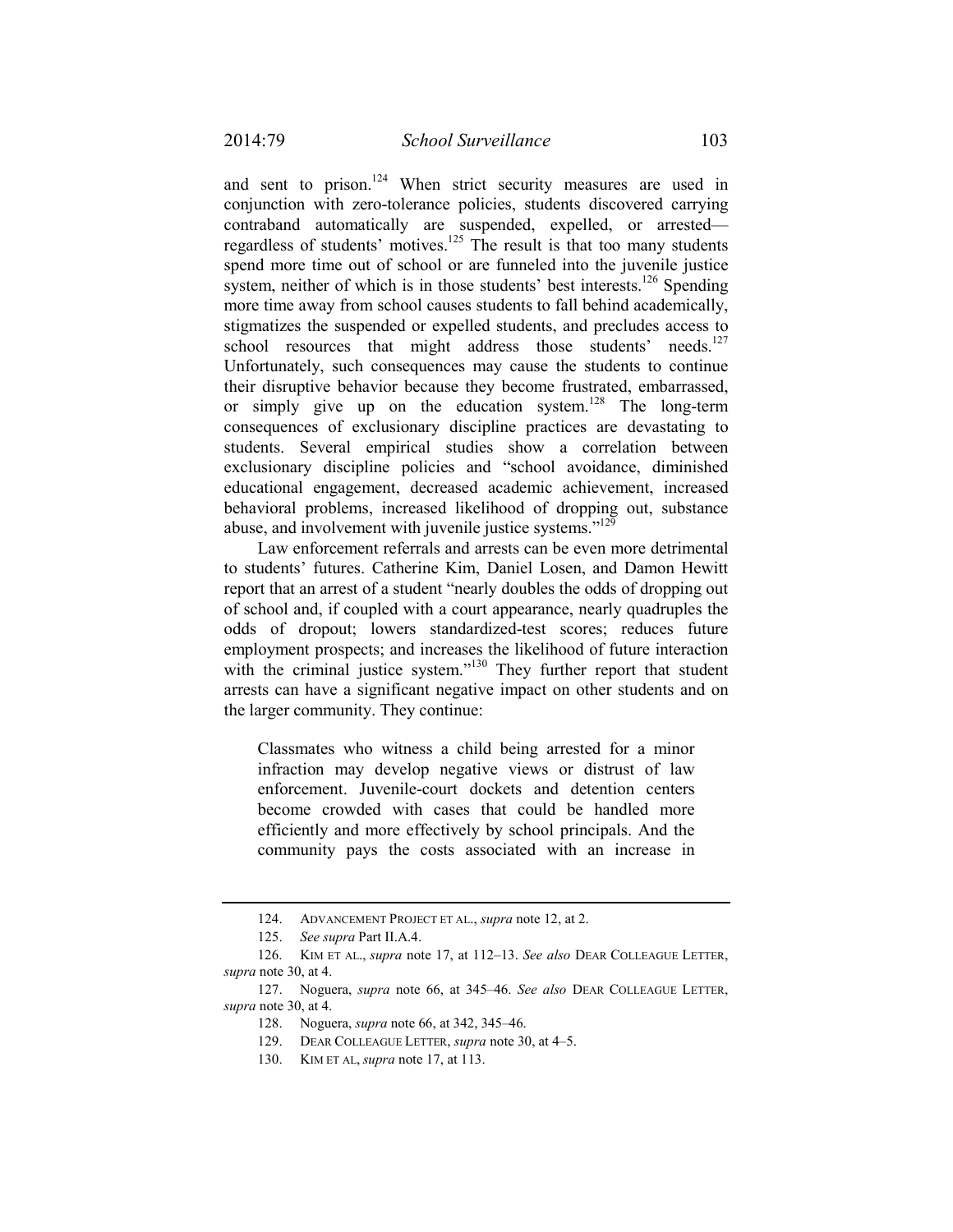dropouts, crime, and unemployment, and, in extreme cases, the incarceration of children.<sup>131</sup>

Apart from contributing to the school-to-prison pipeline, strict security measures may be harmful in and of themselves because they may contribute to poor learning climates. Most educators understand that trust is a fundamental component to the teaching and learning process.<sup>132</sup> Indeed, students learn best when they are treated with kindness and respect, have positive self-esteems, and have positive relationships with their classmates and their teachers.<sup>133</sup> Educational scholar Linda Darling-Hammond observes that successful schools, especially in challenging environments, have "strong teaching faculties who work in organizational structures that create more coherence and a 'communal' orientation, in which staff see themselves as part of a family and work together to create a caring environment."<sup>134</sup> Yet many scholars argue that strict security measures undermine trust and send a negative signal to students—that they are dangerous and prone to commit illegal, violent acts.135 This message, scholars fear, may sour students' attitudes towards school and school officials.<sup>136</sup> Martin Gardner explained the problem in the following way:

 133. *See* Donna Lieberman, N.Y. Civil Liberties Union, Testimony before the New York City Council Committee on Education and Public Safety Regarding the Impact of Over-Policing in Schools on Students' Education and Privacy Rights, (June 14, 2006), *available at* http://www.nyclu.org/content/over-policing-schools-studentseducation-and-privacy-rights (last visited Jan. 28, 2013).

136. *See* Martin R. Gardner, *Student Privacy in the Wake of* T.L.O.*: An Appeal for an Individualized Suspicion Requirement for Valid Searches and Seizures in the Schools*, 22 GA. L. REV. 897, 943 (1988); Hirschfield, *supra* note 63, at 46 (explaining that strict security measures produce barriers between students and their schools and are "a frequent cause of disunity or discord within the school community"); Jen Weiss, *Scan This: Examining Student Resistance to School Surveillance*, *in* SCHOOLS UNDER SURVEILLANCE, *supra* note 63, at 213, 227–28 (concluding after a qualitative study that strict security measures caused students to distrust school authorities).

 <sup>131.</sup> *Id.*

 <sup>132.</sup> *See* David Domenici & James Forman Jr., *What It Takes to Transform a School inside a Juvenile Justice Facility: The Story of the Maya Angelou Academy*, *in*  JUSTICE FOR KIDS, *supra* note 17, at 283, 289 ("High achieving schools are places where a culture of trust dominates."); Roger D. Goddard, Megan Tschannen-Moran & Wayne K. Hoy, *A Multilevel Examination of the Distribution and Effects of Teacher Trust in Students and Parents in Urban Elementary Schools*, 102 ELEM. SCH. J. 3, 3–4 (2001) (observing that trust is an important element of the learning process); Megan Tschannen-Moran & Wayne K. Hoy, *A Multidisciplinary Analysis of the Nature, Meaning, and Measurement of Trust*, 70 REV. EDUC. RES. 547, 547 (2000).

<sup>134.</sup> DARLING-HAMMOND, *supra* note 17, at 65.

 <sup>135.</sup> *See, e.g.*, Beger, *supra* note 67, at 340; Noguera, *supra* note 62, at 190–91.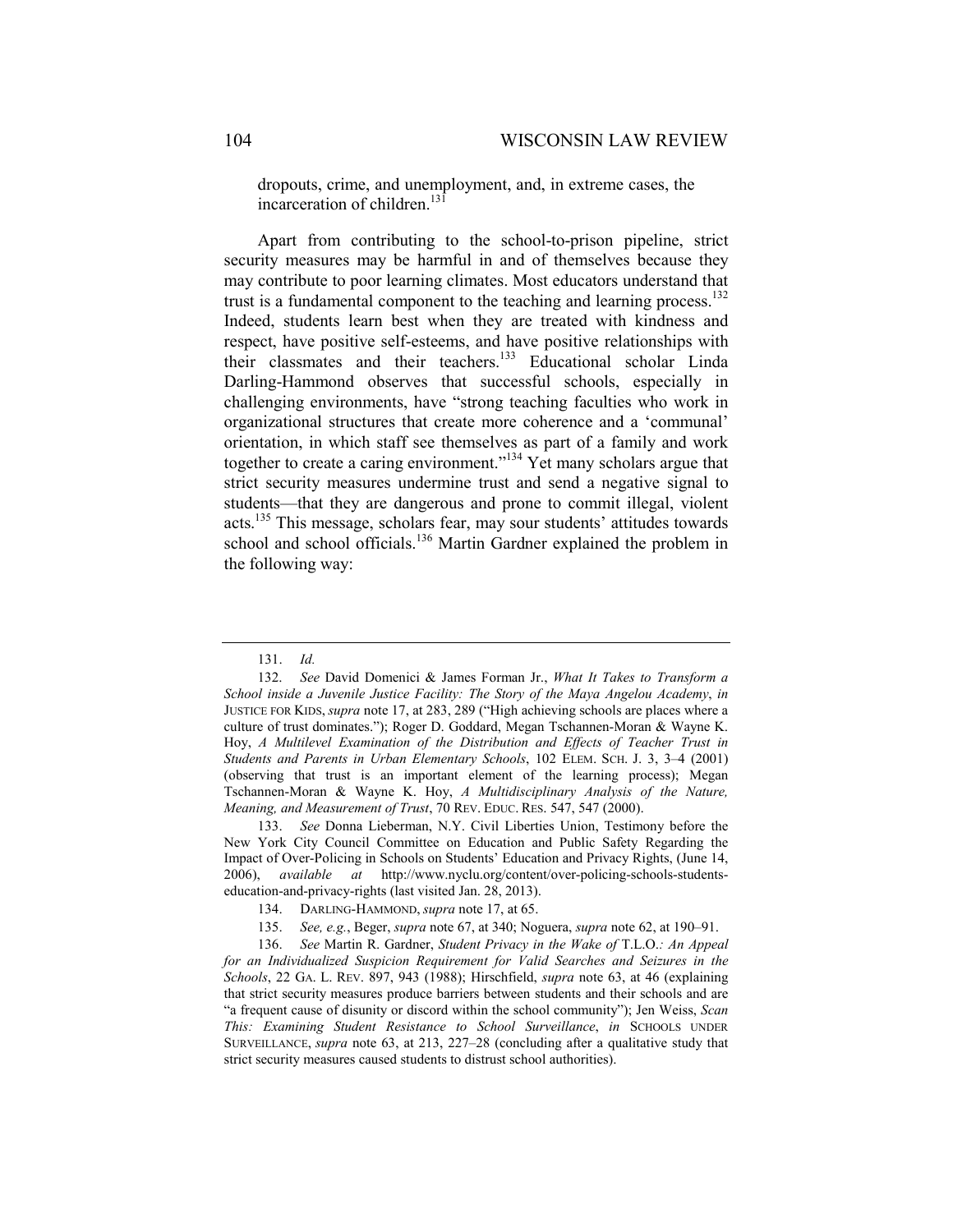In a very real sense, each and every student stands accused, has become a "suspect" in generalized school searches, especially given the special relationship of trust which supposedly exists between student and teacher. Surely a student even indirectly accused by his teacher as a possible thief or drug user suffers a greater indignity and loss of self-esteem by being subjected to a generalized search than does an airline passenger passing through a metal detector or a driver [through] a checkpoint. Far from "morally neutral," school searches are instead particularly rife with moral overtones. $137$ 

Along similar lines, Donna Liebermann, Executive Director of the New York Civil Liberties Union, testified that strict security measures do not contribute to environments that are conducive to educational and social growth.<sup>138</sup> Rather, they "foster environments where children perceive that they are being treated as criminals; where they are diminished by such perceptions; and where they, consequentially, cultivate negative attitudes toward their schools."<sup>139</sup> Another teacher summed up her experience with strict security measures as follows: "The medium is the message. And the message that [strict security measures] give $[]$  out is that we are afraid of our students."<sup>140</sup>

Indeed, scholar Tom Tyler has studied and written extensively about the social costs in communities subject to high surveillance and the threat of government punishment. Tyler believes that intense surveillance environments harm the social climate because their use implies distrust, decreasing people's ability to feel positively about themselves and the organizations to which they belong.<sup>141</sup> Further, Tyler observes that individuals subject to intense surveillance climates may also perceive such intrusions as unfair, causing them to become angry and less willing

 <sup>137.</sup> Gardner, *supra* note 136, at 943. In addition, it should be emphasized that students are required to submit to searches against their will because they are subject to mandatory school attendance policies. Airline passengers, on the other hand, decide voluntarily to board a plane.

 <sup>138.</sup> *See* Lieberman, *supra* note 133.

 <sup>139.</sup> *Id.* 

 <sup>140.</sup> Carol Ascher, *Gaining Control of Violence in the Schools: A View from the Field*, 100 ERIC DIGEST 4 (1994), *available at* http://www.eric.ed.gov/PDFS/ ED377256.pdf.

 <sup>141.</sup> *See* Tom R. Tyler & Lindsay E. Rankin, *Legal Socialization and Delinquency*, *in* THE OXFORD HANDBOOK OF JUVENILE CRIME AND JUVENILE JUSTICE 353, 361 (Barry C. Feld & Donna M. Bishop eds., 2012); *see also* David Kipnis, *Trust & Technology*, *in* TRUST IN ORGANIZATIONS: FRONTIERS OF THEORY & RESEARCH 39, 46–47 (Roderick M. Kramer & Tom R. Tyler, eds. 1996).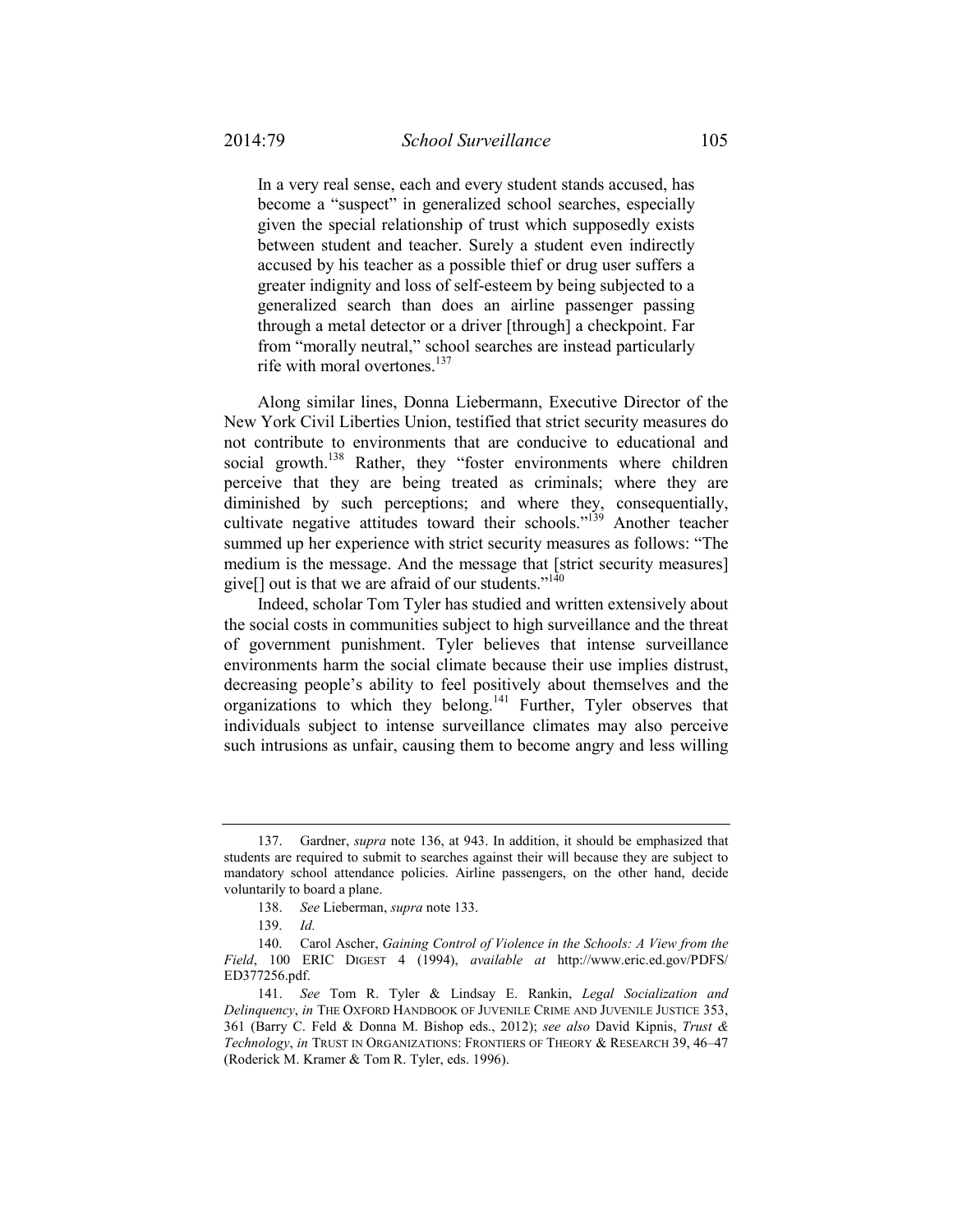to comply with the law.<sup>142</sup> Thus, regardless of whether intense surveillance works in the short term, its use introduces other unintended social costs such as distrust and paranoia, which have a deleterious effect on individuals' willingness to cooperate and participate in the system in the long term.<sup>143</sup>

Apart from their negative effect on the learning climate, there are serious questions regarding whether strict security measures actually promote school safety or only provide a false sense of security.144 For example, Abigail Hankin, Marci Hertz, and Thomas Simon recently conducted an extensive review of the literature regarding the impact of metal detector use in schools.<sup>145</sup> They determined that there was "insufficient evidence to draw a conclusion about the potential beneficial effect of metal detector use on student and staff behavior or perceptions."146 They further acknowledged that much of the research shows that the use of metal detectors correlates with "lower levels of students' perceptions of security in school and higher levels of school disorder."<sup>147</sup> Interestingly, many scholars maintain that strict security

 144. *See* ADVANCEMENT PROJECT, EDUCATION ON LOCKDOWN: THE SCHOOLHOUSE TO JAILHOUSE TRACK 8 (2005), *available at*  http://www.advancementproject.org/sites/default/files/publications/FINALEOLrep.pdf (arguing that strict security measures may "produce a perception of safety, [but] there is little or no evidence that they create safer learning environments or change disruptive behaviors"); Ascher, *supra* note 140, at 4 ("Rather than offering reassurance, metal detectors and other mechanical devices, as well as security forces, are seen as providing a false sense of safety, if not a harsh symbol of the failure to create safe schools."); Richard E. Redding & Sarah M. Shalf, *The Legal Context of School Violence: The Effectiveness of Federal, State, and Local Law Enforcement Efforts to Reduce Gun Violence in Schools*, 23 LAW & POL'Y 297, 319 (2001) ("It is hard to find anything better than anecdotal evidence" to demonstrate that strict security measures such as metal detectors and guards reduce violence in schools.). Research on the effectiveness of school security measures is extremely limited, especially causal research demonstrating the effects of strict security measures. *See* Mayer & Leone, *supra* note 68, at 12.

 145. Abigail Hankin, Marci Hertz & Thomas Simon, *Impacts of Metal Detector Use in Schools: Insights from 15 Years of Research*, 81 J. SCH. HEALTH 100, 105 (2011).

146. *Id.*

 147. *Id. See also* John Blosnich & Robert Bossarte, *Low-Level Violence in Schools: Is There an Association between School Safety Measures and Peer Victimization?*, 81 J. SCH. HEALTH 107, 107, 111–12 (2011) (finding that school security measures did not reduce violent behaviors related to bullying); Matthew J. Mayer & Peter Leone, *A Structural Analysis of School Violence and Disruption: Implications for Creating Safer Schools*, 22 EDUC. & TREATMENT OF CHILD. 333, 349–52 (1999) (concluding that student victimization and school disorder were higher in schools using strict security measures). *But see* Centers for Disease Control and Prevention, *Violence-Related Attitudes and Behaviors of High School Students—New York City,* 

 <sup>142.</sup> *See* Tyler & Rankin, *supra* note 141, at 361; Jason Sunshine & Tom Tyler, *The Role of Procedural Justice and Legitimacy in Shaping Public Support for Policing*, 37 L. & SOC. REV. 513, 514 (2003).

 <sup>143.</sup> *See* Tyler & Rankin, *supra* note 141, at 361–62.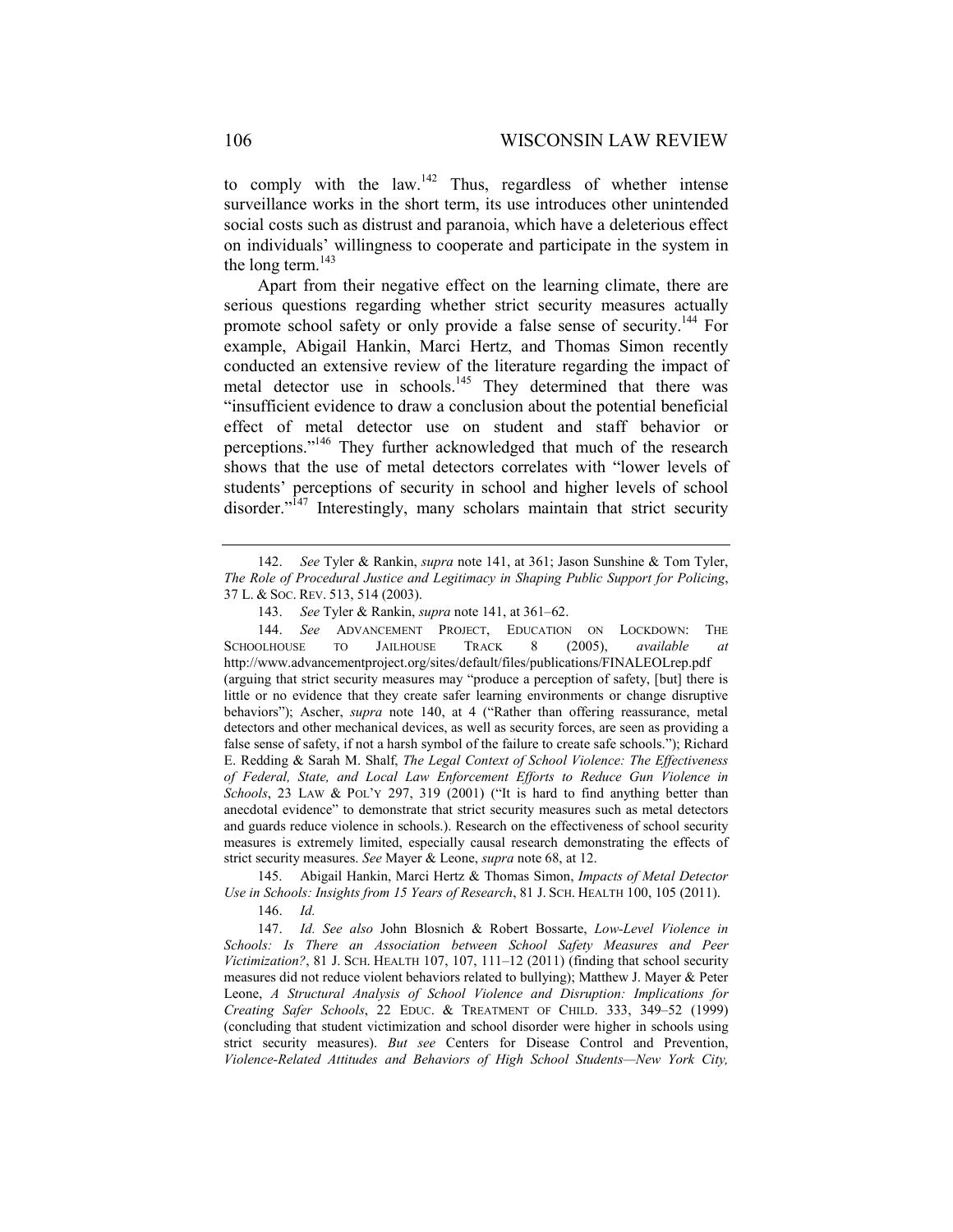measures may actually hamper school officials' efforts to promote safe environments because their use may engender mistrust and alienate students, leading to more disorder in schools.<sup>148</sup>

Furthermore, one must not forget that strict security measures cannot and will not prevent serious acts of violence from occurring on school grounds, which is the reason why these measures only provide an illusory sense of security. Crystal Garcia reports that a mere 32 percent of the school safety officers that she interviewed believed that strict security measures effectively prevented violence in their schools.<sup>149</sup> The atrocity that took place in Littleton, Colorado, occurred at a school that

used random metal detector searches reduced the probability of a student bringing a weapon to school).

149. *See* Crystal A. Garcia, *School Safety Technology in America: Current Use and Perceived Effectiveness*, 14 CRIM. JUST. POL'Y REV. 30, 40 (2003).

*<sup>1992</sup>*, 42 MORBIDITY & MORTALITY WKLY. REP. 773 (1993), *available at*  http://www.cdc.gov/mmwr/preview/mmwrhtml/00022011.htm (reporting that students who attended schools using metal detectors were less likely to carry a weapon inside a school (7.8 percent versus 13.6 percent), but the use of metal detectors did not reduce school violence); Renee Wilson-Brewer & Howard Spivak, *Violence Prevention in Schools and Other Community Settings: The Pediatrician as Initiator, Educator, Collaborator, and Advocate*, 94 PEDIATRICS 623, 626–27 (1994) (stating that one school system in New York City reported that after the school security staff began using hand-held metal detectors to conduct unannounced lobby searches of students at the beginning of the school day, weapon-related incidents decreased in thirteen of fifteen schools); Rachana Bhatt & Tomek Davis, The Impact of Random Metal Detector Searches on School Violence, Contraband Possession, and Perceptions of Safety 22–23 (Dec. 2012) (unpublished manuscript), *available at* https://www.yumpu.com/en/ document/view/11524996/the-impact-of-random-metal-detector-searches-on-georgiastate- (reporting that, when comparing two school districts in Florida, the district that

 <sup>148.</sup> *See* KUPCHIK, *supra* note 68, at 7–9 (arguing that punitive measures increase rather than decrease student misbehavior). Ascher, *supra* note 140, at 5 (arguing that strict security measures "increase, rather than alleviate, tension in schools"); Beger, *supra* note 67, at 340 (explaining that "aggressive security measures produce alienation and mistrust among students"); Michael Easterbrook, *Taking Aim at Violence*, 32 PSYCHOL. TODAY 52, 56 (1999) (arguing that strict security measures alienate students); Clifford H. Edwards, *Student Violence and the Moral Dimensions of Education*, 38 PSYCHOL. SCHS. 249, 250 (2001) (observing that "intrusive strategies are likely to undermine the trust needed to build cooperative school communities capable of really preventing violence"); Mayer & Leone, *supra* note 147, at 350, 352 (finding that student disorder and victimization were higher in schools using strict security measures and arguing that "less attention should be paid to running schools in an overly restrictive manner and rather, schools should concentrate more on communicating individual responsibility to students"); Noguera, *supra* note 62, at 190–91 (observing that a "get tough" approach can hamper school officials' efforts to create safe environments because coercive measures create mistrust and resistance among the student body); Noguera, *supra* note 66, at 345 ("When children are presumed to be wild, uncontrollable, and potentially dangerous, it is not surprising that antagonistic relations with the adults who are assigned to control them develop.").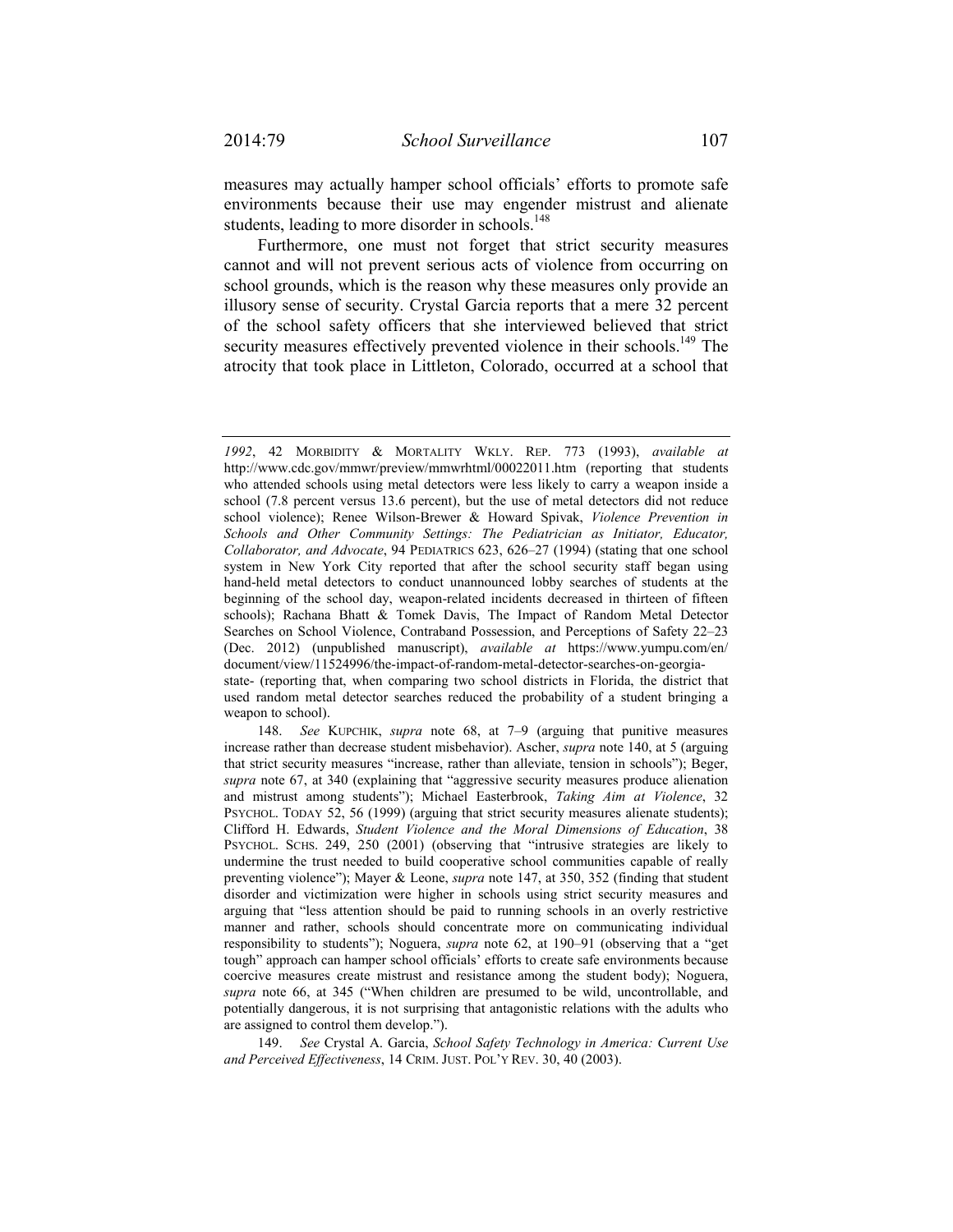had metal detectors and armed guards.<sup>150</sup> In 2005, a student shot another student in a Red Lake, Minnesota, high school that had metal detectors, perimeter fencing, and guards.<sup>151</sup> Ronald Stephens, an executive director of the National School Safety Center, points out that strict security measures are "more of a comfort" because "rule-followers will follow the rules<sup>[, and r]ule-breakers will break the rules."<sup>152</sup> Indeed, many</sup> scholars and commentators report that students know how to bring weapons into schools without being discovered by metal detectors.<sup>153</sup>

But perhaps most importantly, strict security measures do not address the underlying problems associated with school crime and thus do not support the long-term solutions needed to effectively prevent school violence.<sup>154</sup> At a recent conference titled "Safe and Secure Schools: Perspectives after Newtown," Dr. Maurice Elias reminded us that "[o]ur children cannot learn, and our teachers cannot teach, in schools that are unsafe, unsupportive, uncaring, uncivil or lacking in intellectual challenge. . . . These are the ultimate sources of school security to children and in ways that are more lasting than metal detectors."<sup>155</sup> In fact, two comprehensive studies on school safety both independently concluded that one of the most important components—if not the most important component—for establishing safe, secure schools was not strict security measures but developing positive relationships among members of the school community. The first study, conducted by the U.S. Secret Service and the Department of Education,<sup>156</sup> examined

 <sup>150.</sup> *See* Marcus Wright, *Experts Say Intrusive Security at Public Schools Reproduces Social Inequality*, MICH. CITIZEN (Nov. 15, 2012), http:// michigancitizen.com/dps-eaa-tighten-security/.

 <sup>151.</sup> Sara Neufeld & Sumathi Reddy, *Violent Week Renews Metal Detector Debate*, BALT. SUN, Oct. 14, 2006, at 1A, *available at* http://articles.baltimoresun.com/ 2006-10-14/news/0610140131\_1\_metal-detectors-school-students-park-elementaryschool.

 <sup>152.</sup> *Id.* 

 <sup>153.</sup> *See, e.g.*, Ascher, *supra* note 140, at 5 ("[T]hose few students intent on bringing in weapons are inevitably a step ahead of the security devices, which means that enforcement activities alone cannot create a safe school."); Noguera, *supra* note 62, at 193 (reporting that most students he spoke to in his visits to urban schools knew how to bring a weapon into schools using strict security measures without being detected); Neufeld & Reddy, *supra* note 151 (reporting that students interviewed stated that it was "easy to get around" metal detectors).

 <sup>154.</sup> *See* KUPCHIK, *supra* note 68, at 6 (observing that the underlying issues for student misbehavior often are not addressed by schools).

 <sup>155.</sup> Joe Green, *South Jersey Schools Discuss Safety Following 'Perspectives after Newtown'*, NJ.COM (Jan. 23, 2013, 8:12 AM), http://www.nj.com/gloucestercounty/index.ssf/2013/01/south\_jersey\_schools\_to\_talk\_s.html (internal quotation marks omitted).

 <sup>156.</sup> *See* ROBERT A. FEIN ET AL., U.S. SECRET SERV. & U.S. DEP'T OF EDUC., THREAT ASSESSMENT IN SCHOOLS: A GUIDE TO MANAGING THREATENING SITUATIONS AND TO CREATING SAFE SCHOOL CLIMATES (2002), *available at* http://www.secretservice.gov/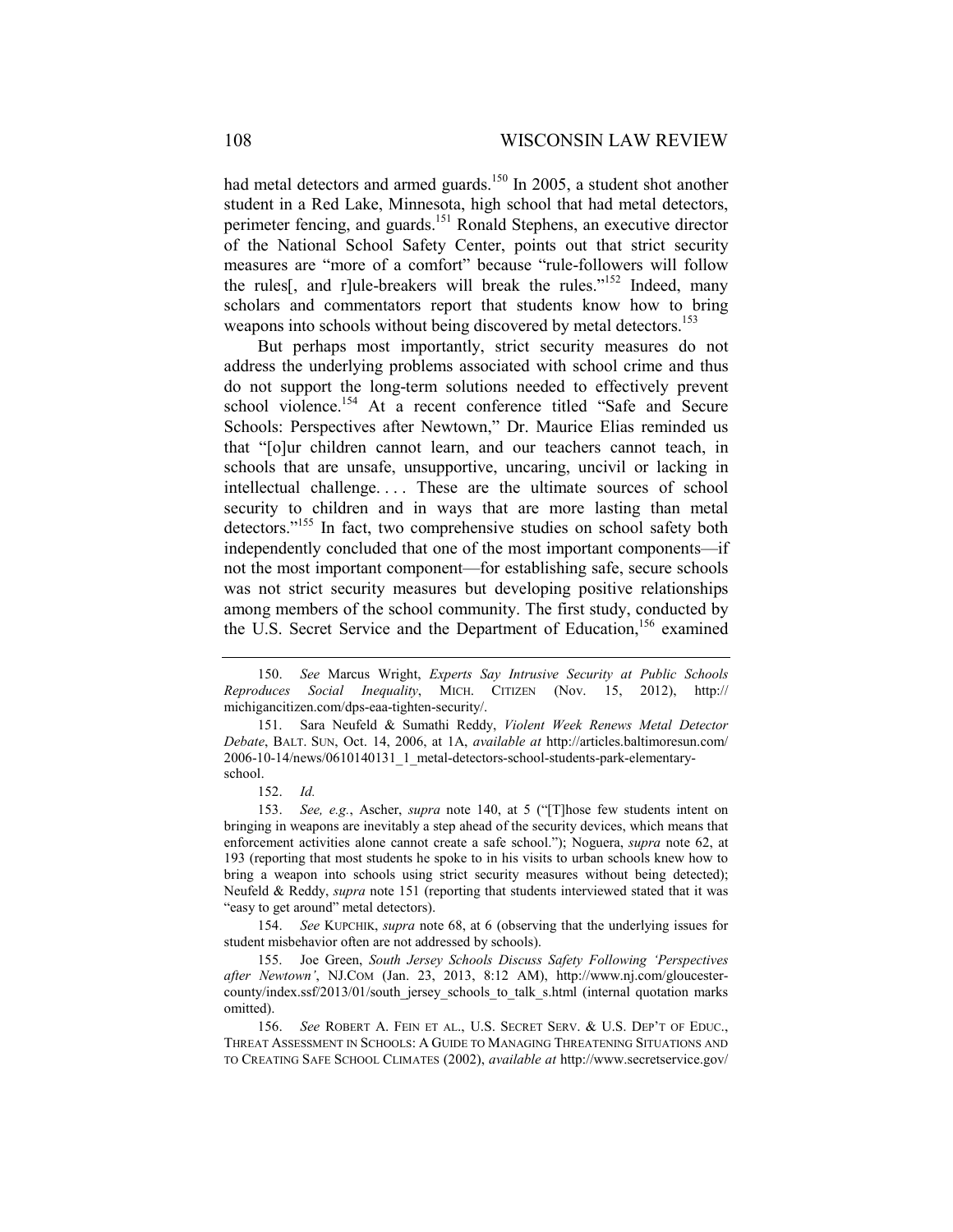thirty-seven incidents of school violence that occurred in U.S. schools from 1974 to 2000.<sup>157</sup> The joint report concluded:

In educational settings that support climates of safety, adults and students respect each other. A safe school environment offers positive personal role models in its faculty. It provides a place for open discussion where diversity and differences are respected; communication between adults and students is encouraged and supported; and conflict is managed and mediated constructively.158

The second study, conducted by Matthew Steinberg, Elaine Allensworth, and David Johnson in the Chicago Public School System,<sup>159</sup> found that even in schools with large populations of students from high crime and high poverty areas, "it is the quality of relationships between staff and students and between staff and parents that most strongly defines safe schools."160 Unfortunately, strict security measures may even hinder the development of strong relationships among members of the school community because they forge barriers of adversity and mistrust.<sup>161</sup> Rather than addressing the underlying issues, investing millions of dollars in strict security measures diverts scarce resources away from other programs and strategies that have proven to effectively reduce school violence and enhance—not degrade—the learning environment.<sup>162</sup>

The fact that schools with larger percentages of minority students appear to be more inclined to rely on strict security measures is

ntac/ssi\_guide.pdf. This report was brought again to the forefront by the Obama administration after the Newtown shootings. *See* THE WHITE HOUSE, NOW IS THE TIME 12–13 (2013), *available at* http://www.whitehouse.gov/sites/default/files/docs/wh\_now\_ is the time full.pdf.

 <sup>157.</sup> *See* FEIN ET AL., *supra* note 156, at 4.

 <sup>158.</sup> *Id.* at 11. *See also* BARBARA FEDDERS, JASON LANGBERG & JENNIFER STORY, SCHOOL SAFETY IN NORTH CAROLINA: REALITIES, RECOMMENDATIONS & RESOURCES 6 (2013), *available at* http://www.legalaidnc.org/public/learn/media\_releases/2013\_ MediaReleases/school-safety-in-north-carolina.pdf ("Positive relationships among students, families, teachers, administrators, and staff are the most effective tools in creating a safe school environment.").

 <sup>159.</sup> STEINBERG ET AL., *supra* note 112, at 15.

 <sup>160.</sup> *Id.* at 1.

 <sup>161.</sup> *See, e.g.*, Beger, *supra* note 67, at 340; Noguera, *supra* note 62, at 190–91.

 <sup>162.</sup> *See, e.g.*, Hankin, Hertz & Simon, *supra* note 145, at 105 ("Metal detector programs are expensive, and funds spent on metal detectors would not be available for other programs and strategies that have been shown to be effective at reducing youth risk for violence and promoting pro-social behaviors."); Nance, *supra* note 10, at 48–55 (describing alternative methods that effectively reduce violence without degrading the learning environment).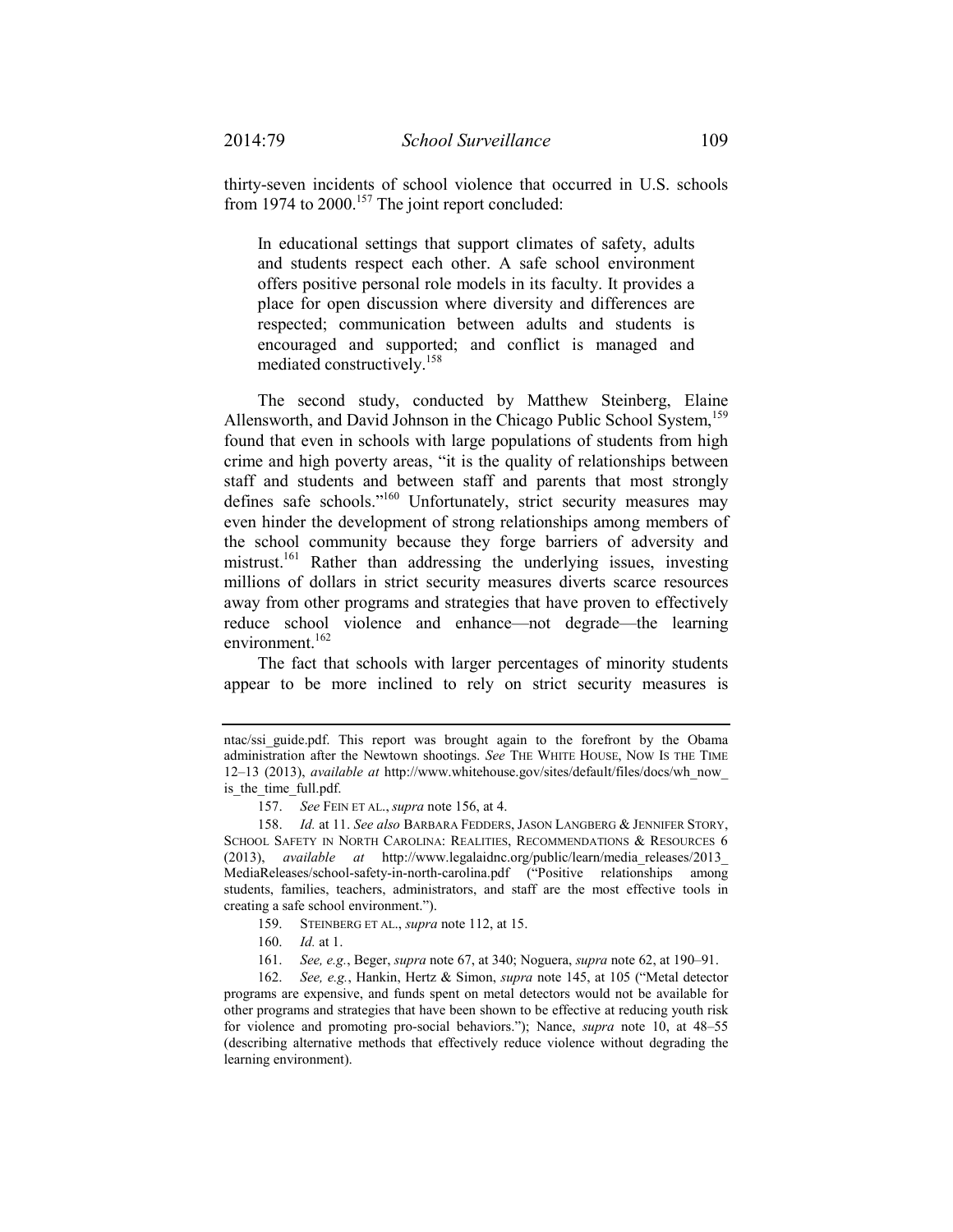particularly disturbing.<sup>163</sup> The disproportionate use of strict security measures on minorities is fundamentally unfair, exacerbates the inequalities already present in our public education system, and can potentially perpetuate racial inequalities in our society. Schools that focus on custody and control rather than academic rigor may deprive students of quality educational experiences that other students enjoy, inhibiting minority students' future educational and employment opportunities.164 In addition, as discussed above, the use of strict security measures—especially when used in conjunction with zero-tolerance policies—is part and parcel of the school-to-prison pipeline, which also severely limits students' future opportunities.<sup>165</sup>

Further, the use of strict security measures negatively affects minorities' perceptions of government authorities and can skew their views about themselves and their roles in society.166 Henry Leonardatos, an experienced school administrator in urban schools, worries that minority students are subject to intense surveillance in both their neighborhoods and schools and, accordingly, see their school as simply "another appendage to the police state."<sup>167</sup> He is also concerned that when minority students are treated like criminals, they begin to act like criminals. He observes:

They play the role that is expected of them—they will play the role of the criminal and victimizer because the cops will say, "don't do this and don't [do] that." When you do that to a kid you're telling the kid that this is how the world is supposed to be. You end [up] putting the idea in the kid's head that this is what he's supposed to be doing.<sup>168</sup>

166. *See* Noguera, *supra* note 66, at 343–44.

 <sup>163.</sup> *See* Nance, *supra* note 10, at 41.

 <sup>164.</sup> *See* Kupchik & Ward, *supra* note 42, (manuscript at 7) ("[M]arginalized youth are presumed to be young criminals and treated as such through exposure to the hard edge of exclusive practices (e.g., police surveillance and metal detectors), while youth with social, political, and cultural capital are presumed to be near normal and habituated for social absorption in their selective exposure to inclusive security regimes.").

 <sup>165.</sup> *See supra* notes 123–29, and accompanying text.

 <sup>167.</sup> Daryl Khan, *Perps or Pupils? Safety Policy Creates Prison-like New York City Schools*, JUV. JUST. INFO. EXCHANGE (Sept. 20, 2012), http://jjie.org/york-story/; *accord* VICTOR M. RIOS, PUNISHED: POLICING THE LIVES OF BLACK AND LATINO BOYS xiv, 133–38 (2011) (maintaining that low-income and minority youth experience surveillance disproportionately because there is a "system in which schools, police, probation officers, families, community centers, the media, businesses, and other institutions systematically treat young people's everyday behaviors as criminal activity").

 <sup>168.</sup> Khan, *supra* note 167.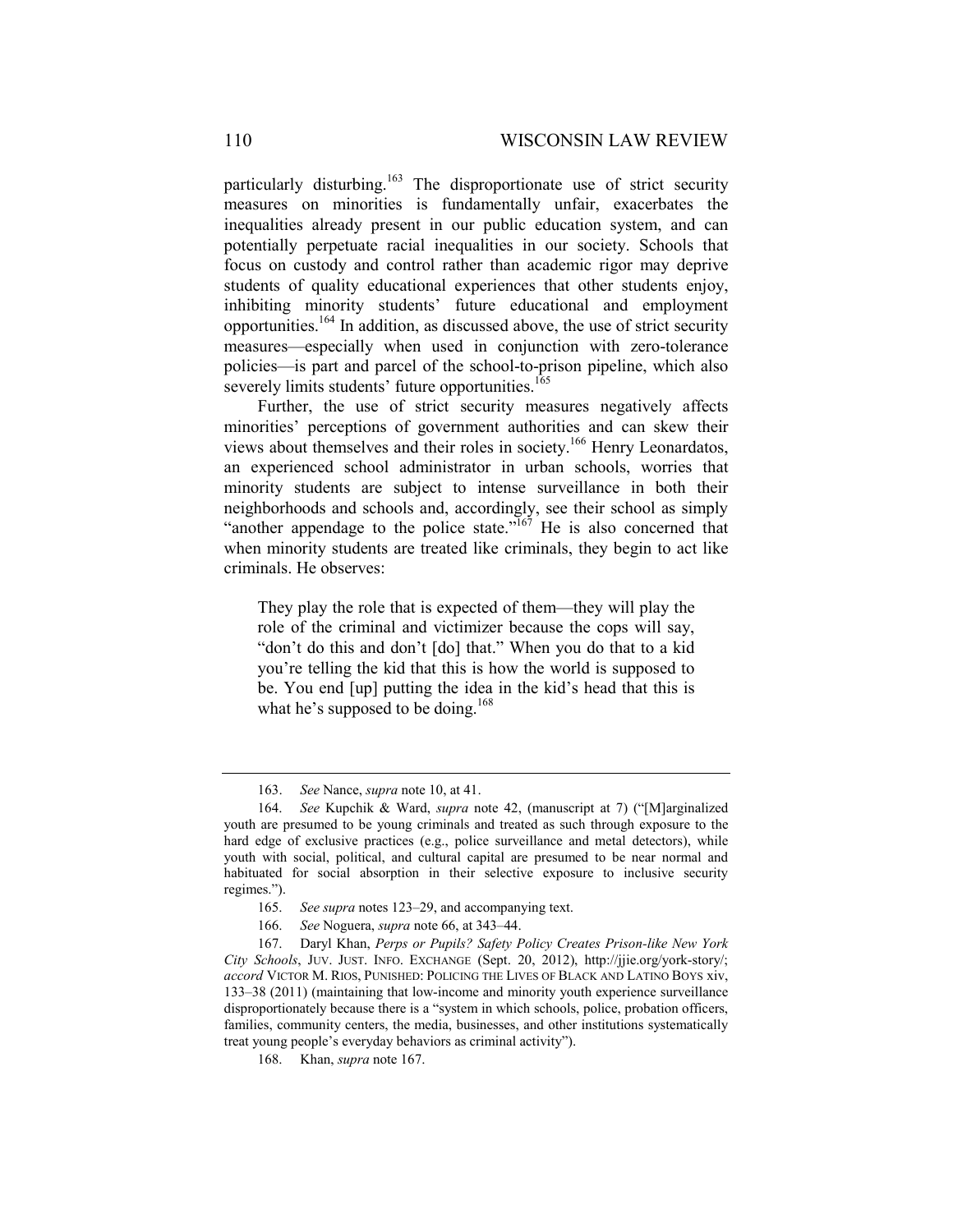Indeed, scholars have long understood that the way students are labeled and treated affects how students learn, act, view themselves, and what they become. $169$ 

Moreover, the trust necessary to establish a healthy learning environment is severely undermined when minority students are aware that strict security measures are applied disproportionately.<sup>170</sup> As Linda Darling-Hammond maintains,

Young people are very observant. They note these patterns, and they understand when they have been identified as not deserving a high-quality, humane education. It is little wonder that in settings like these, students of color may come to doubt their academic ability and distrust the school, ultimately rejecting what it was to offer. $171$ 

A recent example illustrates this point well. When Minerva Dickson discovered that other students were not subject to the strict security conditions she faced every day, it "blew her mind."172 She commented, "I thought all schools were like mine . . . . I couldn't believe a student could just walk into their school without dealing with all that."<sup>173</sup> Unfortunately, the disproportionate use of strict security measures on minorities may further impair the often strained relationships of trust that already exist between many minority students and educators.<sup>174</sup>

172. *See* Khan*¸ supra* note 167.

 173. *Id.* Paul Hirschfield's interview of a former inner-city student also illustrates the sense of unfairness some students perceive. This student commented,

That school was run more like a prison than a high school. It don't have to be nothing illegal about it. But you're getting arrested. No regard for if a college going to accept you with this record. No regard for none of that, because you're not expected to leave this school and go to college. You're not expected to do anything.

Hirschfield, *supra* note 65, at 79.

 174. *See* Constance Flanagan et al., *School and Community Climates and Civic Commitments: Patterns for Ethnic Minority and Majority Students*, 99 J. EDUC. PSYCHOL. 421, 423 (2007) (observing that studies show that minority groups report "a lower sense of school belonging than do their European American peers"); Susan Rakosi Rosenbloom & Niobe Way, *Experiences of Discrimination among African American, Asian American, and Latino Adolescents in an Urban High School*, 35 YOUTH & SOC. 420, 434 (2004) (stating that "[w]hen African American and Latino students were asked about their experiences with discrimination, they described hostile relationships with adults in positions of authority such as . . . teachers in school"); Rosa Hernández Sheets, *Urban* 

 <sup>169.</sup> *See* Noguera, *supra* note 66, at 343. *See generally* RONNIE CASELLA, BEING DOWN: CHALLENGING VIOLENCE IN PUBLIC SCHOOLS (2001).

 <sup>170.</sup> *See* Glennon, *Looking for Air*, *supra* note 17, at 112 (maintaining that it is difficult for schools to create positive learning climates when students see racial disparities in the application of discipline).

 <sup>171.</sup> DARLING-HAMMOND, *supra* note 17, at 65.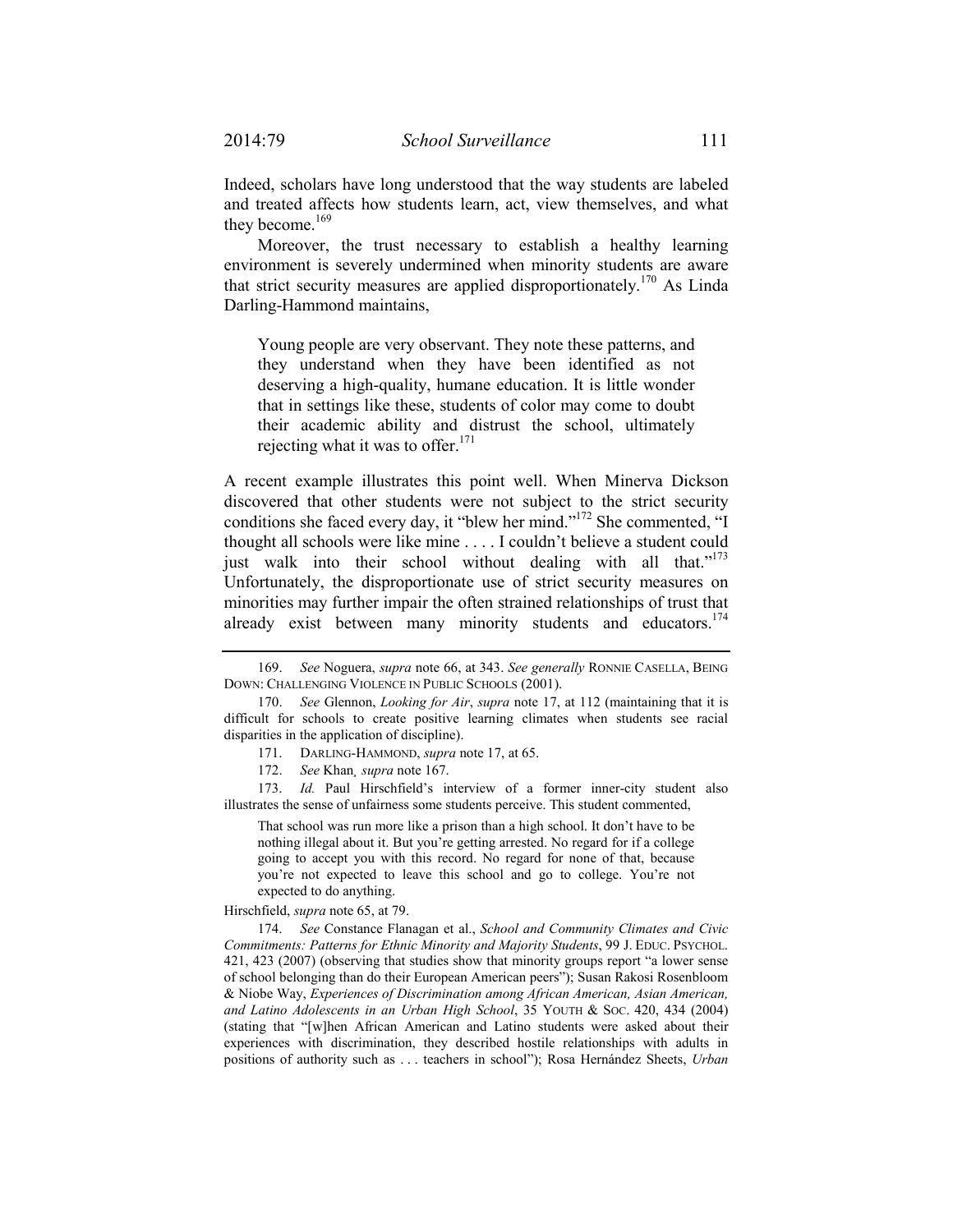Disproportionate use also may lead to more disorder and student behavior problems. One of the most consistent findings of empirical research is that students tend to follow rules when they believe those rules are fair and evenly applied.<sup>175</sup>

### III. A REFORMULATED FOURTH AMENDMENT FRAMEWORK

This Part begins with the premise that the use of strict security measures in schools is inconsistent with students' best interests and delegitimizes the educational process, especially when they are applied disproportionately to minorities and low-income students.<sup>176</sup> The question is what to do about it. Elsewhere, I have strongly advocated that school-led reform is the most effective means for addressing this problem and have described several measures that school administrators can adopt to reduce violence more effectively in both their schools and in their communities, including restorative justice initiatives, a data-driven program called School-wide Positive Behavioral Interventions and Supports, and other initiatives targeted to develop emotional and social stability.<sup>177</sup> I have also encouraged state and federal agencies to stop providing grants for strict security measures and, instead, to make those funds available to support alternative initiatives.<sup>178</sup> Further, I have called on the U.S. Department of Education to provide grants for researchers to more closely study the harmful effects of strict security measures and have recommended that the Department of Education's Office of Civil Rights play a more active role in addressing the disproportionate use of strict security measures on minority students.<sup>179</sup> I also believe that state legislatures should provide the necessary funding, training, and incentives for schools to implement these alternative measures.

*Classroom Conflict: Student-Teacher Perception: Ethnic Integrity, Solidarity, and Resistance*, 28 URB. REV. 165, 175–76 (1996) (reporting that minority students in a study on classroom conflict believed that their teachers did not care about them or respect them and that they abused their authority); *cf.* Noguera, *supra* note 62, at 201 (observing that many black communities believe that black children are not treated fairly in schools).

 <sup>175.</sup> *See* KUPCHIK, *supra* note 68, at 7–8. *See also* Tyler & Rankin, *supra* note 141, at 361–62 (finding that harsh surveillance systems engender mistrust, especially with respect to racial minority groups, leading them to disobey the rules).

 <sup>176.</sup> *See supr*a Part II.

 <sup>177.</sup> *See* Jason P. Nance, *School Security Considerations after Newtown*, 65 STAN. L. REV. ONLINE 103, 108–09 (2013). It bears noting that the U.S. Department of Education's Office of Civil Rights very recently recommended that schools implement these alternative approaches to promote safe and orderly school climates. *See* DEAR COLLEAGUE LETTER, *supra* note 30, at app. 2; *see also* GUIDING PRINCIPLES, *supra* note 95, at 5–7.

 <sup>178.</sup> Nance, *supra* note 10, at 55.

 <sup>179.</sup> *Id.*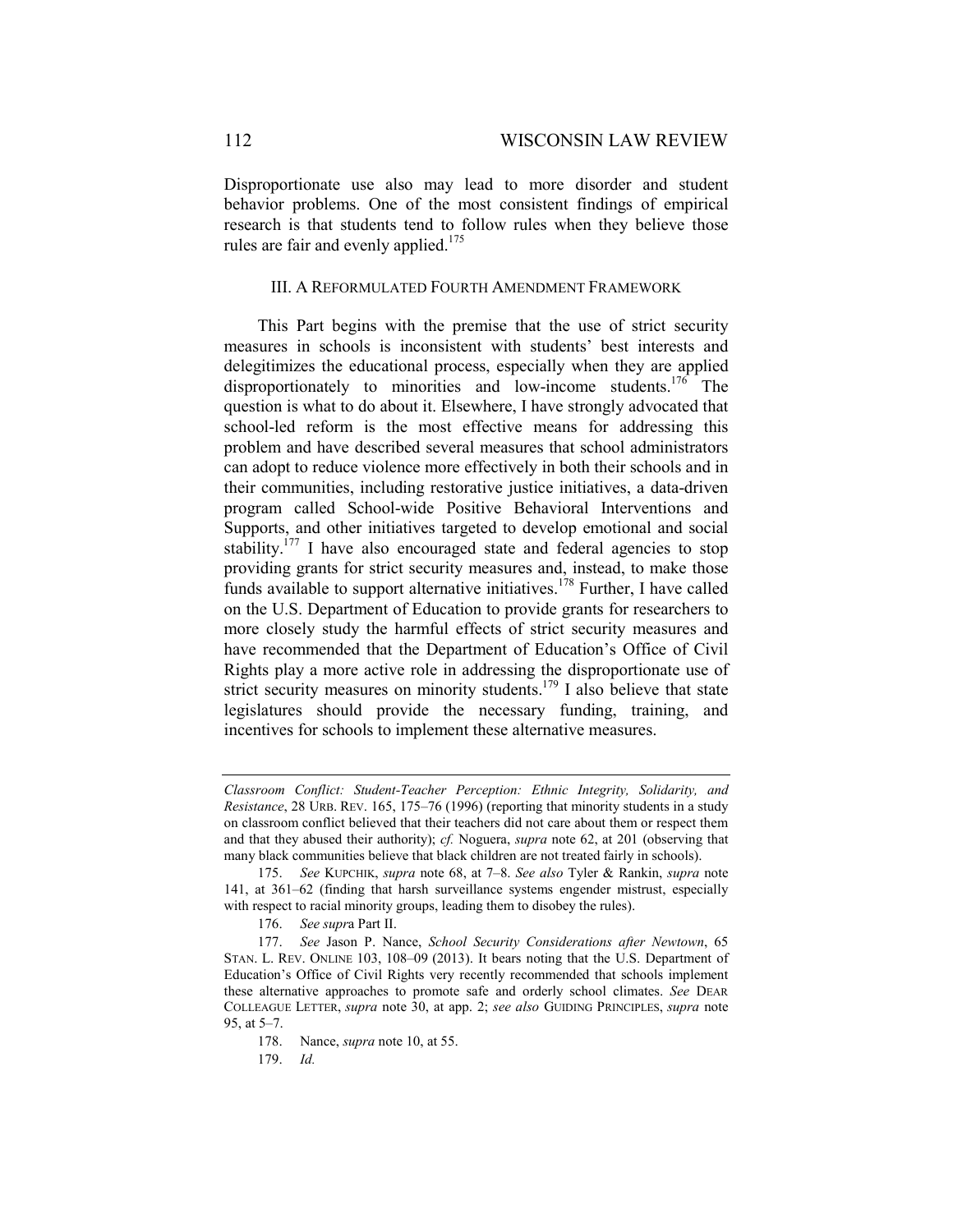While I continue to support these recommendations, I believe that courts also have an important role to play in addressing this problem. In fact, courts are uniquely situated to address this issue in a way that perhaps other government bodies are not. Currently, policymakers and school officials are mired in a school security political quagmire resulting from recent highly publicized incidents of school violence most notably the Newtown tragedy. Policymakers and school officials are under enormous pressure to demonstrate to their constituencies that they are taking steps to address the perceived school safety crisis by spending substantial sums of money to purchase strict security measures. When political trends threaten core rights and values, courts have a responsibility to establish a clear constitutional standard to guide these government bodies. This is particularly important in schools because they are charged with the responsibility of inculcating students with the constitutional values that underpin our democracy.180 Once courts set this standard, I believe that lawmakers and school officials will put their resources to better use and tackle school crime in a more pedagogically sound manner that is more consistent with students' constitutional rights.

 <sup>180.</sup> *See New Jersey v. T.L.O.*, 469 U.S. 325, 373–74 (1985) (Stevens, J., dissenting) ("Schools are places where we inculcate the values essential to the meaningful exercise of rights and responsibilities by a self-governing citizenry."); *Doe v. Renfrow*, 451 U.S. 1022, 1027–28 (1981) (Brennan, J., dissenting from denial of certiorari) ("Schools cannot expect their students to learn the lessons of good citizenship when the school authorities themselves disregard the fundamental principles underpinning our constitutional freedoms."); *W. Va. State Bd. of Educ. v. Barnette*, 319 U.S. 624, 637 (1943) ("That [schools] are educating the young for citizenship is reason for scrupulous protection of Constitutional freedoms of the individual, if we are not to strangle the free mind at its source and teach youth to discount important principles of our government as mere platitudes."); Kevin Brown, *Has the Supreme Court Allowed the Cure for De Jure Segregation to Replicate the Disease?*, 78 CORNELL L. REV. 1, 7 (1992) (arguing that students have the right to be subjected to a socializing process that inculcates values consistent with the Constitution); Feld, *supra* note 87, at 963 ("Schools are the incubators of future citizens, and school officials convey moral lessons by their actions. Providing young people with real Fourth Amendment protection and meaningful enforcement mechanisms will better socialize them to participate effectively in a democratic society as adults."); Martin R. Gardner, *Strip Searching Students: The Supreme Court's Latest Failure to Articulate a "Sufficiently Clear" Statement of Fourth Amendment Law*, 80 MISS. L.J. 955, 997 (2011) ("Teaching students to obey society's laws is surely a fundamental aspect of their learning the meaning of good citizenship."); Betsy Levin, *Educating Youth for Citizenship: The Conflict between Authority and Individual Rights in the Public School*, 95 YALE L.J. 1647, 1648 (1986) (explaining that schools play a critical role in helping students learn necessary skills and society's common values, which enables them to exercise the responsibilities of citizenship); Samantha E. Shutler, *Random, Suspicionless Drug Testing of High School Athletes*, 86 J. CRIM. L. & CRIMINOLOGY 1265, 1302–03 (1996) ("In order to preserve Constitutional reverence among a youth that is rapidly losing respect for many of the traditional underpinnings of our society, courts must not assist in eroding what little respect remains for the Constitution and the rights it provides.").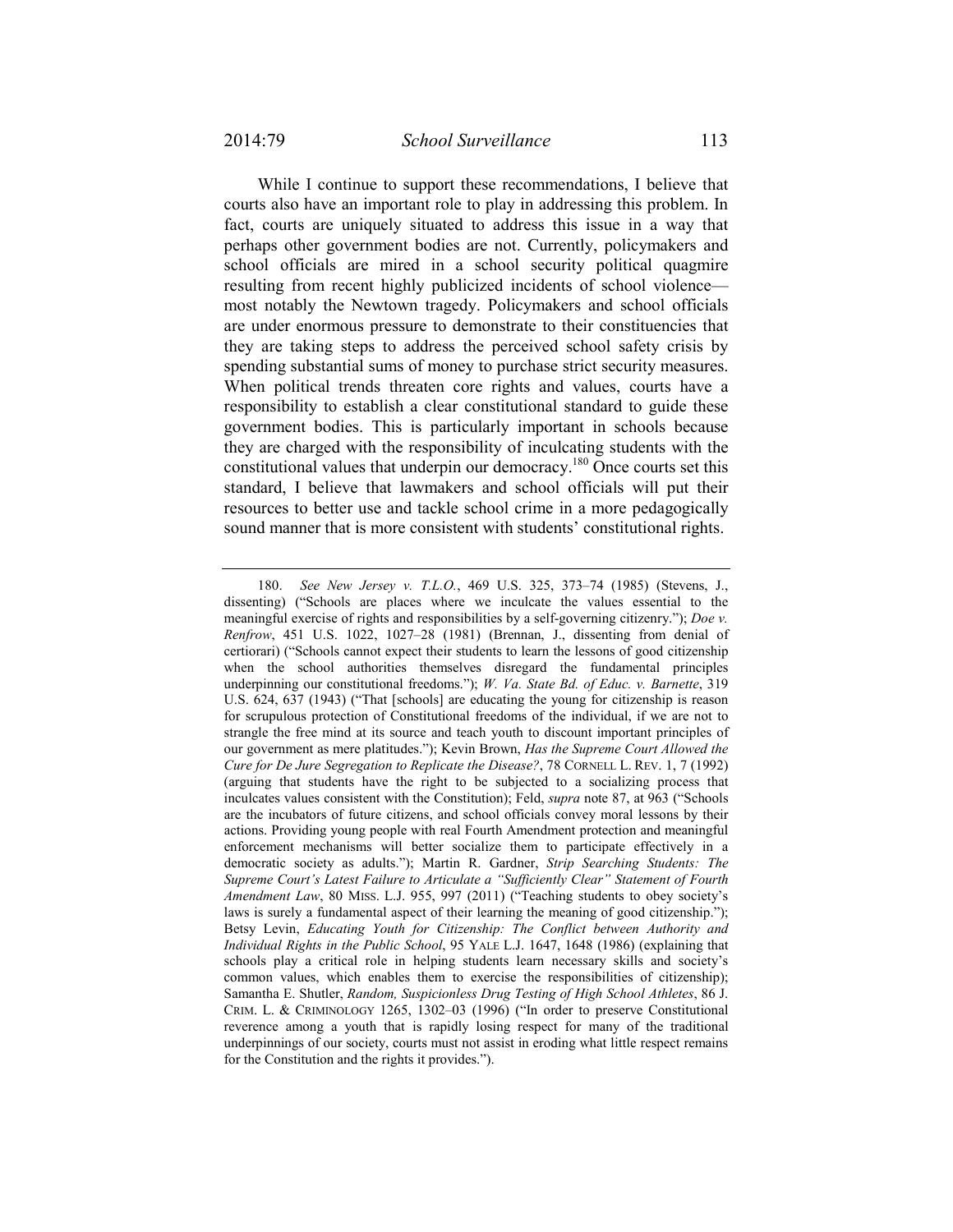Drawing from alternative theories proposed by scholars to evaluate Fourth Amendment rights in other contexts—as well as a recent theory Catherine Kim offered to evaluate students' due process rights under the Fourteenth Amendment<sup>181</sup>—this Part describes a reformulated test under the Fourth Amendment to evaluate the use of strict security measures in schools. $182$ 

Before discussing the reformulated balancing test under the Fourth Amendment, it is important to explain that neither the Equal Protection Clause of the Fourteenth Amendment nor Title VI of the Civil Rights Act of 1964 currently provides a satisfactory method to redress the problem that harsh security measures are disproportionately applied to minority students generally.<sup>183</sup> In *Washington v. Davis*,<sup>184</sup> two unsuccessful black applicants to the Washington, D.C. police force claimed that the police department's recruiting procedures discriminated on the basis of race in violation of the Equal Protection Clause.185 The applicants challenged the police department's use of a personnel test that was designed to test verbal ability, vocabulary, reading, and comprehension, claiming that this test bore no relationship to job performance and excluded a disproportionate number of black applicants.<sup>186</sup> The Supreme Court held that while the central purpose of the Equal Protection Clause is to prevent official misconduct discriminating on the basis of race, "a law or other official act, without regard to whether it reflects a racially discriminatory purpose, [will not be considered] unconstitutional *solely* 

 <sup>181.</sup> *See* Kim, *supra* note 9, at 864–65.

 <sup>182.</sup> Alternative Fourth Amendment tests proposed by scholars can be distilled into two major categories: (a) tests that call for a reformulated balancing test (or to do away with a balancing test altogether); and (b) tests based on the political process theory. *See* Christopher Slobogin, *Government Dragnets*, 73 LAW & CONTEMP. PROBS. 107, 127–36 (2010). In this Article, I propose a reformulated balancing test. However, a test based on the political process theory, which I will discuss in an upcoming scholarly article, would also be a suitable alternative framework to the test courts currently employ. The political process theory is most associated with the work of John Hart Ely, *see* JOHN HART ELY, DEMOCRACY AND DISTRUST: A THEORY OF JUDICIAL REVIEW 87–88 (1980), but it has also been applied to the Fourth Amendment. *See* Dan M. Kahan & Tracey L. Meares, *The Coming Crisis of Criminal Procedure*, 86 GEO. L.J. 1153 (1998); Michael J. Klarman, *The Puzzling Resistance to Political Process Theory*, 77 VA. L. REV. 747, 763–68 (1991); Slobogin, *supra*, at 136–38; William J. Stuntz, *Implicit Bargains, Government Power and the Fourth Amendment*, 44 STAN. L. REV. 553, 588 (1992) [hereinafter Stuntz, *Implicit Bargains*]; William J. Stuntz, *Local Policing after the Terror*, 111 YALE L.J. 2137 (2002); Richard C. Worf, *The Case for Rational Basis Review of General Suspicionless Searches and Seizures*, 23 TOURO L. REV. 93 (2007).

 <sup>183.</sup> The relevant provisions of Title VI are codified at 42 U.S.C. §§ 2000d–2000d-1 (2006).

 <sup>184. 426</sup> U.S. 229 (1976).

 <sup>185.</sup> *Id.* at 232–33.

 <sup>186.</sup> *Id.* at 234–35.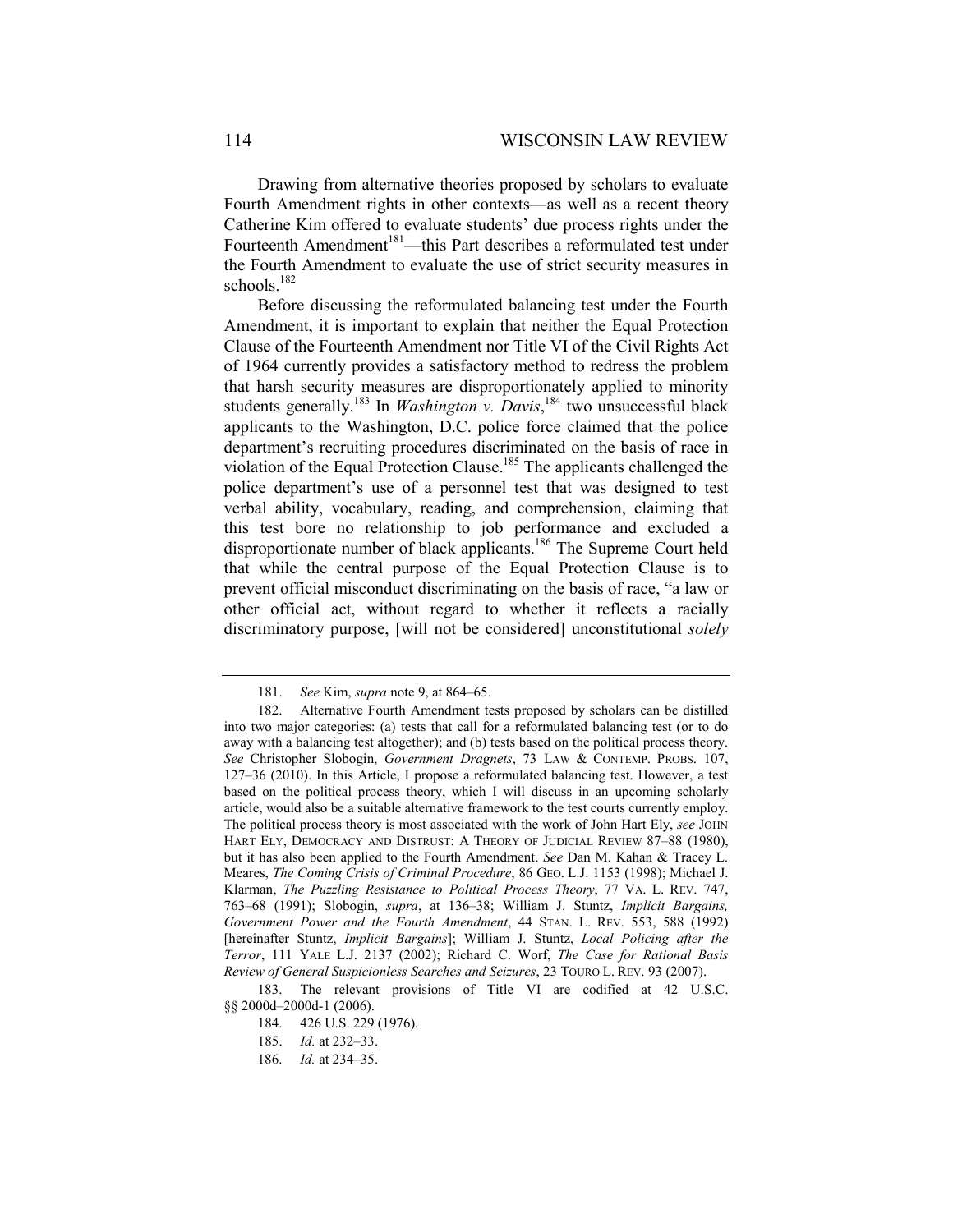because it has a racially disproportionate impact."<sup>187</sup> The Court continued:

[W]e have not held that a law, neutral on its face and serving ends otherwise within the power of government to pursue, is invalid under the Equal Protection Clause simply because it may affect a greater proportion of one race than of another. Disproportionate impact is not irrelevant, but it is not the sole touchstone of an invidious racial discrimination forbidden by the Constitution.<sup>188</sup>

Thus, *Washington v. Davis* and other cases that followed made clear that plaintiffs seeking to establish an Equal Protection Clause violation cannot rely solely on disparate impact; rather, they must also have other independent evidence that government officials acted with a discriminatory intent when crafting their policies.<sup>189</sup> And, as Derek Black points out, "[e]vidence of discriminatory purpose in the various areas of educational inequality is rarely obvious. . . . [F]ew school systems today would openly engage in blatant discrimination."<sup>190</sup> Instead, racial discrimination today is more often the result of subtle or unconscious biases.<sup>191</sup>

 <sup>187.</sup> *Id.* at 239*. See also Vill. of Arlington Heights v. Metro. Hous. Dev. Corp.*, 429 U.S. 252, 266 n.15 (1977) ("In many instances, to recognize the limited probative value of disproportionate impact is merely to acknowledge the 'heterogeneity' of the Nation's population.").

 <sup>188.</sup> *Washington v. Davis*, 426 U.S. at 242.

 <sup>189.</sup> *See Vill. of Arlington Heights*, 429 U.S. at 266 (holding that although disparate impact "may provide an important starting point . . . impact alone is not determinative"); *Dowdell v. City of Apopka*, 698 F.2d 1181, 1185 (11th Cir. 1983) ("It is, rather, the cumulative evidence of action and inaction which objectively manifests discriminatory intent."); *United States v. Yonkers Bd. of Educ.*, 624 F. Supp. 1276, 1293 (S.D.N.Y. 1985), *aff'd*, 837 F.2d 1181 (2d Cir. 1987) ("The factors that are to be considered in determining whether actions were taken with discriminatory intent include the degree of any discriminatory effect; the historical background of the actions; the specific sequence of events leading up to the actions; the presence or absence of departures from normal procedures or substantive criteria; and the legislative history of the actions."). *See also* MARK G. YUDOF, BETSY LEVIN, RACHEL F. MORAN, JAMES E. RYAN & KRISTI L. BOWMAN, EDUCATIONAL POLICY AND THE LAW 430 (5th ed. 2012) (discussing *Washington v. Davis* and *Village of Arlington Heights v. Metropolitan Housing Development Corp.*).

 <sup>190.</sup> *See* DEREK BLACK, EDUCATION LAW: EQUALITY, FAIRNESS, AND REFORM 147 (2013).

 <sup>191.</sup> *Id. See also* Gary Blasi, *Advocacy against the Stereotype: Lessons from Cognitive Social Psychology*, 49 UCLA L. REV. 1241, 1276 (2002) (arguing that Americans' behavior is driven to some degree by unconscious racial stereotypes); Melissa Hart, *Subjective Decisionmaking and Unconscious Discrimination*, 56 ALA. L. REV. 741, 741 (2005) (arguing that discrimination is still pervasive, but most often emerging in the form of stereotyping or unconscious bias); Jerry Kang, *Trojan Horses of*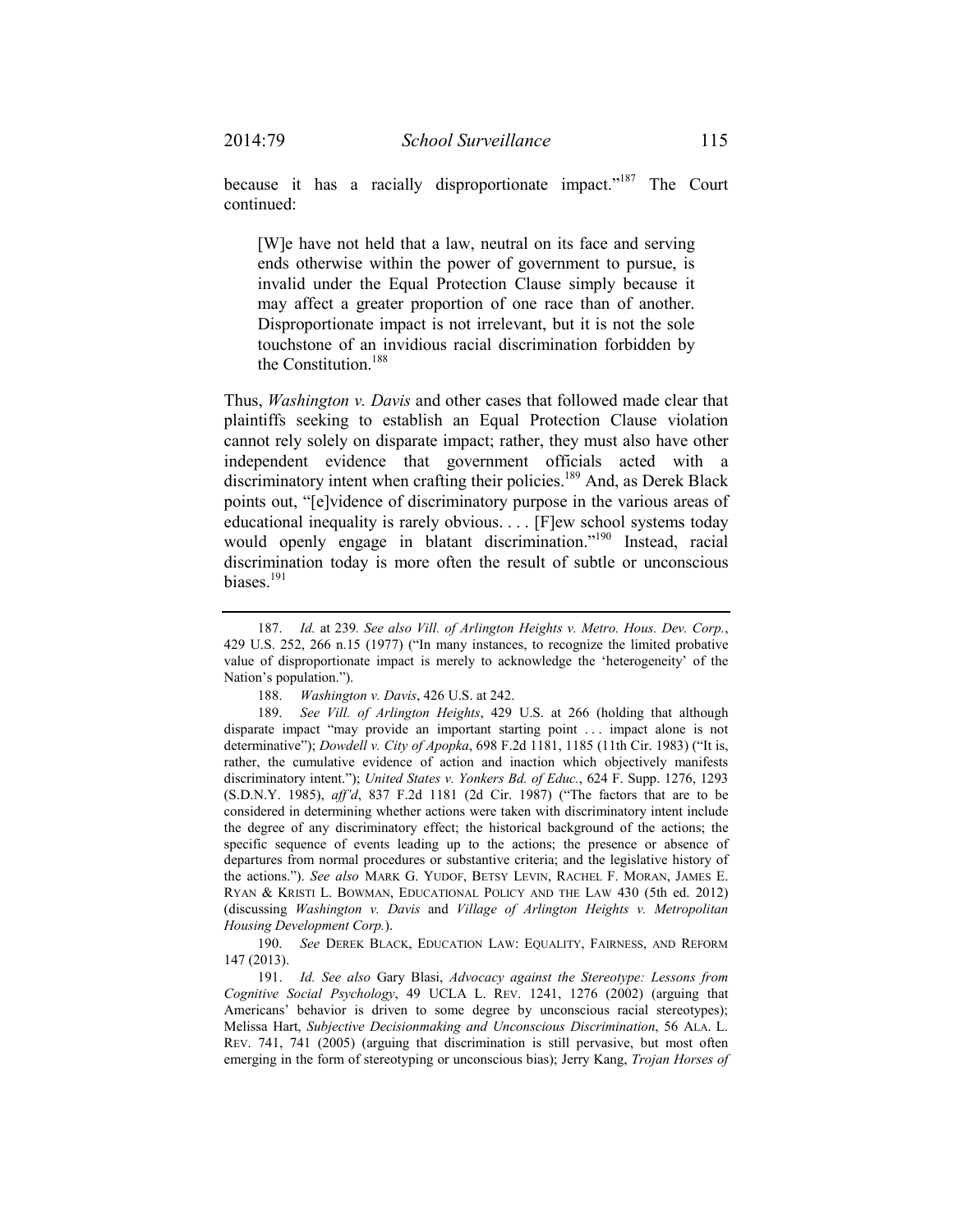A satisfactory remedy under Title VI of the Civil Rights Act of 1964 is also difficult to obtain under the current state of the law. Title VI prohibits discrimination on the grounds of race, color, or national origin by programs receiving federal funds.<sup>192</sup> Although the OCR's regulations prohibit schools from implementing facially neutral policies that result in disparate impact,<sup>193</sup> in *Alexander v. Sandoval*<sup>194</sup> the Supreme Court held that there is no private right of action to enforce the OCR's disparate impact regulations.<sup>195</sup> And while the OCR continues to enforce its disparate impact regulations,<sup>196</sup> one significant enforcement challenge may be to identify a district or school policy that has a disparate impact on an identifiable racial group within that district or school.<sup>197</sup> Stated

 193. *See* 34 C.F.R. § 100.3(b)(2) (2013) (providing that recipients of federal funds may not "utilize criteria or methods of administration which have the effect of subjecting individuals to discrimination because of their race, color, or national origin").

194. 532 U.S. 275 (2001).

 196. *See, e.g.*, DEAR COLLEAGUE LETTER, *supra* note 30, at 11 ("Schools also violate Federal law when they evenhandedly implement facially neutral policies and practices that, although not adopted with the intent to discriminate, nonetheless have an unjustified effect of discriminating against students on the basis of race. The resulting discriminatory effect is commonly referred to as 'disparate impact.'").

 197. *See* Daniel J. Losen & Christopher Edley, Jr., *The Role of Law in Policing Abusive Disciplinary Practices: Why School Discipline Is a Civil Rights Issue*, *in* ZERO

*Race*, 118 HARV. L. REV. 1489, 1506–14 (2005) (discussing social cognition research that demonstrates that most people have implicit biases against racial minorities); Shani King, *The Family Law Canon in a (Post?) Racial Era*, 72 OHIO STATE L.J. 575, 628 (2011) ("[N]ot only is it rare for racial motives to be articulated, but they are often subconscious."); Linda Hamilton Krieger, *The Content of Our Categories: A Cognitive Bias Approach to Discrimination and Equal Employment Opportunity*, 47 STAN. L. REV. 1161, 1164 (1995) (arguing that unconscious bias is the most prevalent form of discrimination).

 <sup>192. 42</sup> U.S.C. § 2000d (2006) ("No person in the United States shall, on the ground of race, color, or national origin, be excluded from participation in, be denied benefits of, or be subjected to discrimination under any program or activity receiving Federal financial assistance.").

 <sup>195.</sup> *Id.* at 281. Although *Sandoval* did not address § 1983, Justice John Paul Stevens's dissent suggested that private plaintiffs could assert that Title VI disparate impact regulations create a federal right, which is enforceable under 42 U.S.C. § 1983. *Id.*  at 299–302 (Stevens, J., dissenting). However, most circuits have rejected this view. *See Peters v. Jenney*, 327 F.3d 307, 316 n.9 (4th Cir. 2003) (disallowing a private cause of action under § 1983 based on a federal regulation); *Kissimmee River Valley Sportsman Ass'n v. City of Lakeland*, 250 F.3d 1324, 1327 (11th Cir. 2001). *But see Robinson v. Kansas*, 295 F.3d 1183, 1186–87 (10th Cir. 2002) (holding that § 1983 allows a private cause of action for violating 34 C.F.R. § 100). *Robinson* is the only court of appeals case to adopt Stevens's opinion on the § 1983 issue. Sam Spital, *Restoring* Brown*'s Promise of Equality after* Alexander v. Sandoval*: Why We Can't Wait*, 19 HARV. BLACKLETTER L.J. 93, 112 (2003). Further, federal appellate courts have rejected attempts to establish discriminatory intent based on the school officials' deliberate indifference to the disparate impact of school policies. *See Pryor v. Nat'l Collegiate Athletic Ass'n*, 288 F.3d 548, 567–68 (3d Cir. 2002).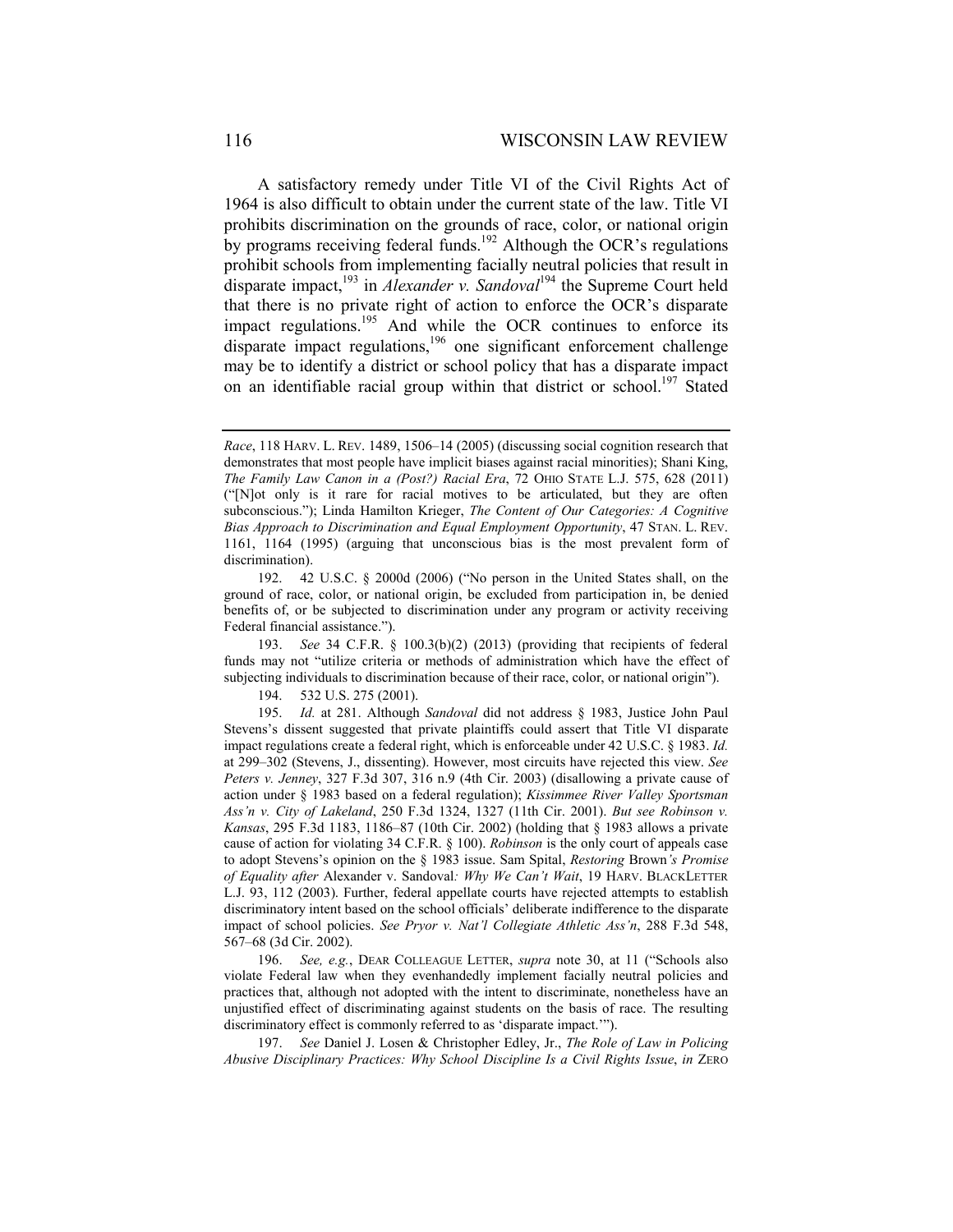another way, in schools implementing intense surveillance conditions, typically all students in a school or district are subject to those conditions; thus, usually there will be no school or district policies that a student can identify that are applied disproportionately in that school or district.<sup>198</sup> Nevertheless, simply because all of the students in a school or district are subject to the same harsh conditions should not justify a school or district's actions to create a prison-like environment for students.

Accordingly, I turn to a solution under the Fourth Amendment, which also has a distinct advantage. While the disparate application of strict security measures to minorities is inequitable and harmful, a prison-like environment for *any* student is harmful. Thus, a solution under the Fourth Amendment focuses on the crux of the problem: that a student's—*any student's*—expectation of privacy is violated when a school creates a prison-like environment in schools. It is the student's sense of dignity that has been violated in a place where government officials should be preserving dignity, where students should be building self-worth and building confidence in themselves, each other, government institutions, and our democratic society.<sup>199</sup> The fact that minorities are disproportionately subjected to prison-like environments in schools only exacerbates that indignity and teaches harmful lessons to both white and minority students, as well as low-income and affluent students.<sup>200</sup> Subpart A describes the current test under the Fourth Amendment, and Subpart B proposes a reformulated balancing test.

# *A. The Current Test*

School officials—who are government officials for constitutional law purposes, but are not law enforcement officers—generally perform or oversee two types of searches on students: (a) searches based on individualized suspicion to uncover evidence of wrongful behavior, and (b) random, suspicionless searches on the general student population or on a segment of the student population to deter school crime. Courts

TOLERANCE: RESISTING THE DRIVE FOR PUNISHMENT IN OUR SCHOOLS: A HANDBOOK FOR PARENTS, STUDENTS, EDUCATORS, AND CITIZENS 237 (William Ayers, Bernardine Dohrn & Rick Ayers eds., 2001).

 <sup>198.</sup> Indeed, many school districts throughout the country serve primarily minority students, especially those districts situated in large metropolitan areas. *See* U.S. DEP'T OF EDUC., CHARACTERISTICS OF THE 100 LARGEST PUBLIC ELEMENTARY AND SECONDARY SCHOOL DISTRICTS IN THE UNITED STATES: 2008–09, at iii (2010) (stating that the "majority of students in the 100 largest school districts were Hispanic or Black").

 <sup>199.</sup> *See* Gardner, *supra* note 136, at 943.

 <sup>200.</sup> *See* Sharon Elizabeth Rush, *The Heart of Equal Protection: Education and Race*, 23 N.Y.U. REV. L. & SOC. CHANGE 1, 42 (1997); Sharon Elizabeth Rush, *Sharing Space: Why Racial Goodwill Isn't Enough*, 32 CONN. L. REV. 1, 20–21 (1999).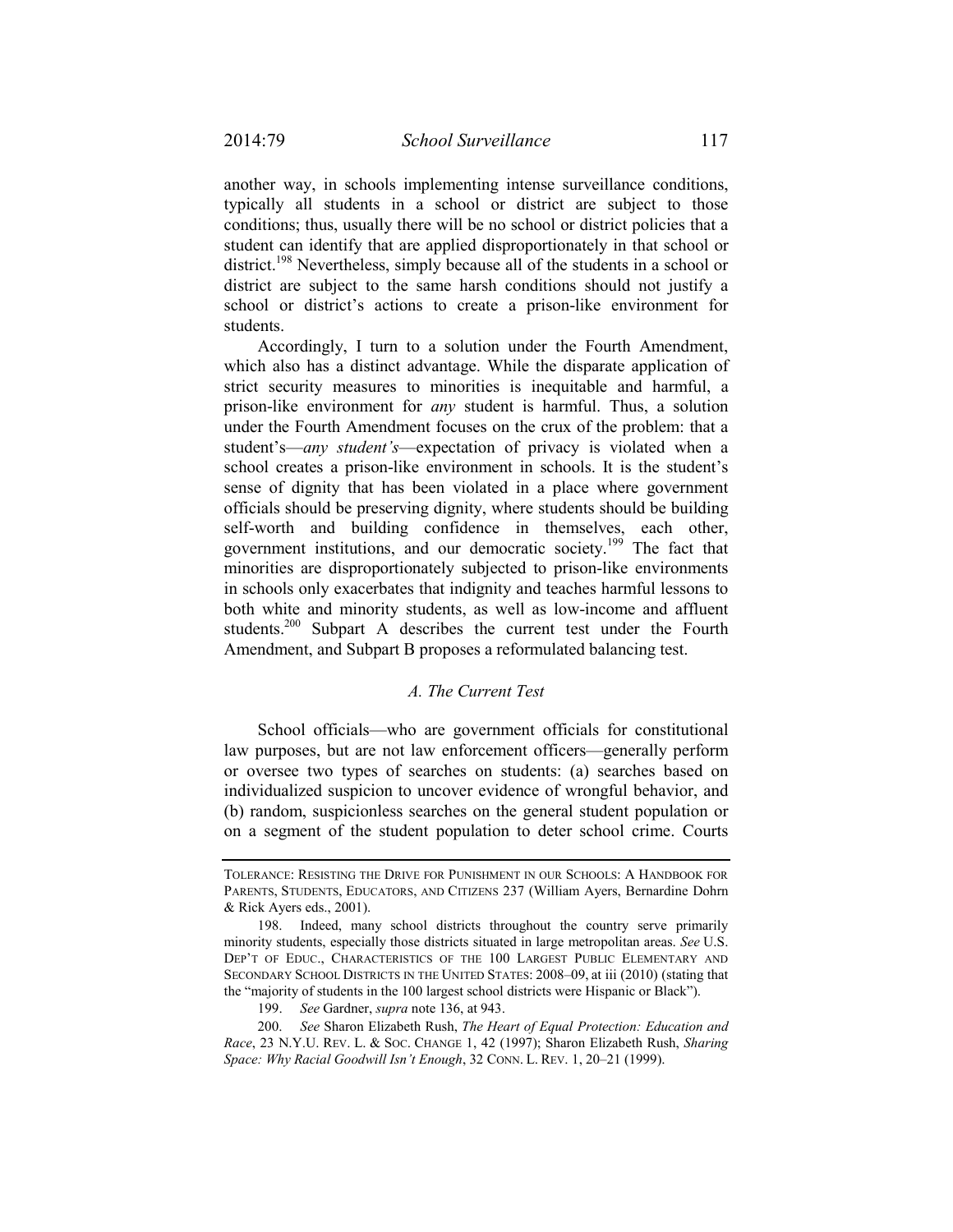evaluate searches based on individualized suspicion under a reasonableness standard the Supreme Court developed in *New Jersey v. T.L.O.*<sup>201</sup> where the Court determined (1) "'whether the ... action was justified at its inception," and (2) "whether the search as actually conducted 'was reasonably related in scope to the circumstances which justified the interference in the first place.<sup> $\cdot$ </sup><sup>202</sup> This Article, however, is primarily concerned with the use of suspicionless searches that are designed to deter, detect, or prevent crime by routinely subjecting a group of students—the vast majority of whom are innocent and have no plans at all to commit any type of wrongdoing—to a significant intrusion of their privacy interests.<sup>203</sup> The Fourth Amendment currently offers students almost no protection from random, suspicionless searches designed to deter school crime.<sup>204</sup> When the students' expectation of privacy is weighed against the government interest in protecting students from harm, the government almost always prevails. $^{205}$ 

The test to evaluate suspicionless searches in schools was first described in *Vernonia School District 47J v. Acton*. 206 In *Vernonia*, the Court evaluated a school district's suspicionless drug-testing program on student athletes.<sup>207</sup> Students wishing to participate in interscholastic

 <sup>201. 469</sup> U.S. 325 (1985).

 <sup>202.</sup> *Id.* at 340–41 (quoting *Terry v. Ohio*, 392 U.S. 1, 20 (1968)). *See also Safford Unified Sch. Dist. v. Redding*, 557 U.S. 364, 370 (2009). Although outside of the scope of this Article, as commentators and courts have observed, the increased presence of law enforcement officers in schools and the increased use of evidence to prosecute students have complicated this analysis. *See* Michael Pinard, *From the Classroom to the Courtroom: Reassessing Fourth Amendment Standards in Public School Searches Involving Law Enforcement Authorities*, 45 ARIZ. L. REV. 1067, 1070 (2003) (arguing that courts should apply the probable cause standard when school searches involve law enforcement officers or when school officials are required to turn evidence of criminal violations over to the police); Lisa H. Thurau & Johanna Wald, *Controlling Partners: When Law Enforcement Meets Discipline in Public Schools*, 54 N.Y.L. SCH. L. REV. 977, 982–86 (2009/10) (describing the disparate views of courts when analyzing student searches involving law enforcement officers).

 <sup>203.</sup> In the Fourth Amendment scholarship and case law, these searches also have been called government dragnets, special needs searches, or administrative searches. I emphasize that my proposed legal analysis should not necessarily apply to situations where there is an imminent threat of harm to students, such as when school officials have received a warning from a credible source that a student has brought a loaded weapon to school and intends to harm other students.

 <sup>204.</sup> *See supra* Part II.A.3. *But see* Nance, *supra* note 76, at 376–94 (arguing that the Fourth Amendment requires that students receive greater protection from highly intrusive search practices such as searches through students' belongings).

 <sup>205.</sup> *See, e.g.*, *Bd. of Educ. of Indep. Sch. Dist. No. 92 of Pottawatomie Cnty. v. Earls*, 536 U.S. 822, 825–27 (2002); *Vernonia Sch. Dist. 47J v. Acton*, 515 U.S. 646, 664–65 (1995).

 <sup>206. 515</sup> U.S. 646, 664–65 (1995).

 <sup>207.</sup> *Id.* at 650.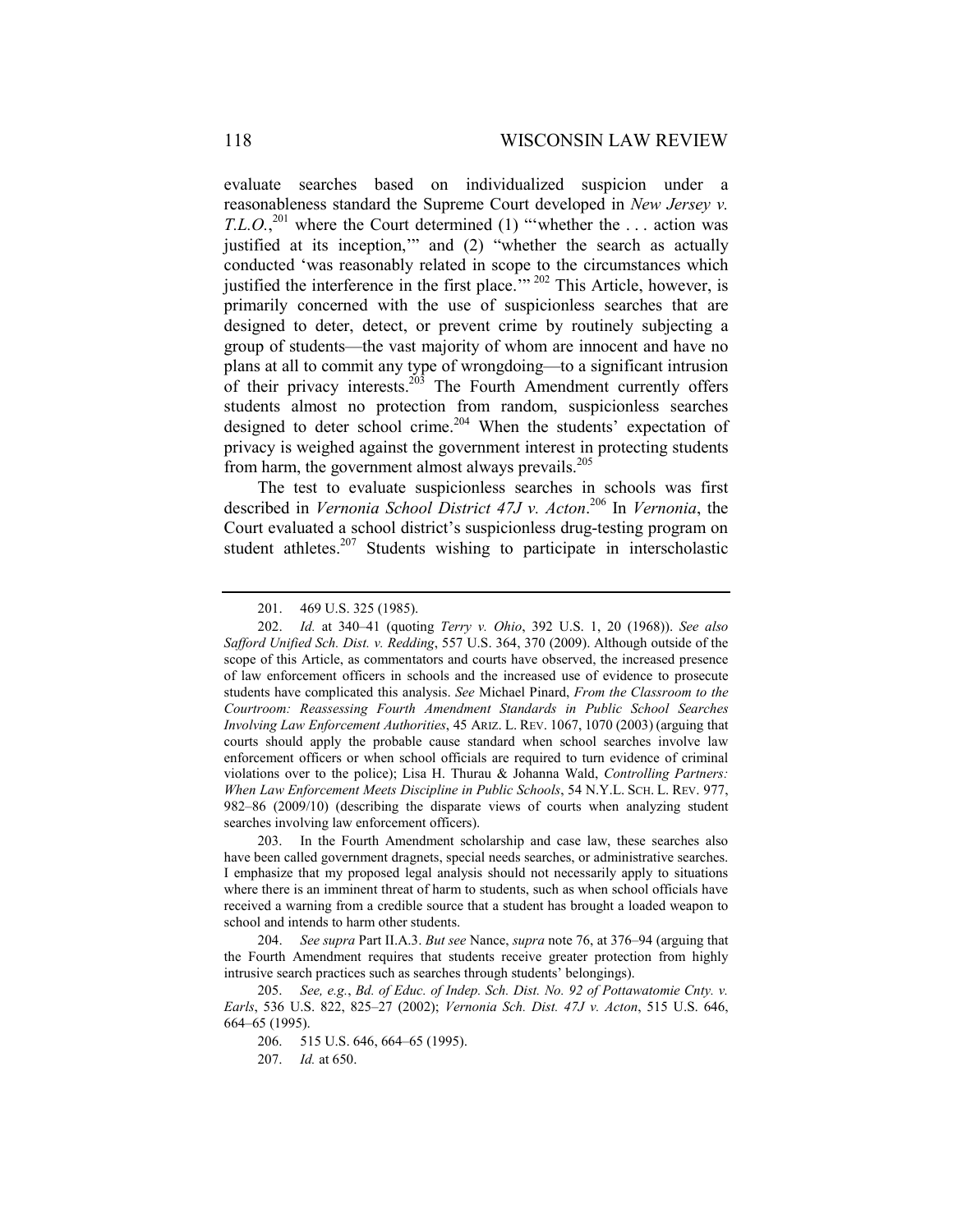sports would be tested at the beginning of the season, and each week of the season, a student under the supervision of two adults would blindly select 10 percent of the student-athlete population for drug testing.<sup>208</sup> In the fall of 1991, James Acton, a seventh-grade student who was well behaved and who did not have a drug problem, signed up to play football.209 The school officials would not allow James to participate in school athletics because he and his parents refused to sign a drug-testing consent form.210 The Actons claimed that Vernonia's drug-testing program violated the Fourth Amendment, but the Court disagreed.<sup>211</sup>

The Court observed that, as the text of the Fourth Amendment directs, the constitutionality of a government search ultimately turns on "reasonableness."212 Whether a search meets the reasonableness standard is determined "by balancing its intrusion on the individual's Fourth Amendment interests against its promotion of legitimate governmental interests."213 Accordingly, the Court's framework for evaluating suspicionless searches consists of the following three factors: (1) "the scope of the legitimate expectation of privacy at issue," (2) "the character of the intrusion that is complained of," $2^{14}$  and (3) "the nature and immediacy of the governmental concern at issue . . . and the efficacy of this means for meeting it."<sup>215</sup>

While acknowledging that students retain some expectation of privacy at school, the Court explained that the scope of students' privacy rights "are different in public schools than elsewhere."216 According to the Court, "the 'reasonableness' inquiry cannot disregard the schools' custodial and tutelary responsibilit[ies]," which required students'

 <sup>208.</sup> *Id.*

 <sup>209.</sup> *See* Robert M. Bloom, *The Story of* Pottawatomie County v. Lindsay Earls*: Drug Testing in the Public Schools*, *in* EDUCATION LAW STORIES 337, 346 (Michael A. Olivas & Ronna Greff Schneider eds., 2008) ("At the time, James said, 'I was like one of the smartest kids in class. I never got a referral (to the principal's office) and I thought that was probably enough for them to see I wasn't taking drugs.'").

 <sup>210.</sup> *Vernonia*, 515 U.S. at 651.

 <sup>211.</sup> *Id.* at 651, 664–65.

 <sup>212.</sup> *Id.* at 652. The text of the Fourth Amendment reads:

The right of the people to be secure in their persons, houses, papers, and effects, against unreasonable searches and seizures, shall not be violated; and no Warrants shall issue, but upon probable cause, supported by Oath or affirmation, and particularly describing the place to be searched, and the persons or things to be seized.

U.S. CONST. amend. IV.

 <sup>213.</sup> *Vernonia*, 515 U.S. at 652–53 (quoting *Skinner v. Ry. Labor Execs.' Assn.*, 489 U.S. 602, 619 (1989)).

 <sup>214.</sup> *Id.* at 658.

 <sup>215.</sup> *Id.* at 660.

 <sup>216.</sup> *Id.* at 656.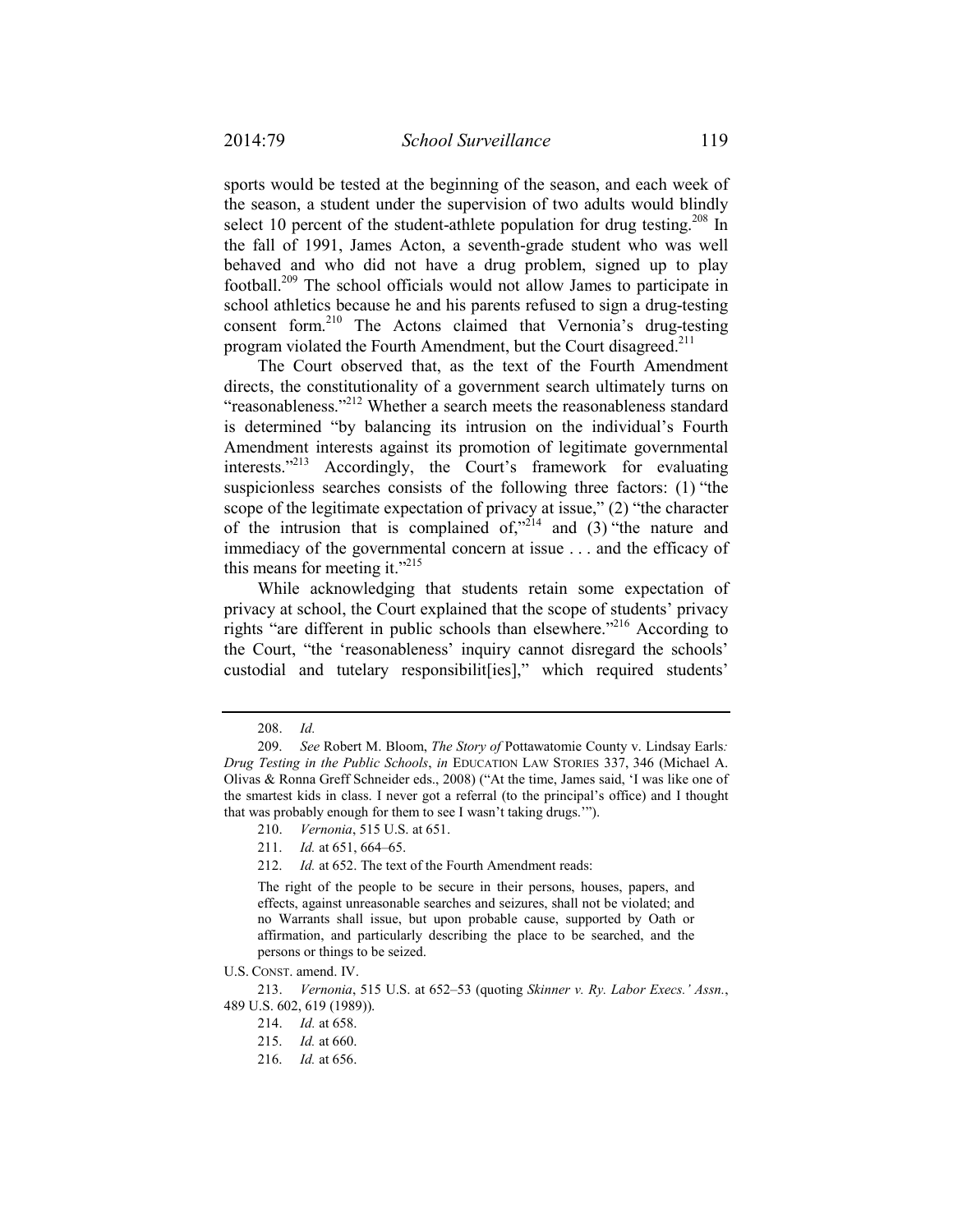expectation of privacy to be diminished.<sup>217</sup> The Court reasoned that if schools are to carry out their important educational mission and provide a "proper educational environment," it must authorize "a degree of supervision and control that could not be exercised over free adults."<sup>218</sup> Thus, the nature of students' constitutional rights "is what is appropriate for children in school."219 Importantly, when establishing this diminished expectation of privacy of students, the Court relied on several prior cases where the Court similarly reduced students' constitutional rights in light of the school's responsibility to provide an appropriate environment conducive to learning.<sup>220</sup> Viewing this diminished expectation of privacy against (a) the "minimally intrusive" drug-testing conditions that resembled conditions that students commonly encounter in public restrooms, (b) the school district's important interest in deterring drug use, and (c) the rampant use of drugs among the student athletes in Vernonia School District, the Court upheld the district's drug-testing policy.<sup>221</sup>

Seven years later, in *Board of Education v. Earls*,<sup>222</sup> the Court arguably abridged students' Fourth Amendment rights even further. There, the Court upheld a program requiring students enrolled in extracurricular activities to submit to random drug testing.<sup>223</sup> But unlike in *Vernonia*, where the Court justified those suspicionless searches in part because the drug problem in the district was "alarming," the school district in *Earls* had made no such showing.<sup>224</sup>

 221. *Id.* at 658, 661–63. In dissent, Justice Sandra Day O'Connor heavily criticized the Court's decision to eliminate the individualized suspicion requirement outlined in *T.L.O. Id.* at 681 (O'Connor, J., dissenting). O'Connor was concerned that suspicionless searches send harmful messages to students that they cannot be trusted. *Id.*  at 682. She argued,

[I]ntrusive, blanket searches of schoolchildren, most of whom are innocent, for evidence of serious wrongdoing are not part of any traditional school function of which I am aware. Indeed, many schools, like many parents, prefer to trust their children unless given reason to do otherwise. As James Acton's father said on the witness stand, "[suspicionless testing] sends a message to children that are trying to be responsible citizens . . . that they have to prove that they're innocent . . . , and I think that kind of sets a bad tone for citizenship."

223. *Id.* at 825.

 <sup>217.</sup> *See id.*

 <sup>218.</sup> *Id.* at 655.

 <sup>219.</sup> *Id.* at 656.

 <sup>220.</sup> *Id.* (citing *Hazelwood Sch. Dist. v. Kuhlmeier*, 484 U.S. 260, 273 (1988); *Bethel Sch. Dist. No. 403 v. Fraser*, 478 US. 675, 684 (1986); *Ingraham v. Wright*, 430 U.S. 651, 682 (1977); *Goss v. Lopez*, 419 U.S. 565, 581–82 (1975)).

*Id.*

 <sup>222. 536</sup> U.S. 822 (2002).

 <sup>224.</sup> *Id.* at 849 (Ginsburg, J., dissenting).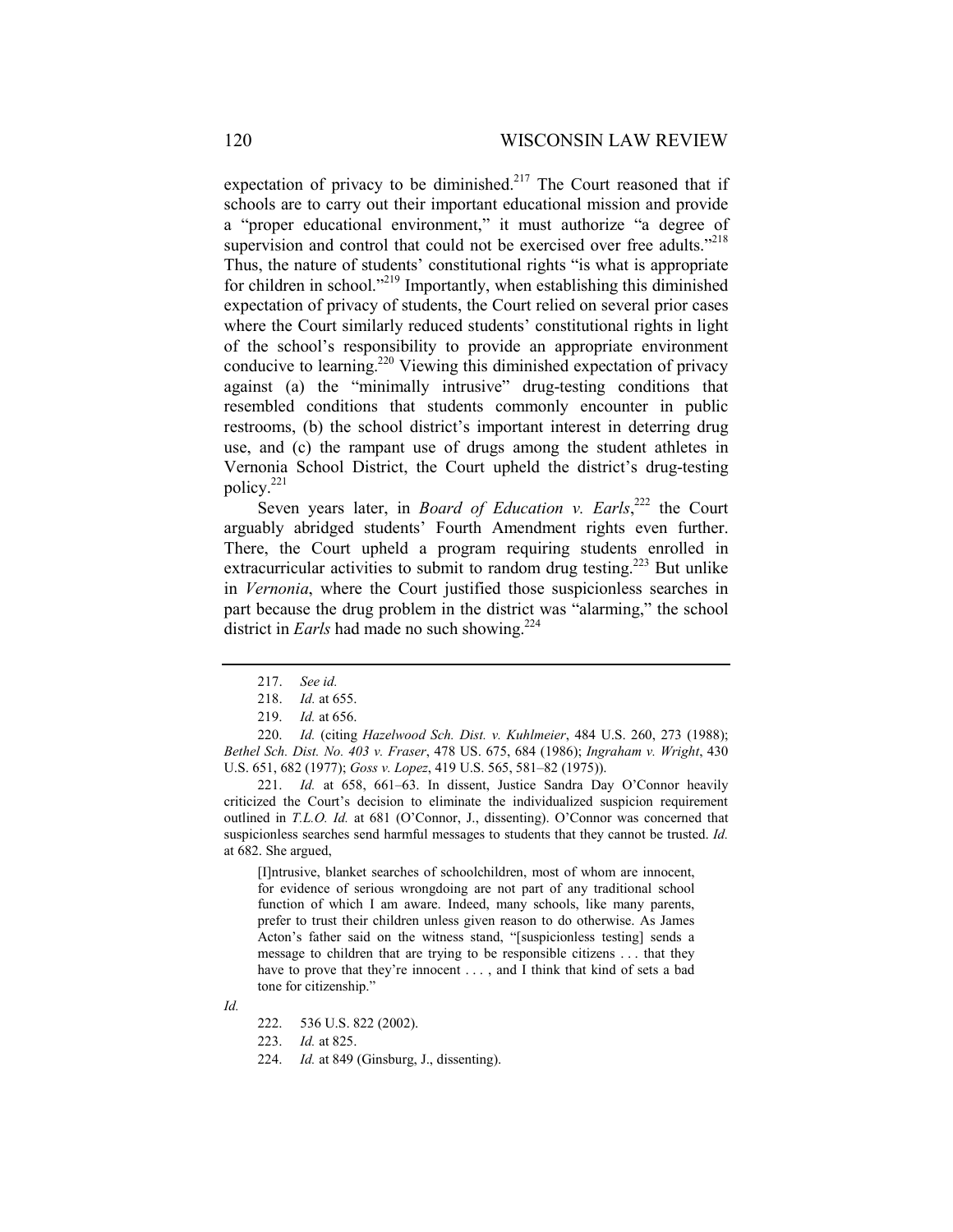In *Earls*, Lindsay Earls, a student enrolled in "the show choir, the marching band, the Academic Team, and the National Honor Society," challenged Pottawatomie School District's drug-testing policy as unconstitutional.<sup>225</sup> Earls argued that Pottawatomie had failed to identify a special need for implementing its random drug-testing program because it had not demonstrated that her school had a drug problem.<sup>226</sup> In a five-to-four decision, the Supreme Court upheld Pottawatomie's drug-testing policy. $227$ 

The Court balanced the same three factors that it did in *Vernonia*, largely reaching the same conclusions.<sup>228</sup> The Court explained that students' privacy interests must be viewed in the context of the public school environment. That is, when "the government acts as guardian and tutor the relevant question is whether the search is one that a reasonable guardian and tutor might undertake."229 Thus, a student's privacy interest is limited in a place where the government has a responsibility to maintain discipline, health, and safety.<sup>230</sup>

Departing somewhat from the holding in *Vernonia*, the Court held that it was unnecessary for the district to identify a drug abuse problem before imposing a suspicionless drug-testing policy.<sup>231</sup> The Court justified the suspicionless drug-testing program because "the nationwide drug epidemic makes the war against drugs a pressing concern in every school."<sup>232</sup> This broad holding has provided a clear path for schools to conduct a sweeping array of suspicionless search practices without first having to demonstrate a drug or weapons problem.<sup>233</sup> As a result of this movement in the law, lower courts routinely justify the use of a variety of random, suspicionless search practices in schools.234

 <sup>225.</sup> *Id.* at 826–27.

 <sup>226.</sup> *Id.* at 827.

 <sup>227.</sup> *Id.* at 824–25.

 <sup>228.</sup> *Id.* at 830–38; *see also* Nance, *supra* note 76, at 384–87.

 <sup>229.</sup> *Earls*, 536 U.S. at 830 (quoting *Vernonia Sch. Dist. 47J v. Acton*, 515 U.S. 646, 665 (1995)).

 <sup>230.</sup> *Id.*

 <sup>231.</sup> *Id.* at 835.

 <sup>232.</sup> *Id.* at 834.

 <sup>233.</sup> *See supra* Part II.A.3. *But see* Nance, *supra* note 76, at 391–94 (arguing that the Fourth Amendment requires school officials to have particularized evidence of a substance use or weapons problem before performing suspicionless searches that are "highly intrusive," such as a search through a student's personal belongings).

 <sup>234.</sup> *See supra* Part II.A.3.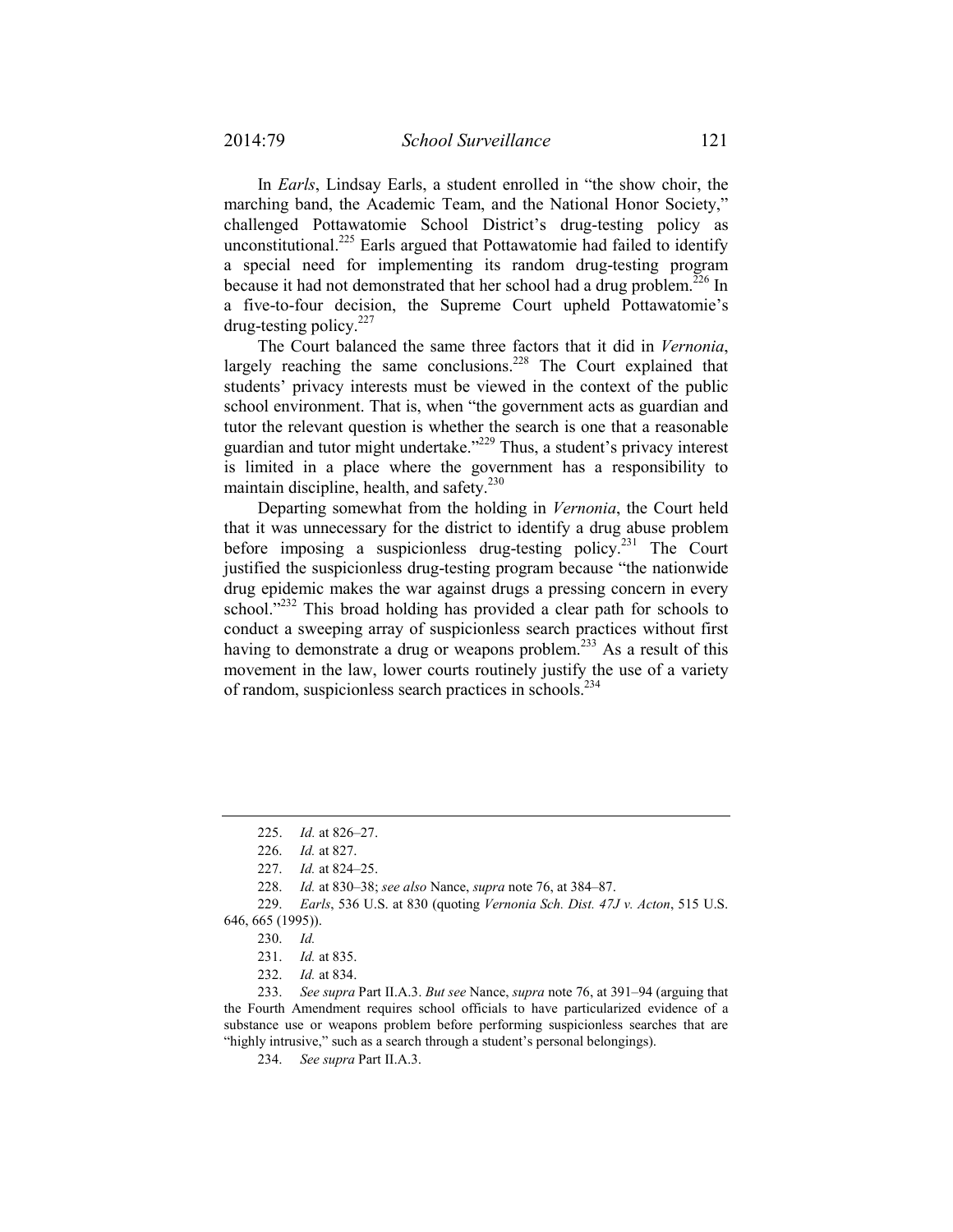## *B. A Reformulated Balancing Test*

Many scholars have called for better balancing tests to evaluate citizens' Fourth Amendment rights when government officials conduct suspicionless searches.<sup>235</sup> Most of these scholars argue that courts should afford less weight to the government's interest and more weight to the individuals' interests.236 The reformulated balancing test proposed in this Article also maintains that courts should afford more weight to students' interests under certain circumstances—but for reasons grounded primarily in pedagogy and the overall welfare of students. Working primarily within the existing Fourth Amendment framework, this Subpart identifies two different ways that a court can afford more weight—and why a court should afford more weight—to the students' privacy interests under the Fourth Amendment when students are subjected to prison-like conditions in schools. The first way is rooted in the Court's cases evaluating students' rights under the First, Fourth, and Fourteenth Amendments. The second way is to rethink the concept of "intrusion."

#### 1. PEDAGOGICAL CONCERNS UNDERLIE THE COURT'S ANALYSES

The Supreme Court's jurisprudence evaluating students' Fourth Amendment rights is better understood when viewed in connection with Supreme Court cases evaluating students' First and Fourteenth Amendment rights. In these cases, the underlying justification for abridging students' constitutional rights in schools, including their Fourth Amendment rights, is to promote the educational interests of the students.<sup>237</sup> That is, courts reduce students' constitutional rights to

 <sup>235.</sup> *See, e.g.*, Shima Baradaran, *Rebalancing the Fourth Amendment*, 102 GEO. L.J. 1, 29–46 (2013); Emily Buss, *Constitutional Fidelity through Children's Rights*, 2004 SUP. CT. REV. 355, 386–91; Cynthia Lee, *Reasonableness with Teeth: The Future of Fourth Amendment Reasonableness Analysis*, 81 MISS. L.J. 1133, 1157–60 (2012); Eve Brensike Primus, *Disentangling Administrative Searches*, 111 COLUM. L. REV. 254, 296–97 (2011); Alexander A. Reinert, *Public Interest(s) and Fourth Amendment Enforcement*, 2010 U. ILL. L. REV. 1461, 1494–1502 (2010); Stuntz, *Implicit Bargains*, *supra* note 182, at 553–55; Scott E. Sundby, *"Everyman"'s Fourth Amendment: Privacy or Mutual Trust between Government and Citizen?*, 94 COLUM. L. REV. 1751, 1784–85 (1994).

 <sup>236.</sup> *See* Slobogin, *supra* note 182, at 127.

 <sup>237.</sup> *See New Jersey v. T.L.O.*, 469 U.S. 325, 340 (1985) (holding that the current framework needed to evaluate students' Fourth Amendment rights in schools must strike "a balance between the schoolchild's legitimate expectations of privacy and the school's equally legitimate need to maintain an environment in which learning can take place"). *See also Vernonia Sch. Dist. 47J v. Acton*, 515 U.S. 646, 655–56 (1995) (holding that the nature of students' Fourth Amendment rights in schools "is what is appropriate for children in school"); *id.* at 656 ("Fourth Amendment rights, no less than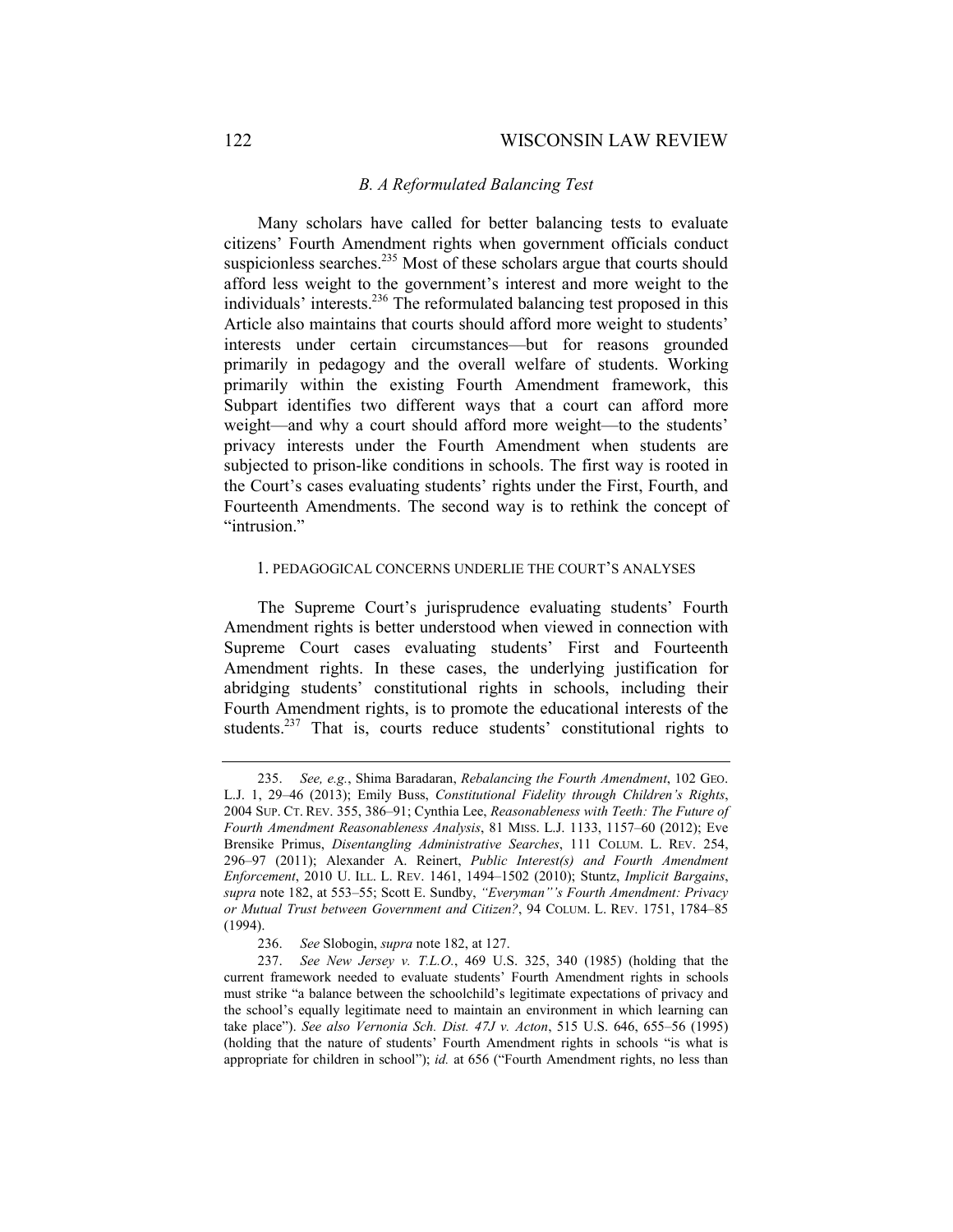provide school officials with the constitutional leeway to create an orderly environment conducive to learning.<sup>238</sup> This Article maintains that when this justification no longer holds true—when conducting suspicionless searches or, worse, creating a prison-like environment contributes to a deteriorated learning climate and harms the educational interests of the students—students' Fourth Amendment rights should not be abridged but strengthened.

### *a. The foundational cases*

In *Tinker v. Des Moines Independent School District*, 239 the Court evaluated students' First Amendment right to wear black armbands to publicize their objections to the Vietnam War and their support for a truce.<sup>240</sup> When school officials became aware of the students' plan to wear armbands, the officials adopted a policy that all students wearing armbands would be asked to remove them, and if they refused, they would be suspended until they did.<sup>241</sup> When a group of students arrived at school wearing their armbands, they were sent home and suspended from school until they returned without them. $242$ 

The Court famously held in *Tinker* that students do not "shed their constitutional rights to freedom of speech or expression at the schoolhouse gate,<sup>"243</sup> and that "state-operated schools may not be enclaves of totalitarianism."<sup>244</sup> However, the Court also recognized the

First and Fourteenth Amendment rights, are different in public schools than elsewhere; the 'reasonableness' inquiry cannot disregard the schools' custodial and tutelary responsibility for children."); Kim, *supra* note 9, at 867.

 <sup>238.</sup> While scholars disagree on how far students' rights should extend in schools, as Catherine Kim recently observed, "both sides of the debate share a common starting point: such restrictions must be justified, if at all, by pedagogical goals." Kim, *supra* note 9, at 866. *See also* Dupre, *supra* note 106, at 53 (applauding the Supreme Court's recent jurisprudence that restricts students' Fourth Amendment rights because doing so enhances the ability of school officials to provide students with a serious education); Levin, *supra* note 106, at 1648–49 (describing the need to find an equilibrium between respecting students' constitutional rights so that students learn to value those rights, and restricting students' rights to help school officials maintain an orderly environment conducive to learning); James E. Ryan, *The Supreme Court and Public Schools*, 86 VA. L. REV. 1335, 1338–43 (2000) (arguing that courts understandably limit students' free speech, right to privacy, and due process rights in schools because there, the government acts as an educator, and it would be impossible to "fully protect[] students' constitutional rights while simultaneously ensuring the effective operation of public schools").

 <sup>239. 393</sup> U.S. 503 (1969).

 <sup>240.</sup> *Id.* at 505.

 <sup>241.</sup> *Id.* at 504.

 <sup>242.</sup> *Id.*

 <sup>243.</sup> *Id.* at 506.

 <sup>244.</sup> *Id.* at 511.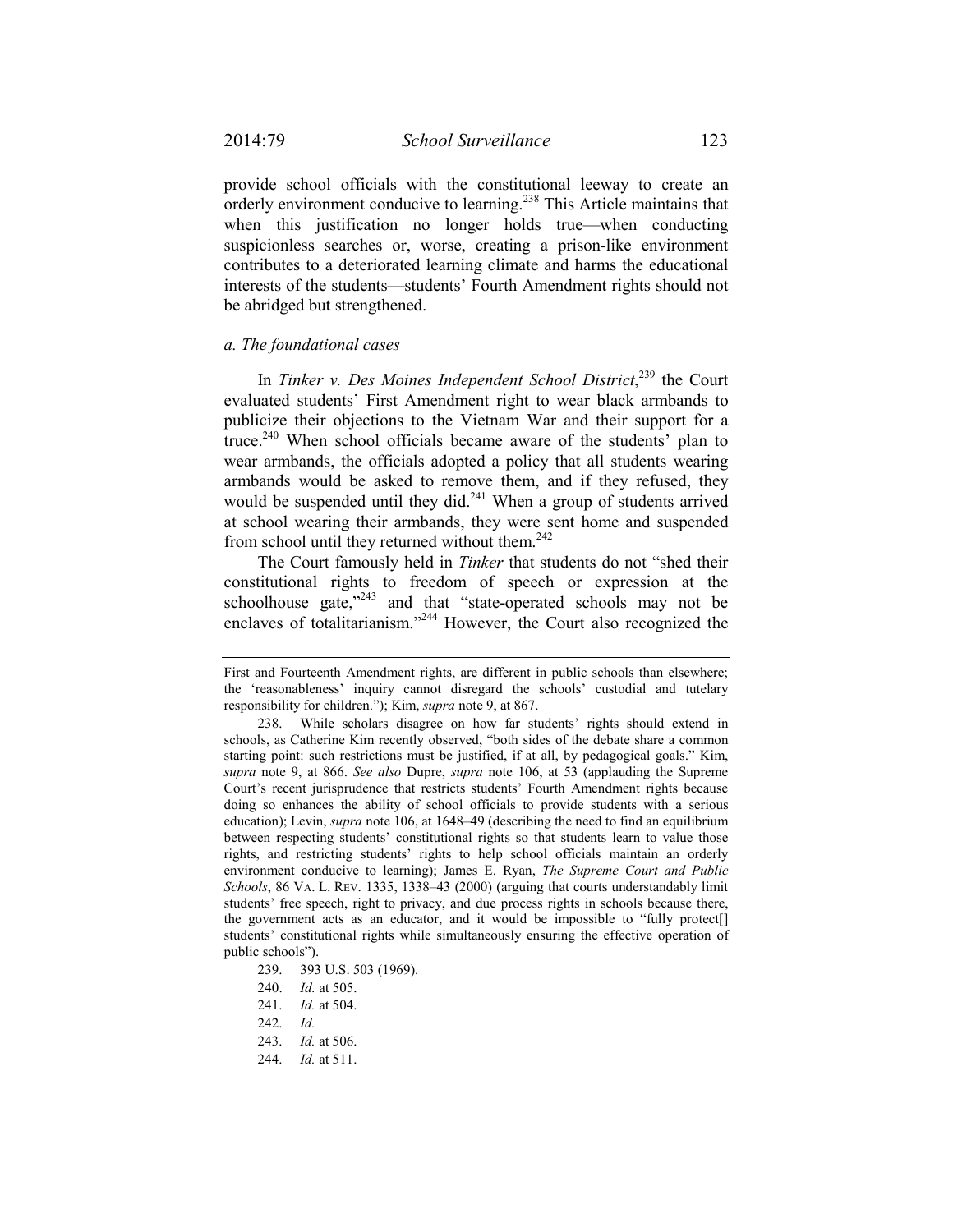comprehensive authority of school officials "consistent with fundamental constitutional safeguards, to prescribe and control conduct in schools."<sup>245</sup> Thus, while the Court maintained that the Constitution protected the students' right to express their views in schools, it also restricted those rights if speech "materially disrupt[ed] classwork or involve[d] substantial disorder or invasion of the rights of others."246 In *Tinker*, because the record did not show that the students materially disrupted the learning environment, interfered with school activities, or intruded in the lives of others, the Court concluded that the Constitution did not permit school officials to deny the students the right to wear their armbands at school.<sup>247</sup>

*Tinker* is important because the Court clearly articulated the general principles for evaluating students' constitutional rights in schools and established the tone for cases that would follow. Students do not shed their constitutional rights at the schoolhouse gate; yet, those rights must be balanced against the school's interest in providing a productive learning environment. When students' speech disrupts the learning environment, school officials can limit students' First Amendment right to self-expression. *Tinker* is important for another reason as well. It demonstrates the Court's attempt to align its constitutional jurisprudence affecting public schools with good educational policy. For example, the Court emphasized the pedagogical benefits of safeguarding students' free speech rights. The Court noted that students are trained by exposure to a "marketplace of ideas," and suppressing students' expressions would dampen what should be a robust exchange of thoughts and opinions.<sup>248</sup> Further, the Court explained that safeguarding students' free speech rights in schools would help them learn the importance of their constitutional rights and not discount them "as mere platitudes."<sup>249</sup>

Six years later, the Court invoked these same principles when evaluating students' right to procedural due process under the Fourteenth Amendment in disciplinary proceedings. In *Goss v. Lopez*,<sup>250</sup> the Court addressed whether a school district violated several high school students' due process rights by temporarily suspending them without holding a

 <sup>245.</sup> *Id.* at 507.

 <sup>246.</sup> *See id.* at 513.

 <sup>247.</sup> *Id.* at 514.

 <sup>248.</sup> *Id.* at 512 (quoting *Keyishian v. Bd. of Regents*, 385 U.S. 589, 603 (1967)).

 <sup>249.</sup> *Id.* at 507 (quoting *W. Va. St. Bd. of Educ. v. Barnette*, 319 U.S. 624, 637 (1943)). The Court has relied on this line of reasoning in several other First Amendment cases when examining students' constitutional rights. *See Morse v. Frederick*, 551 U.S. 393, 403–04 (2007); *Hazelwood Sch. Dist. v. Kuhlmeier*, 484 U.S. 260, 273 (1988); *Bethel Sch. Dist. No. 403 v. Fraser*, 478 U.S. 675, 684 (1986).

 <sup>250. 419</sup> U.S. 565 (1975).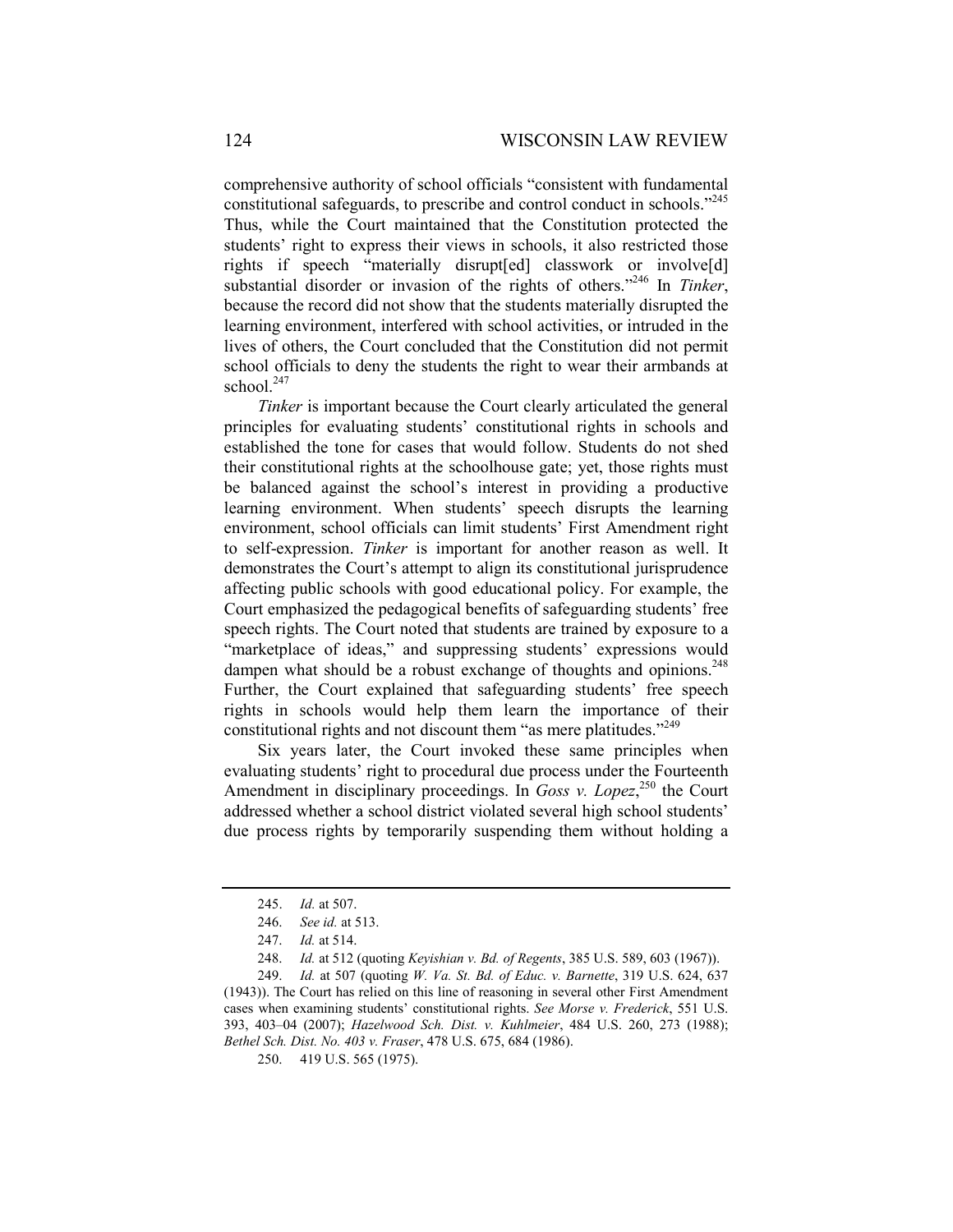hearing.<sup>251</sup> One of those students, Dwight Lopez, was suspended in connection with a disturbance in the lunchroom that resulted in damage to school property.252 Lopez claimed that he did not participate in the destructive conduct but was only an innocent bystander.<sup>253</sup> He was nevertheless suspended without a hearing.<sup>254</sup> Another student, Betty Crome, was present at a demonstration that took place at a high school that she did not attend.<sup>255</sup> After she was arrested with the other students and subsequently released without being formally charged, she received notice from her school that she had been suspended for ten days.<sup>256</sup> The school did not provide a reason for the suspension; nor was Crome given a hearing. $257$ 

The Court first held that although the Constitution does not guarantee the right to an education at the public's expense, these students had a legitimate property interest because they were entitled to a public education under their state's constitution, and that interest could not be taken away absent minimal procedures required under the Fourteenth Amendment.<sup>258</sup> Nevertheless, the Court concluded that students were not entitled to the full panoply of protections normally provided to citizens under the Fourteenth Amendment in other contexts such as criminal proceedings.259 Thus, at least with respect to short suspensions, students were not entitled to secure counsel, confront or cross-examine witnesses, or call their own witnesses to support their version of the incident.<sup>260</sup> Rather, students facing suspension were guaranteed only "some kind of notice and afforded some kind of hearing."261 The Court explained that in the vast majority of cases, this constitutional requirement would be met if school officials simply conducted "an informal give-and-take," which included informing the student of the misconduct and the basis for the accusation, then providing the student with an opportunity to explain his or her version of the facts.<sup>262</sup>

As in *Tinker*, the justification for abridging the students' constitutional rights in *Goss* was to protect the state's interest in

- 260. *See id.*
- 261. *Id.* at 579 (emphasis omitted).

 <sup>251.</sup> *Id.* at 567.

 <sup>252.</sup> *Id.* at 570.

 <sup>253.</sup> *Id.* 

 <sup>254.</sup> *Id.* 

 <sup>255.</sup> *Id.* 

 <sup>256.</sup> *Id.* at 570–71.

 <sup>257.</sup> *Id.* at 571.

 <sup>258.</sup> *Id.* at 574.

 <sup>259.</sup> *Id.* at 583.

 <sup>262.</sup> *Id.* at 582, 584.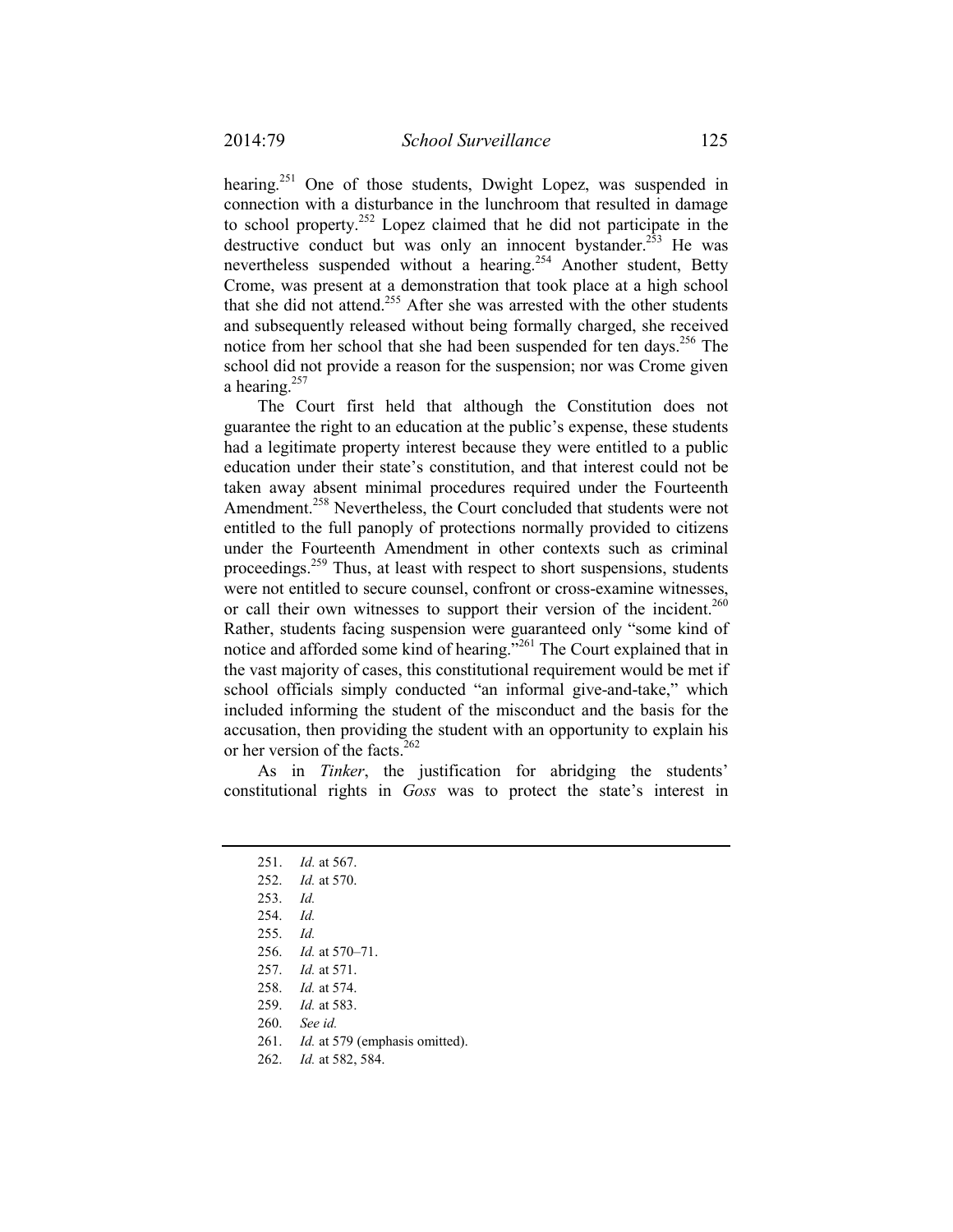providing an environment conducive to learning.<sup>263</sup> The Court reasoned that "[s]ome modicum of discipline and order is essential if the educational function is to be performed."264 The Court acknowledged that disciplinary events are "frequent occurrences" and sometimes require immediate action to be effective.<sup>265</sup> Thus, an immediate response to a violation of a school rule was not only "a necessary tool to maintain order but a valuable educational device."<sup>266</sup> Equally important, as in *Tinker*, *Goss* highlights the educational value of students retaining their constitutional rights. The Court explained that the risk of error without holding at least some kind of hearing "is not at all trivial," and

it would be a strange disciplinary system in an educational institution if no communication was sought by the disciplinarian with the student in an effort to inform him of his dereliction and to let him tell his side of the story in order to make sure that an injustice is not done.<sup>267</sup>

Thus, it is apparent that the Court also was concerned that the students *perceived* that they were treated fairly in a government institution charged with teaching students about their constitutional rights.<sup>268</sup>

In his dissent, Justice Lewis Powell, joined by three other Justices, sought to abridge students' due process rights even further for pedagogical reasons, arguing that students should not be entitled even to the minimal due process protections outlined in the majority's opinion.<sup>269</sup> According to Justice Powell, students had no legitimate need for due process protection because the government's interest was aligned with the students' best long-term interests.<sup>270</sup>

In 1985, the Supreme Court in *T.L.O.* evaluated students' Fourth Amendment rights in schools for the first time, following the same pattern it established in prior cases evaluating students' free speech and

 268. *See also* Levin, *supra* note 106, at 1676 (arguing that procedural protections in schools is important because it socializes students to understand that they are respected participants in the educational process, which is an important value to convey in a democracy).

269. *Goss*, 419 U.S. at 585–86 (Powell, J., dissenting).

270. *Id.* at 592–93.

 <sup>263.</sup> *Id.* at 580.

 <sup>264.</sup> *Id.*

 <sup>265.</sup> *Id.* 

 <sup>266.</sup> *Id.* The idea that suspension should be considered a "valuable educational device" has received substantial criticism by scholars. *See, e.g.*, Noguera, *supra* note 62, at 342 (explaining that the students who are suspended or expelled often have the greatest academic, economic, and social needs).

 <sup>267.</sup> *Goss*, 419 U.S. at 580.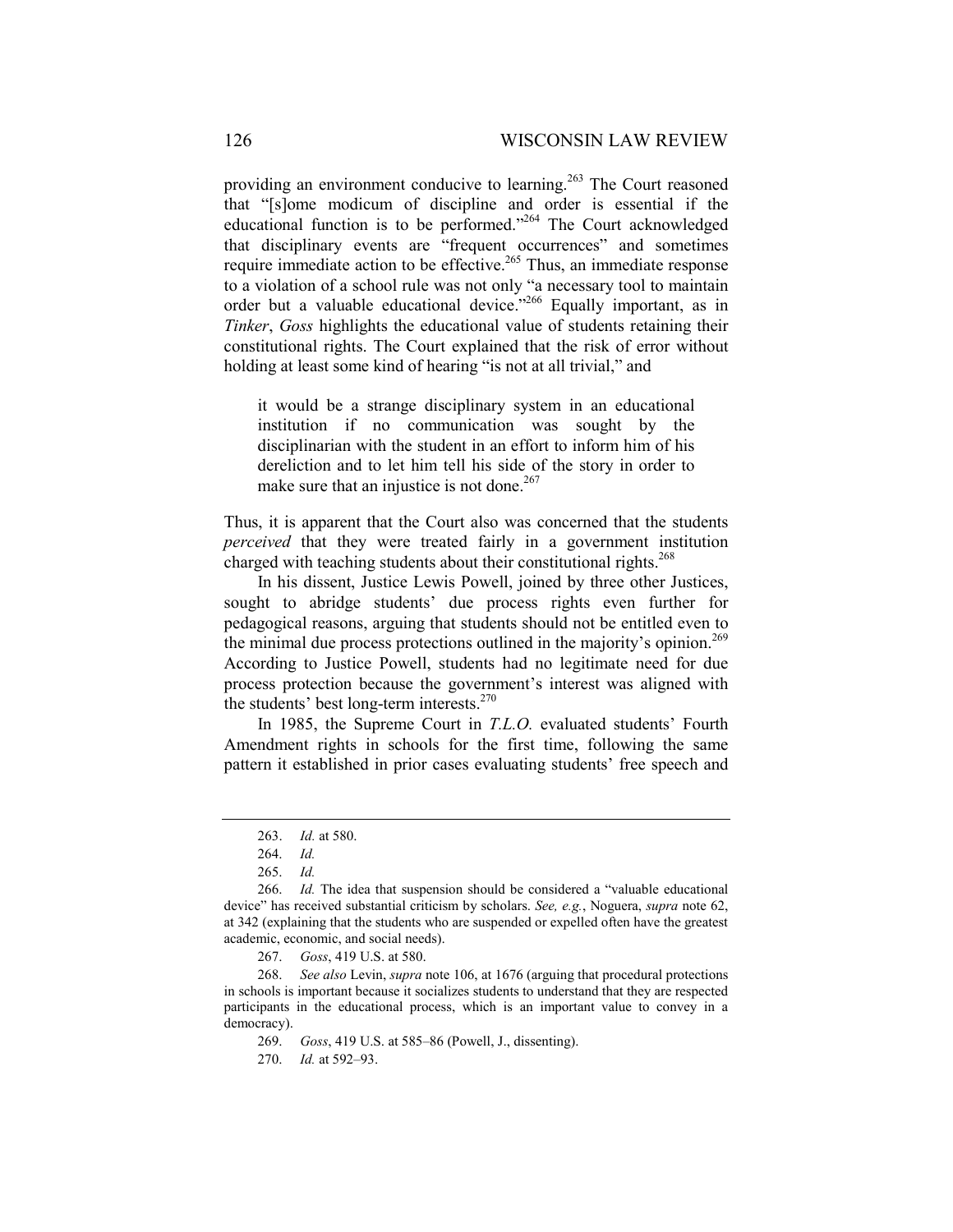due process rights in *Tinker* and *Goss*. 271 In *T.L.O.*, a school official searched high school freshman T.L.O.'s purse for cigarettes after a teacher claimed that she spotted T.L.O. smoking in the bathroom and T.L.O. denied those accusations.<sup>272</sup> During the search, the school official discovered marijuana and other materials suggesting that T.L.O. was dealing marijuana.<sup> $273$ </sup> The school official turned the evidence over to the police, who brought delinquency charges against T.L.O. in juvenile court.<sup>274</sup> T.L.O. moved to suppress the evidence, arguing that the school official's search violated the Fourth Amendment.275 The Supreme Court disagreed.<sup>276</sup>

As it did when evaluating students' free speech and due process rights, the Court evaluated the constitutionality of the search by balancing T.L.O.'s expectation of privacy against the school's need to maintain an orderly environment conducive to learning.<sup>277</sup> The Court first explained that students have legitimate expectations of privacy in the personal items they bring to school.<sup>278</sup> At the same time, the Court recognized that school officials have an "equally legitimate need to maintain an environment in which learning can take place."<sup>279</sup> To strike a balance, the Court held that school officials were not required to obtain a warrant before searching a student, and a school official's level of suspicion need not rise to the level of "probable cause."<sup>280</sup> The Court reasoned that the warrant and probable cause requirements did not suit the "informality of the student-teacher relationship" because they would unduly burden school officials and interfere with "the swift and informal disciplinary procedures" necessary to maintain an effective and orderly learning climate.<sup>281</sup> Rather, the constitutionality of a search in school depends on its reasonableness under the circumstances.<sup>282</sup> The

 278. *Id.* at 338–39. The court reasoned that a "search of a child's person or of a closed purse or other bag carried on her person, no less than a similar search carried out on an adult, is undoubtedly a severe violation of subjective expectations of privacy." *Id.* at 337–38. According to the Court, "schoolchildren may find it necessary to carry with them a variety of legitimate, noncontraband items, and there is no reason to conclude that they have necessarily waived all rights to privacy in such items merely by bringing them onto school grounds." *Id.* at 339.

- 279. *Id.* at 340.
- 280. *Id.* at 340–41.

282. *Id.* at 341.

 <sup>271.</sup> *See New Jersey v. T.L.O.*, 469 U.S. 325, 327–28 (1985).

 <sup>272.</sup> *Id.* at 328.

 <sup>273.</sup> *Id.*

 <sup>274.</sup> *Id.* at 328–29.

 <sup>275.</sup> *Id.* at 329.

 <sup>276.</sup> *See id.* at 332–33.

 <sup>277.</sup> *Id.* at 337–39.

 <sup>281.</sup> *Id.* at 340.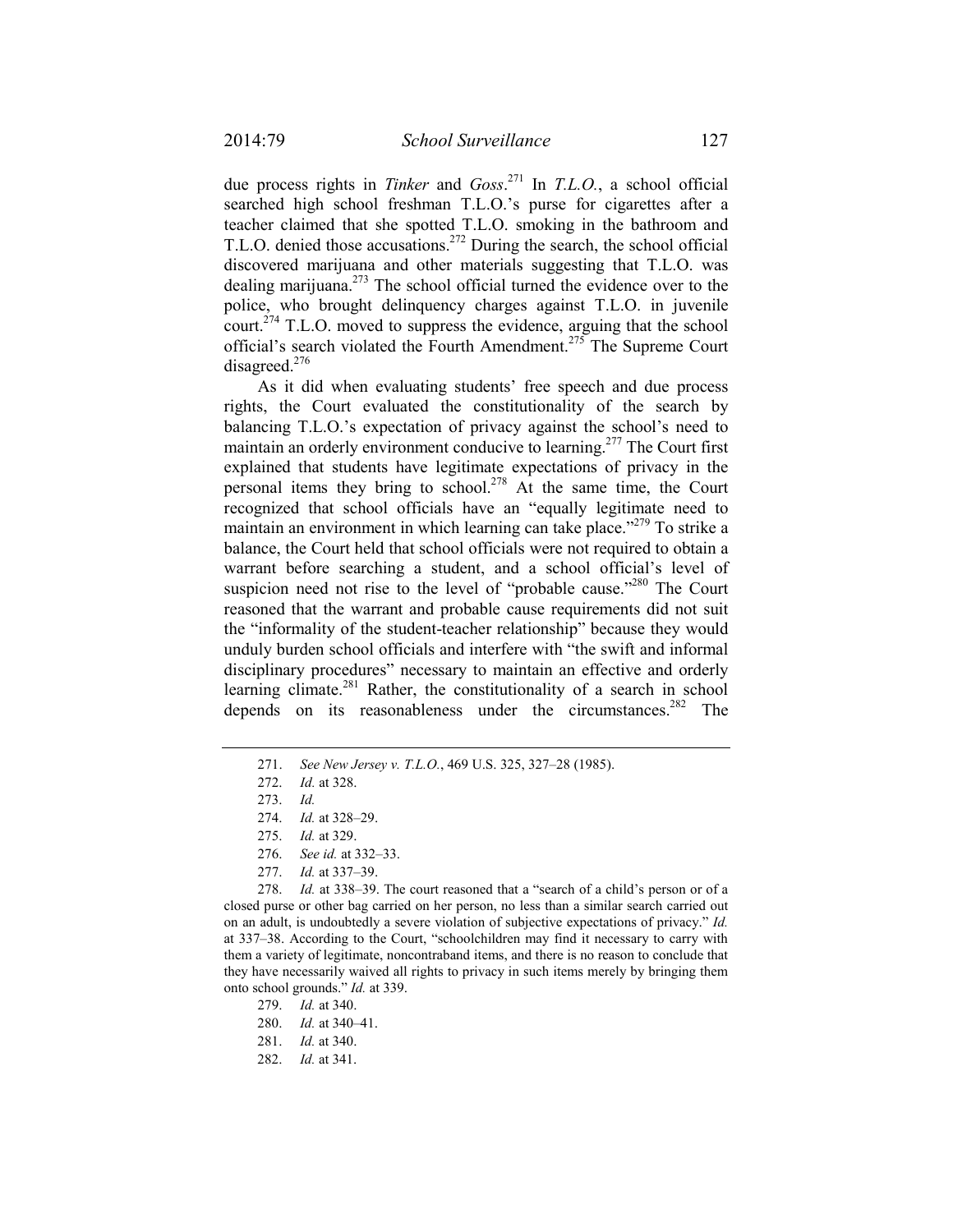determination of "reasonableness" involves a two-fold inquiry: (1) "'whether the ... action was justified at its inception," and (2) "whether the search as actually conducted 'was reasonably related in scope to the circumstances which justified the interference in the first place.'"<sup>283</sup> Using this framework, the Court concluded that the search was constitutional.284

In his concurrence, Justice Powell reiterated his insistence that the government's interest aligned with the students' interests, making it "unnecessary to afford students the same constitutional protections granted adults and juveniles in a nonschool setting."<sup>285</sup>

The Court generally maintained this line of reasoning when evaluating students' Fourth Amendment rights in the context of suspicionless searches in *Vernonia* and *Earls*. As explained above in both *Vernonia* and *Earls*—as in *Tinker*—the Court acknowledged that children "assuredly do not 'shed their constitutional rights . . . at the schoolhouse gate,"<sup>286</sup> but reasoned that students' "Fourth Amendment" rights, no less than First and Fourteenth Amendment rights, are different in public schools than elsewhere."<sup>287</sup> According to the Court, the "reasonableness" inquiry could not disregard a school's tutelary and custodial responsibilities; thus, the nature of a student's Fourth Amendment rights "is what is appropriate for children in school."<sup>288</sup> Further, in both cases, the Court justified the searches on the ground that the government's interest and the students' interest were aligned. For example, in *Vernonia* the Court explained that deterring drug use especially among student athletes—was important because of the physical, psychological, and addictive effects of drugs, and drug use disrupts the educational process.<sup>289</sup>

 <sup>283.</sup> *Id.* (quoting *Terry v. Ohio*, 392 U.S. 1, 20 (1968)).

 <sup>284.</sup> *Id.* Although *T.L.O.* has been criticized for not expressly requiring that school officials have an individualized suspicion before searching a student, *see, e.g.*, Gardner, *supra* note 136, at 924, it squarely held that students indeed do possess Fourth Amendment rights at schools. *T.L.O.*, 469 U.S. at 333. This case overturned several lower court decisions that applied the *in loco parentis* doctrine, holding that the Fourth Amendment did not apply to school searches because school administrators acted in the place of parents during school hours. *See* Nance, *supra* note 76, at 377 n.38.

 <sup>285.</sup> *Id.* at 348 (Powell, J., concurring).

 <sup>286.</sup> *Bd. of Educ. of Indep. Sch. Dist. No. 92 of Pottawatomie Cnty. v. Earls*, 536 U.S. 822, 844 (2002) (Ginsburg, J. dissenting) (quoting *Vernonia Sch. Dist. 47J v. Acton*, 515 U.S 646, 655–56 (1995)); *accord. Vernonia*, 515 U.S. at 655–56 (quoting *Tinker v. Des Moines Indep. Cmty. Sch. Dist.*, 393 U.S. 503, 506 (1969)).

 <sup>287.</sup> *Vernonia*, 515 U.S. at 655–56 (quoting *Tinker*, 393 U.S. at 506); *accord. Earls*, 536 U.S. at 844 (quoting *Vernonia*, 515 U.S. at 655–56).

 <sup>288.</sup> *Vernonia*, 515 U.S. at 656; *accord. Earls*, 536 U.S. at 844 (quoting *Vernonia*, 515 U.S. at 656).

 <sup>289.</sup> *Vernonia*, 515 U.S. at 661–62. *See also Earls*, 536 U.S. at 834.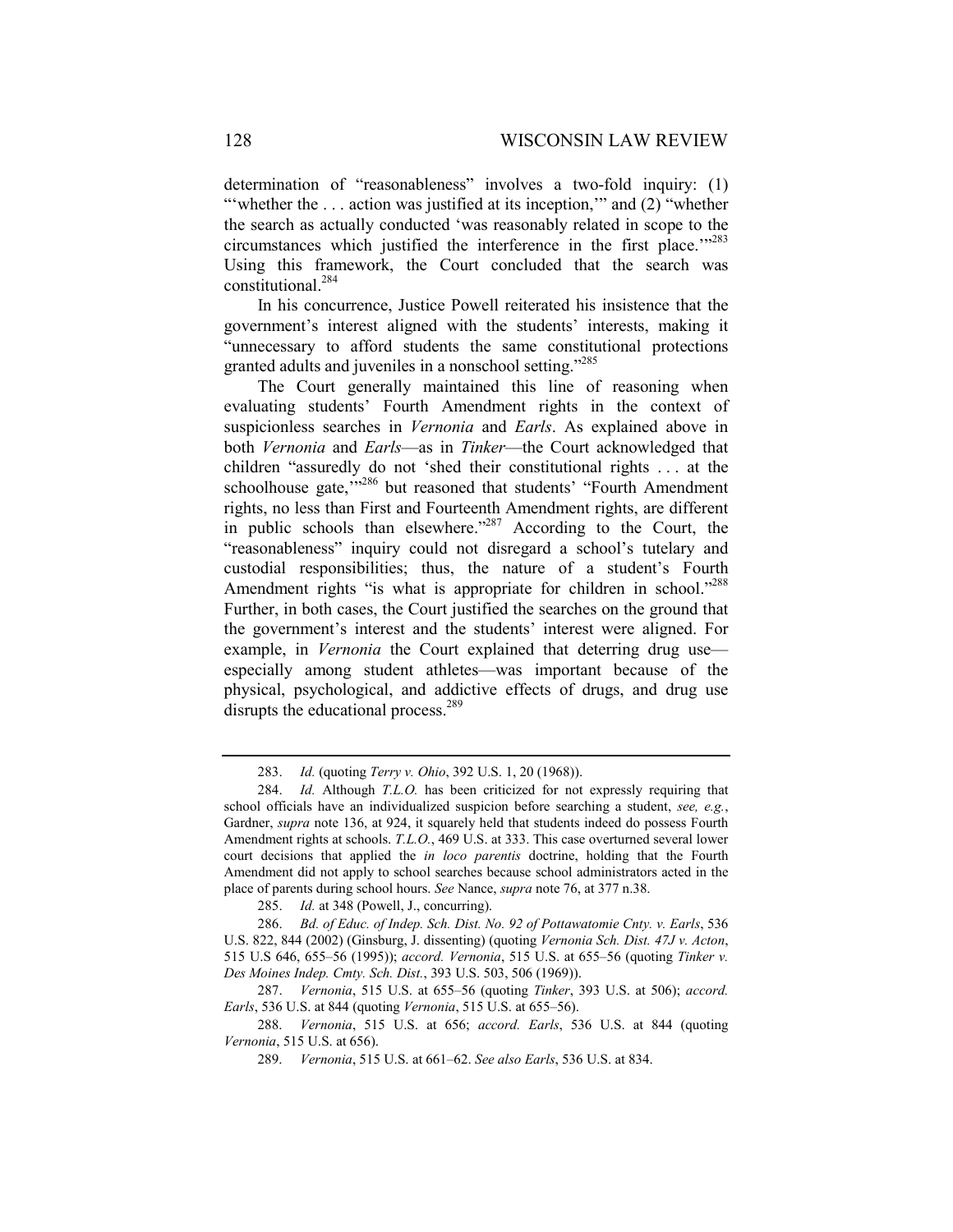More recently, the Supreme Court addressed the constitutionality of a student search in *Safford Unified School District v. Redding*.<sup>290</sup> In *Redding*, the Court did not evaluate the constitutionality of a random, suspicionless search as it did in *Vernonia* and *Earls*; instead, the Court evaluated the legality of a strip search performed on a thirteen-year-old female student who was accused of bringing unauthorized prescription and over-the-counter drugs to school.<sup>291</sup> As in *T.L.O.*, the Court again recognized that students' Fourth Amendment rights are abridged in schools, reasoning that searches in the school setting "'require[] some modification of the level of suspicion of illicit activity needed to justify a search."<sup>292</sup> Relying on the same two factors the Court delineated in *T.L.O.*, the Court concluded that the search violated the Constitution because it was excessively intrusive in light of the age of the student and the nature of the school violation.<sup>293</sup> Notably, as it had in prior cases, the Court in *Redding* displayed a willingness to rely on pedagogical considerations not only to justify the abridgment of students' rights in schools, but also to make its determination of whether the search itself was constitutional. When evaluating the student's expectation of privacy in the school setting, the Court acknowledged that the strip search was embarrassing, frightening, and humiliating, and that there was empirical evidence indicating that strip searches could "result in serious emotional damage" for students.<sup>294</sup> It further noted that a strip search was so degrading to students that many schools had banned them under all circumstances.295

# *b. A more balanced approach*

As the above cases demonstrate, the Court has repeatedly held that although students do not lose their constitutional rights upon entering the schoolhouse gates, students in school do not have the same rights they

 <sup>290. 557</sup> U.S. 364 (2009).

 <sup>291.</sup> *Id.* at 368.

 <sup>292.</sup> *Id.* at 370 (quoting *New Jersey v. T.L.O.*, 469 U.S. 325, 340 (1985)).

 <sup>293.</sup> *Id.* at 373–77.

 <sup>294.</sup> *Id.* at 374–75 (citing Irwin A. Hyman & Donna C. Perone, *The Other Side of School Violence: Educator Policies and Practices That May Contribute to Student Misbehavior*, 36 J. SCH. PSYCHOL. 7, 13 (1998)).

 <sup>295.</sup> *Id.* at 375. Nevertheless, despite the Court's ruling that the search violated the Fourth Amendment, the Court refused to hold the school officials accountable. *Id.* at 377–79. The Court determined that the school officials were protected under the qualified immunity doctrine because "the very action in question [had not] previously been held unlawful" and there were cases in the lower courts that viewed strip searches differently. *Id.* (quoting *Wilson v. Layne*, 526 U.S. 603, 615 (1999)). As some scholars have noted, this case demonstrates how difficult it is for students to recover for unlawful searches. *See* Feld, *supra* note 87, at 947–54.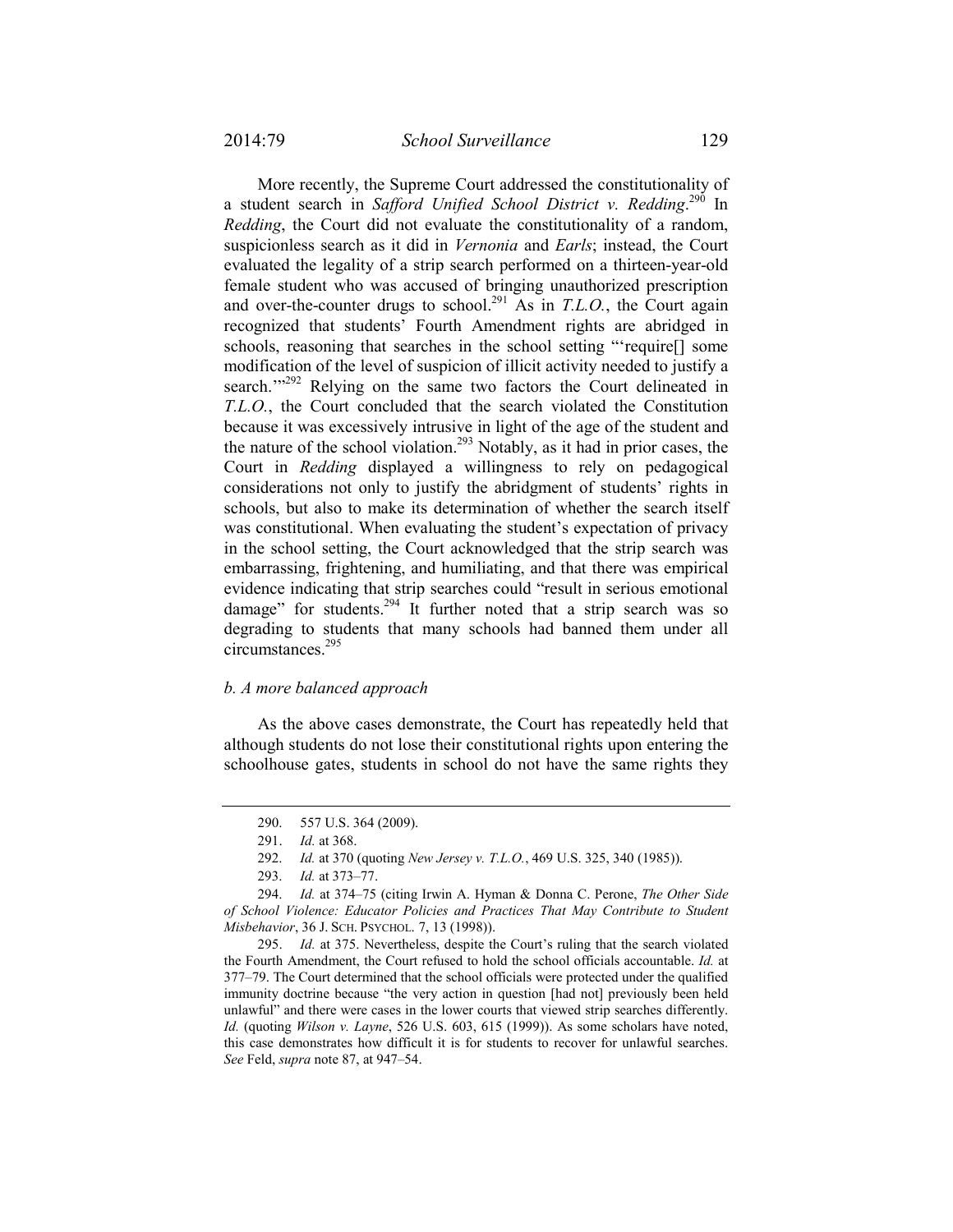have outside of school. A primary justification that the Court relies on to abridge students' constitutional rights—including their Fourth Amendment rights—is to promote the educational interests of the students.<sup>296</sup> Stated another way, for pedagogical reasons, the Court dilutes students' constitutional rights to provide flexibility for school officials to preserve an orderly environment conducive to learning.<sup>297</sup> Relatedly, the Court also justifies reducing students' constitutional rights on the ground that students' interests are aligned with the government's interest, and thus, heightened constitutional protections are unnecessary because school officials have students' best interests in mind.<sup>298</sup>

This Article maintains that if students can demonstrate that this justification is no longer true—that conducting random, suspicionless searches promotes an environment that is antithetical to learning or does not promote the educational interests of the students—their privacy interests should be given greater consideration against the government's interest to conduct these searches. To make this assessment, a court should consider evidence regarding the effect of the challenged search practices on the learning environment. For example, the court might evaluate evidence assessing school climate; student learning; whether students are fearful and distrustful; whether school crime or disorder decreased or increased as a result of using these search tactics; and how the search practices affect students' attitudes towards the government, school officials, teachers, and other students. In addition, the court might consider whether the use of these strict security measures exacerbates the school-to-prison pipeline by increasing the number of suspensions, expulsions, or referrals of students to the juvenile justice system for infractions that could be handled better internally. The court also might consider whether students attending schools with high minority populations perceive that they are being treated differently than students in other settings. Using such criteria, a court could declare these suspicionless search practices unconstitutional, which would encourage schools to rely on alternative measures to decrease crime and, if necessary, to conduct searches based only on individualized suspicion. Such a test more closely aligns with the overall tenor of cases evaluating

 <sup>296.</sup> *See supra* note 237 and accompanying text. *See also* Kim, *supra* note 9, at 861–67.

 <sup>297.</sup> *See also* Kim, *supra* note 9, at 866–67, 873–74.

 <sup>298.</sup> Kim, *supra* note 9, at 867 ("Central to [the] defense of restrictions on students' rights is the assumed alignment of interests between students and school officials."); Stephen J. Schulhofer, *On the Fourth Amendment Rights of the Law-Abiding Public*, 1989 S. CT. REV. 87, 117 (reasoning that in school searches, "[b]oth the investigating authority and the person searched are participants in a shared mission").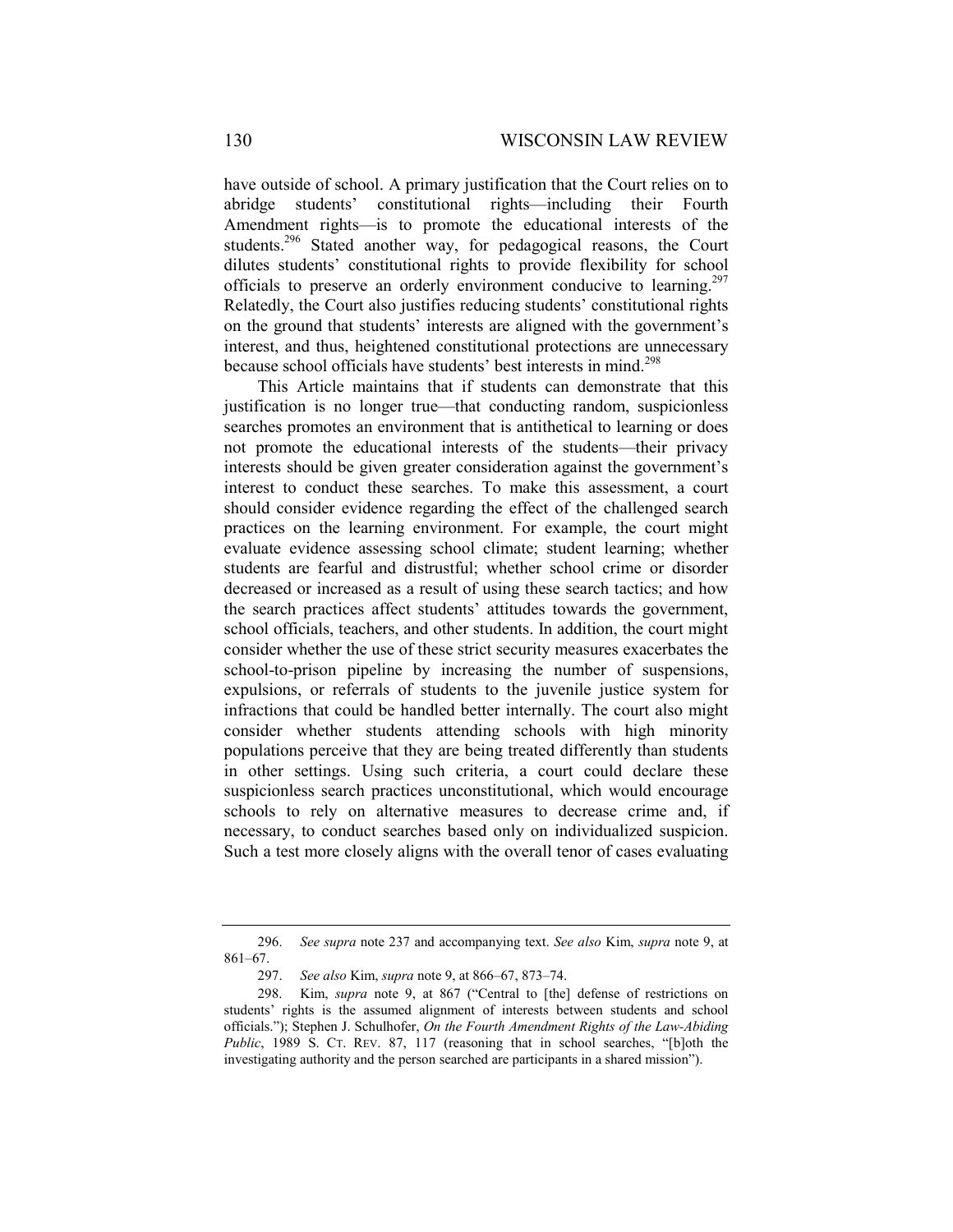students' constitutional rights in schools and is more consistent with good education policy and practice.<sup>299</sup>

To be clear, I do not propose that school officials should never be permitted to use strict security measures; perhaps there are circumstances where it would be appropriate to use them.<sup>300</sup> Nevertheless, this modified framework would send a clear message to school administrators that strict security measures should be used only when they promote the educational interests of the students rather than as a first response to address school crime and disorder.

A proposed modification to align the constitutional rights of juveniles with good policy grounded in empirical evidence, of course, is not unprecedented in the case law. For example, at one time, adolescents in juvenile court were not entitled to traditional procedural protections provided to adults in criminal court because it was assumed that juvenile courts were nonadversarial institutions with adolescents' best interests in mind.<sup>301</sup> However, in light of the growing body of evidence that juvenile court officials failed to provide adolescents with benevolent protection, the Court in *In re Gault*<sup>302</sup> determined that it was appropriate to extend at least some procedural protections to adolescents.<sup>303</sup> Similarly, in *Miller v*. *Alabama*, <sup>304</sup> *Graham v. Florida*, 305 and *Roper v. Simmons*, 306 the Court relied on social science to conclude that the Eighth Amendment precluded (1) a sentencing scheme mandating life in prison without the possibility of parole for juveniles who committed homicide, (2) life without parole for juveniles who committed a non-homicide offense, and

 <sup>299.</sup> *See* Kim, *supra* note 9, at 892–900 (arguing, in the context of students' due process rights, that courts "should critically evaluate the operation of school discipline to ensure that it actually advances the educational interests that previously justified insulating school discipline from closer judicial scrutiny"); *see also* Tamar R. Birckhead, *Toward a Theory of Procedural Justice for Juveniles*, 57 BUFF. L. REV. 1447, 1495–97 (2009) (arguing that courts would benefit from the review of empirical data).

 <sup>300.</sup> For example, scholars Paul Hirschfield and Katarzyna Celinska acknowledge that failing to appropriately respond to dangerous and disruptive students might also have an adverse effect on fear, trust, and the school climate. *See* Hirschfield & Celinska, *supra* note 103, at 9. But Hirschfield and Celinska also argue that if school officials decide to implement strict security measures in an effort to respond to prevailing student norms and concerns, they should consider implementing at the same time softer strategies such as mediation, counseling, and conflict resolution that promote orderliness without harming trust. *Id.*

 <sup>301.</sup> Kim, *supra* note 9, at 863.

 <sup>302. 387</sup> U.S. 1 (1967).

 <sup>303.</sup> *Id.* at 57–59; Kim, *supra* note 9, at 863–64.

 <sup>304. 132</sup> S. Ct. 2455 (2012).

 <sup>305. 560</sup> U.S. 48 (2010).

 <sup>306. 543</sup> U.S. 551 (2005).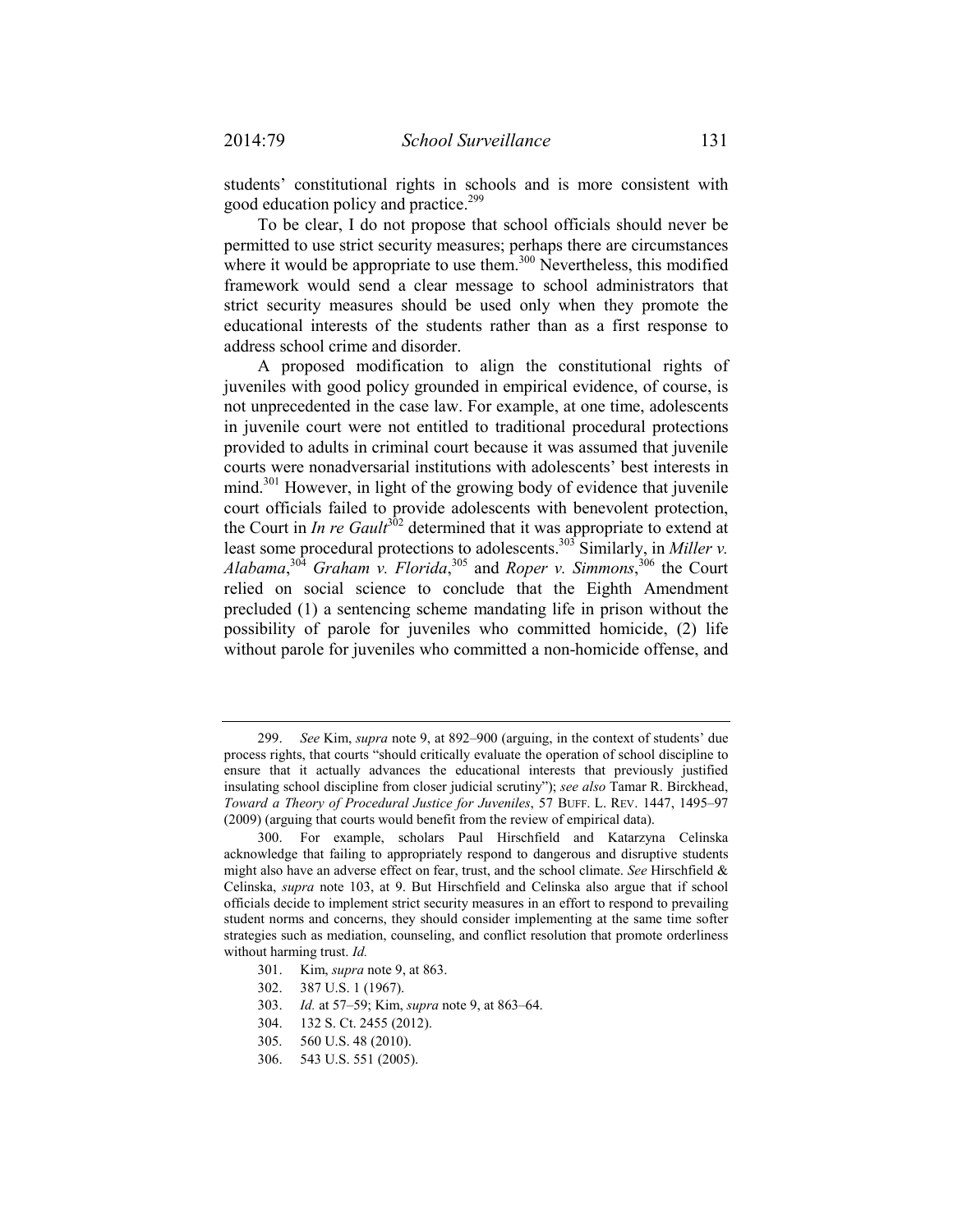(3) the death penalty for juveniles.<sup>307</sup> And, in *Safford Unified School District v. Redding*, the most recent case evaluating students' Fourth Amendment rights in schools, the Court cited social science evidence indicating that strip searches could "result in serious emotional damage" for students because they are so degrading.<sup>308</sup>

Further, this modification is fundamentally consistent with other proposed Fourth Amendment balancing tests in other contexts. For example, Alexander Reinert characterizes the reasonableness balancing test as pitting the government interest against an individual's privacy interest but maintains that the government interest should be construed more broadly to include important collective values, such as pluralist civic participation and the efficient administration of criminal justice.<sup>309</sup> According to Reinert, when searches undermine long-term public interests such as ostracizing subgroups from the political process or hindering future law enforcement efforts by increasing distrust between students and law enforcement, courts might declare suspicionless search practices to be unreasonable under the Fourth Amendment.<sup>310</sup> Shima Baradaran argues that when analyzing suspicionless searches, courts should consider broader societal data, such as potential racial targeting or low hit rates, instead of making less-informed balancing decisions based on only common sense.<sup>311</sup> Fundamentally similar to these proposals, this Article essentially argues that courts should consider school data regarding the short-term and long-term impacts of suspicionless searches on the learning environment to make an informed balancing decision under the Fourth Amendment.<sup>312</sup>

- 309. Reinert, *supra* note 235, at 1467.
- 310. *Id.* at 1464–67, 1484–89.
- 311. *See* Baradaran, *supra* note 235, at 39, 43–45.

 <sup>307.</sup> *See Miller* 132 S. Ct. at 2464 (using social science to justify the decision to preclude a sentencing scheme that mandated life in prison without the possibility of parole for juvenile offenders); *Graham*, 560 U.S. at 68, 74 (using social science to justify the decision to preclude life without parole for juveniles who commit crimes other than homicide); *Roper*, 543 U.S. at 573–74 (using social science to justify the decision to preclude the death penalty for a juvenile defender). *See also* Barry C. Feld, *Adolescent Criminal Responsibility, Proportionality, and Sentencing Policy:* Roper*,* Graham*,*  Miller/Jackson*, and the Youth Discount*, 31 L. & INEQUALITY 263, 264, 277–92 (2013) (analyzing the social science research on which the Court relied in *Roper*, *Graham*, and *Miller*).

 <sup>308.</sup> *Safford Unified Sch. Dist. v. Redding*, 557 U.S. 364, 373–74 (2009) (citing Hyman & Perone, *supra* note 294, at 13).

 <sup>312.</sup> These rebalancing tests are consistent with the social science research that demonstrates social costs associated with rules, policies, and laws that people view as unfair, degrading, and intrusive. *See* Sunshine & Tyler, *supra* note 142, at 514; Tyler & Rankin, *supra* note 141, at 361; *see also supra* Part II.C.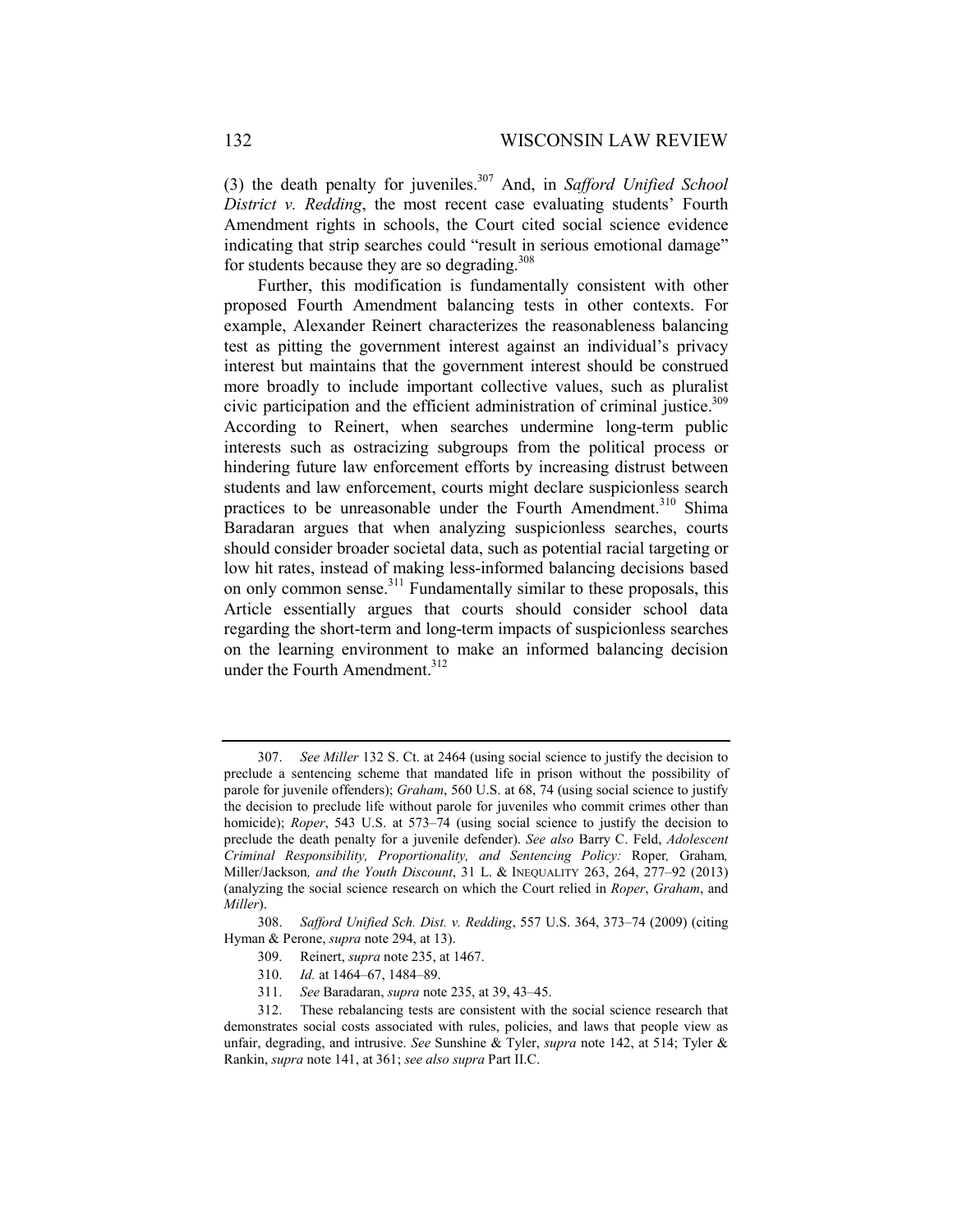### *c. Criticisms of the reformulated approach*

Some might criticize this reformulated approach by arguing that the justification for abridging students' rights under the Fourth Amendment is distinct from the First and Fourteenth Amendments. They might argue that the Court's justification, especially in *Earls*, is primarily grounded in student safety concerns, not in having an orderly environment conducive to learning.313 They also might argue that school officials should have the constitutional leeway to use strict security measures to protect students at almost all costs. My response to these arguments is twofold.

First, I maintain that a more complete view of the jurisprudence on students' constitutional rights—and even of the jurisprudence addressing only students' Fourth Amendment rights—is that safety is only one aspect, albeit an important aspect, of an overarching concern for allowing school officials to have the flexibility to fulfill their "custodial" and "tutelary" responsibilities by providing an orderly environment conducive to learning.<sup>314</sup> While student safety is important, it is certainly not the sole—or even the primary—responsibility of public schools.<sup>315</sup> Rather, a more balanced look at the jurisprudence suggests that the Court reduces students' constitutional rights so that school officials can have the flexibility to provide for the well-being of children. The way that school officials primarily go about providing for the well-being of children is to treat them with dignity and to provide them with an appropriate learning environment. If courts permit school officials to treat students like prisoners, students' overall well-being is jeopardized, and the learning environment is compromised. Stated another way, school officials should not be able to hide behind the Constitution when they treat students like prisoners because they are trying to keep students "safe"—especially when there are more effective means for creating safe schools that do not harm the learning environment or impair students'

 <sup>313.</sup> *See Bd. of Educ. of Indep. Sch. Dist. No. 92 of Pottawatomie Cnty. v. Earls*, 536 U.S. 822, 831 (2002) (quoting *New Jersey v. T.L.O.*, 469 U.S. 325, 350 (1985) (Powell, J., concurring)) ("'Without first establishing discipline and maintaining order, teachers cannot begin to educate their students. And apart from education, the school has the obligation to protect pupils from mistreatment by other children, and also to protect teachers themselves from violence by the few students whose conduct in recent years has prompted national concern.'")

 <sup>314. &</sup>quot;Custodial" and "tutelary" both relate to "guardianship" or providing for the care and well-being of another. *See Custodial*, MERRIAM-WEBSTER, *available at* http://www.merriam-webster.com/dictionary/custodial (last visited Feb. 9, 2014); *see also Tutelary*, MERRIAM-WEBSTER, *available at* http://www.merriam-webster.com/ dictionary/tutelary (last visited Feb. 9, 2014).

 <sup>315.</sup> In fact, in *Vernonia*, the Court hastens to emphasize that public schools do not "have such a degree of control over children as to give rise to a constitutional 'duty to protect.'" *See Vernonia Sch. Dist. 47J v. Acton*, 515 U.S. 646, 655 (1995) (quoting *DeShaney v. Winnebago Cnty. Dep't of Social Servs.*, 489 U.S. 189, 200 (1989)).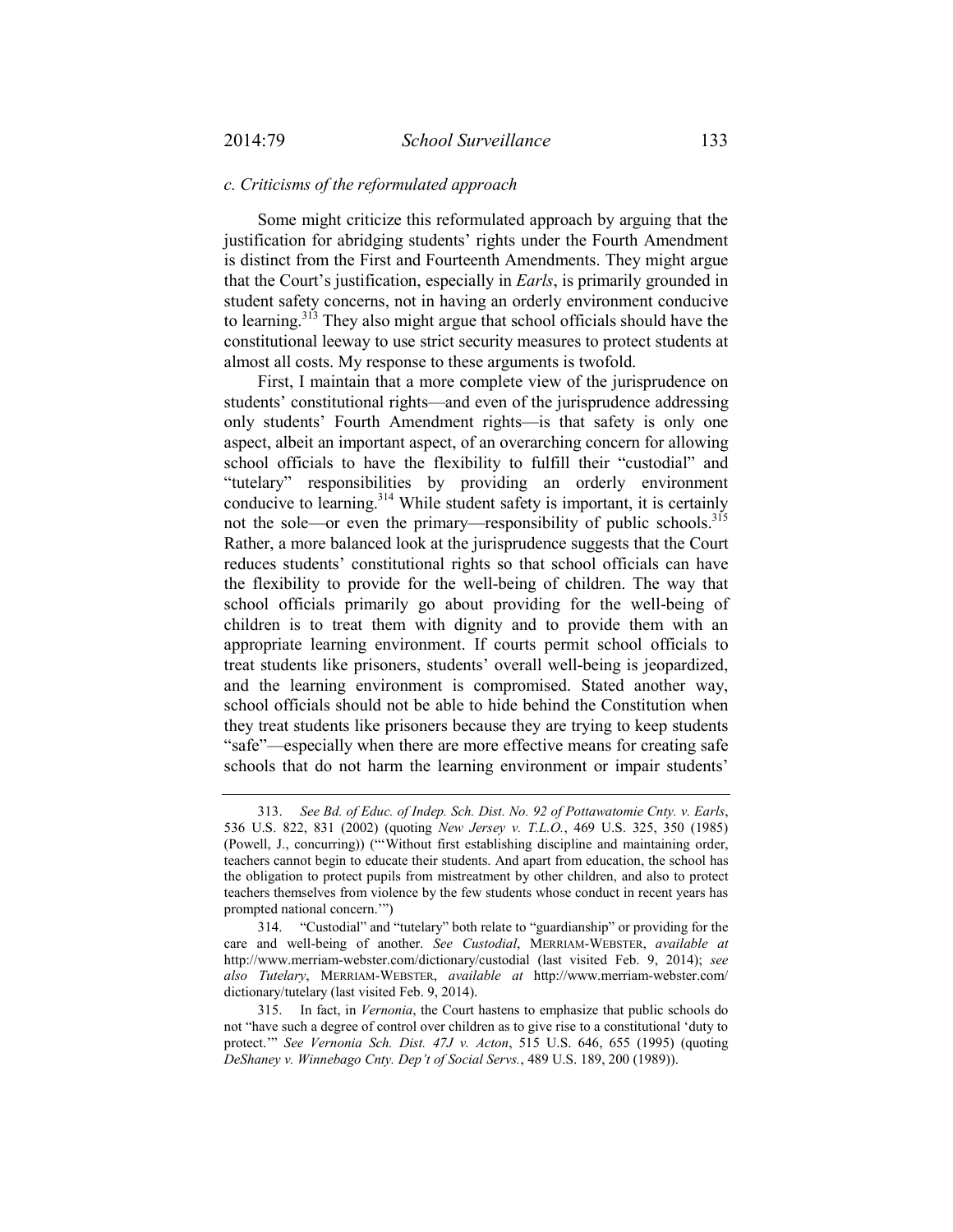dignity.<sup>316</sup> Furthermore, we must remember that strict security measures do not guarantee students' safety, and, in fact, may even compromise it.<sup>317</sup> Indeed, maintaining an appropriate learning environment is simply a better foundation on which to build the Court's Fourth Amendment analysis.

Second, even if student safety is the sole justification by which the Court abridges students' Fourth Amendment rights, as explained above, many scholars argue that implementing strict security measures increases student behavioral problems and crime by alienating students.<sup>318</sup> Accordingly, I propose that students, at minimum, should have the opportunity to submit evidence demonstrating that the use of strict security measures has not improved student safety. If this can be shown, then students' Fourth Amendment rights should be given greater consideration against the government's interest.

Some might also criticize the reformulated approach because it provides less deference to school officials. They might argue that courts should not second-guess school officials' decision to use strict security measures, nor should courts make assessments regarding the school environment, because school officials are in a better position to make

Inside Lake Erie, the physical environment is dominated by crowd-control mechanisms: metal detectors, which are present throughout CPS high schools, greet students upon entering; folding tables corral students at the main entrance and at informal security "*checkpoints*" throughout hallways; folding metal gates are pulled across entrances to stairwells and padlocked. There is a constant police presence outside and inside the school.

STEINBERG ET AL., *supra* note 112, at 15. Yet, despite all of these strict security measures, substantial violence and disorder abounded in that school. Steinberg, Allensworth, and Johnson continue:

 Nearly all teachers at Lake Erie report problems with robbery in the building, gang activity, fights, disorder, and disrespect, and three-quarters of teachers report that students threaten them with violence. Interactions between students and teachers are frequently hostile and mutually disrespectful; students' and teachers' frustration with one another are easily visible. An algebra teacher at Lake Erie complains that constant disruption "*impedes the teaching process*"; repeated conflicts make it difficult, he continues, for teachers "*to reach students who want to learn as deeply as you know [they] could*." Another teacher observes, "*I see behavior problems I have never seen before . . . I get cursed out almost daily*." . . . Violence inside and outside the school creates a climate of mistrust, antagonism, and fear.

*Id.* 

318. *See supra* Part II.A.

 <sup>316.</sup> *See* Nance, *supra* note 10, at 48–55.

 <sup>317.</sup> *See supra* Part II.A. An example from the Chicago Public Schools (CPS) is illustrative. Scholars Matthew Steinberg, Elaine Allensworth, and David Johnson, with the cooperation of the Consortium on Chicago School Research at the University of Chicago Urban Education Institute, conducted an in-depth study of school safety in the CPS and observed the following: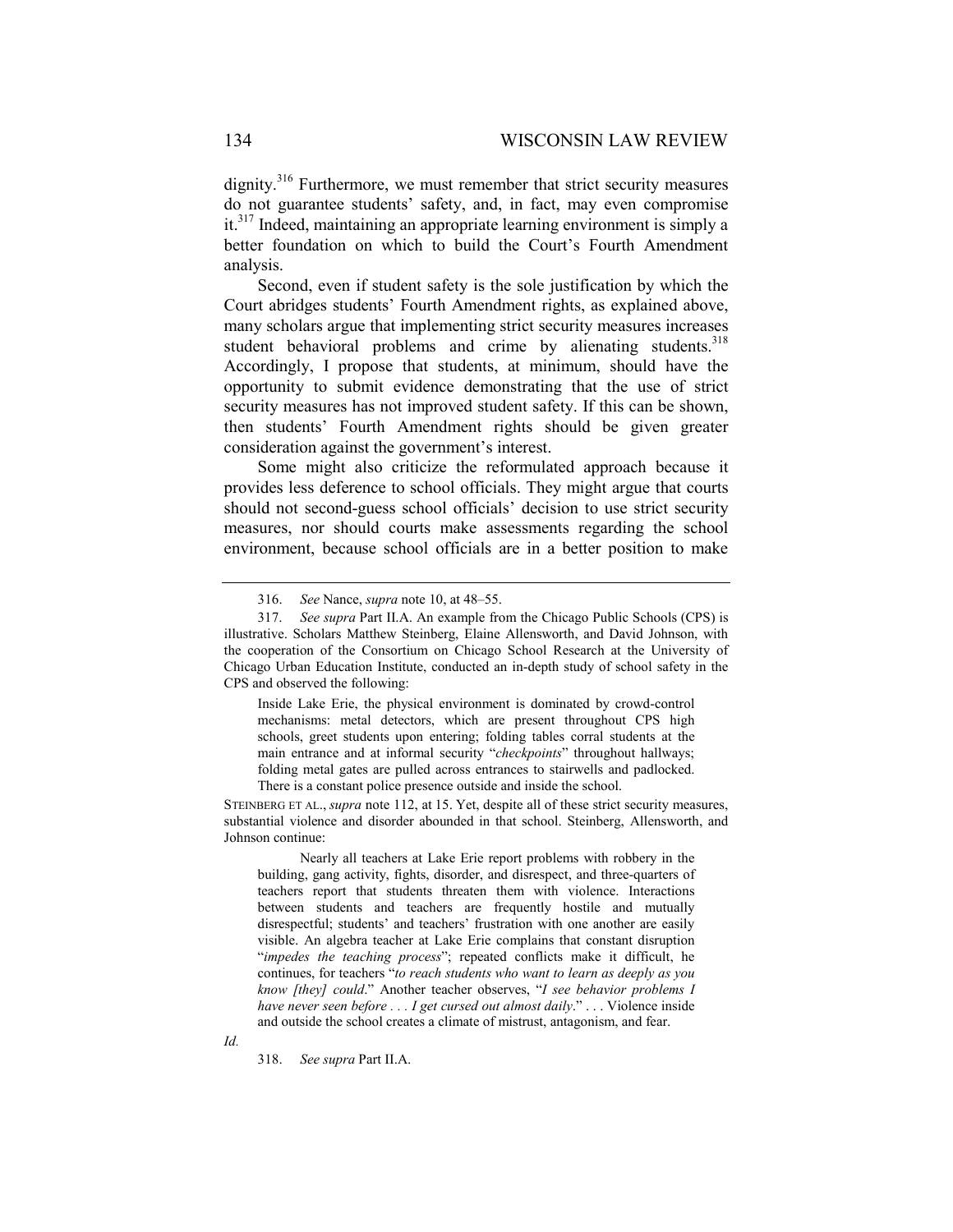such judgments. My response to this criticism is again twofold. First, courts already make assessments regarding the learning environment under the First Amendment analysis. For example, as *Tinker* explains, school officials may restrict students' free speech rights if speech "materially disrupts classwork or involves substantial disorder or invasion of the rights of others."319 Second, courts have the responsibility to limit school officials' actions when those actions impinge upon students' civil rights. In fact, in the current politically charged environment, courts have the responsibility to clarify students' Fourth Amendment rights and should insist that schools preserve students' privacy and dignity by finding alternative ways to deter school crime, especially in light of the fact that minorities are disproportionately subjected to these intrusive measures.

### 2. THE COMBINED EFFECT AMOUNTS TO A SUBSTANTIAL INTRUSION

A second way in which a court can afford more weight to students' privacy interests under the Fourth Amendment is to rethink the concept of "intrusion." As explained above, lower courts routinely justify the use of a variety of random, suspicionless search practices in schools because they deem each individual search in isolation as "minimally intrusive."<sup>320</sup> This Article maintains that a more appropriate analysis of intrusion involves examining the *cumulative* effect of using all these measures together instead of evaluating each measure in isolation. Indeed, it is the cumulative effect of these measures that amounts to a substantial invasion of students' privacy, harming students' educational progress.

The recent testimony from the U.S. Senate Committee Hearing on Ending the School-to-Prison Pipeline provides a sobering illustration of how intrusive using a combination of these surveillance methods can be.<sup>321</sup> Edward Ward, a twenty-year-old honor roll student at DePaul University, attended public schools on the West Side of Chicago, where 90 percent of the students were low-income and 100 percent were minority students.<sup>322</sup> Ward described his school as his "own personal prison."<sup>323</sup> He stated that "[f]rom the moment we stepped through the doors in the morning, we were faced with metal detectors, x-ray

321. *See* Edward Ward Testimony, *supra* note 1, at 1.

 <sup>319.</sup> *See Tinker v. Des Moines Indep. Cmty. Sch. Dist.*, 393 U.S. 503, 513 (2007).

 <sup>320.</sup> *See supra* Part III.A.

 <sup>322.</sup> *Id.* at 2.

 <sup>323.</sup> *Id.* at 1.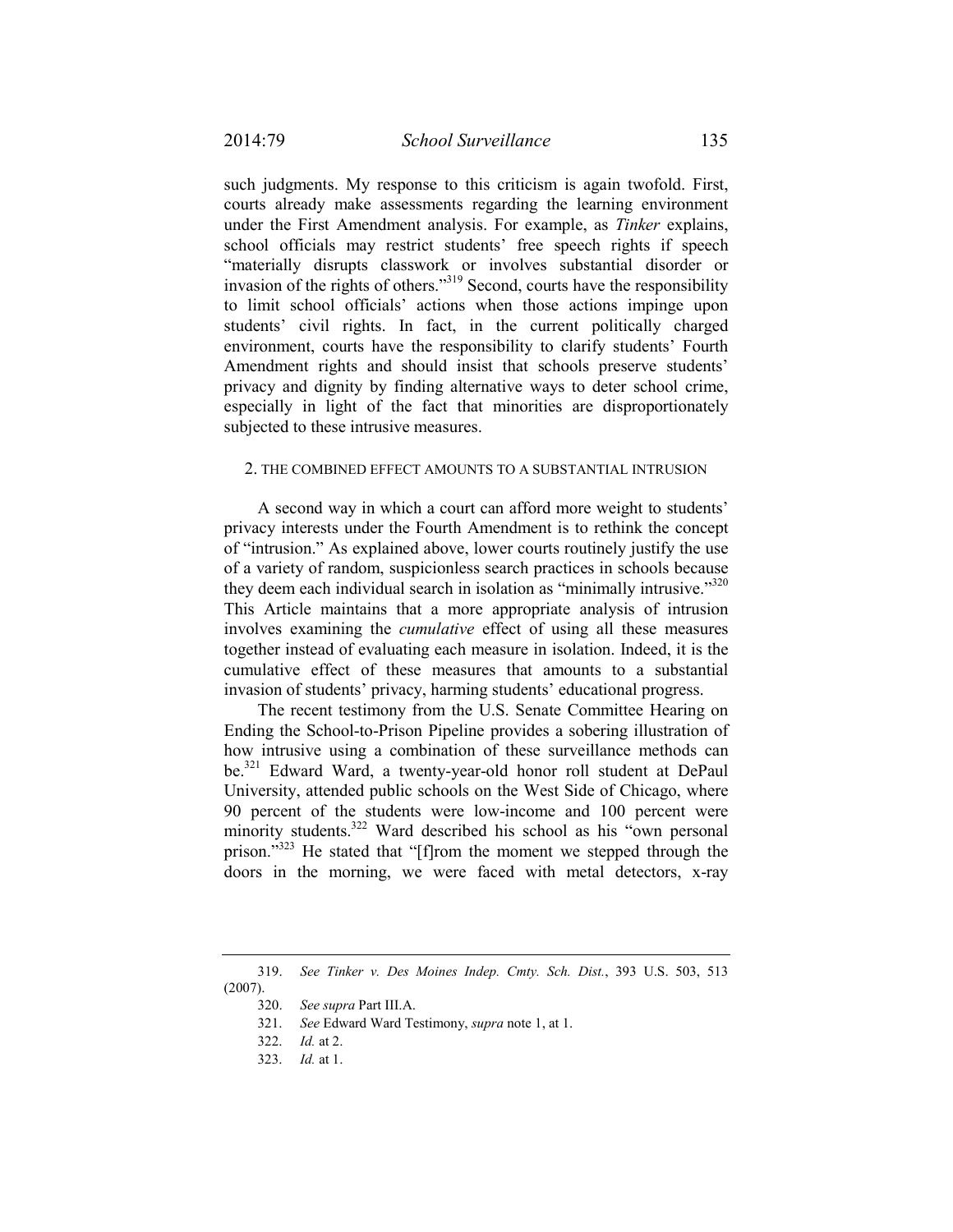machines and uniformed security. Upon entering school, it was like we stepped into a prison."<sup>324</sup> He continues:

My school's environment was very tense; the halls were full with school security officers whose only purpose seemed to be to serve students with detentions or suspensions. Many of the school security officers were very disrespectful to students; some of them spoke to us as if we were animals. They were constantly yelling and antagonizing us from the moment we stepped into the halls until we reached our destination. This was nerve-wracking for me, because although I was an honor student, I felt constantly in a state of alert, afraid to make even the smallest mistake or create a noise that could enable the security officers to serve me with a detention. Instead of feeling like I could trust them, I felt I couldn't go to them for general security issues because I would first be interrogated before anything would get done. . . . The officers don't get any special training to be in the school so they don't treat us like we are misbehaving; they treat us like we are committing crimes. . . . These policies and actions disheartened me. I could slowly see the determination to get an education fade from the faces of my peers because they were convinced that they no longer mattered, . . . the last thing that would work is to place them in institutions of confinement and control.<sup>325</sup>

In another example, Minerva Dickson views her high school as a prison.<sup>326</sup> Every day before being allowed to enter, Minerva waits in a long line as each student is subject to various security checks. $327$  When Minerva finally arrives to the front of the line, she first swipes an identification card through a machine.<sup>328</sup> Then she walks to the metal detectors that are monitored by several police officers.<sup>329</sup> While the police officers stand watching, Minerva removes her jewelry, hairpins, and shoes, then puts her personal bags on a conveyor belt to be scanned.<sup>330</sup> Finally, Minerva stands with her arms out and legs spread as an officer runs a security wand around her body.<sup>331</sup> Minerva then collects

331. *Id.*

 <sup>324.</sup> *Id.* 

 <sup>325.</sup> *Id.* at 3–4.

 <sup>326.</sup> *See* Khan, *supra* note 167.

 <sup>327.</sup> *Id.* 

 <sup>328.</sup> *Id.* 

 <sup>329.</sup> *Id.* 

 <sup>330.</sup> *Id.*